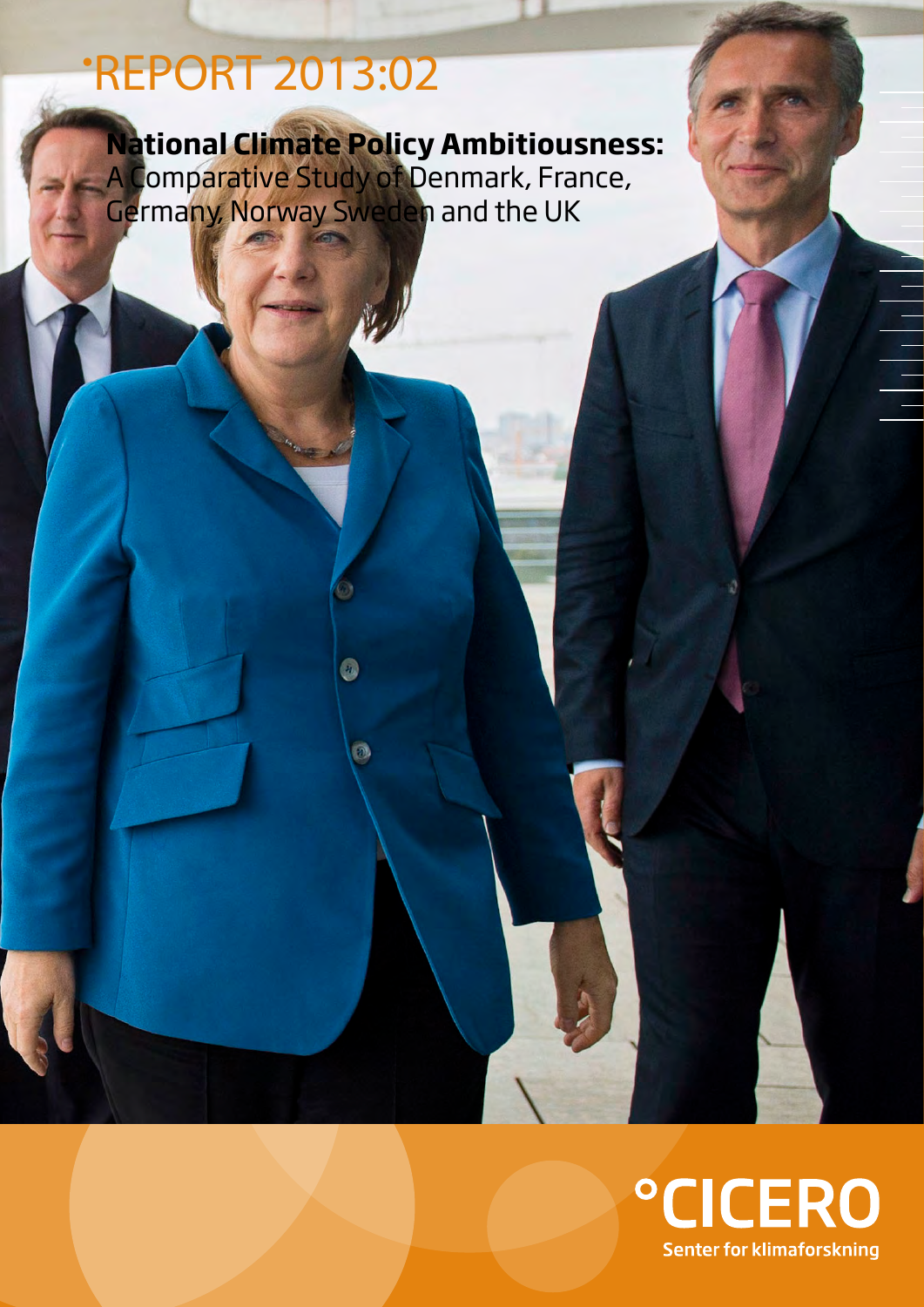### CICERO Report 2013:02

## **National Climate Policy Ambitousness: A Comparative Study of Denmark, France, Germany, Norway, Sweden and the UK**

**Elin Lerum Boasson September 2013**

**CICERO** Senter for klimaforskning P.B. 1129 Blindern, 0318 Oslo Telefon: 22 85 87 50 Faks: 22 85 87 51 E-post: admin@cicero.uio.no Nett: www.cicero.uio.no

CICERO Center for International Climate and Environmental Research P.O. Box 1129 Blindern N-0318 Oslo, Norway Phone: +47 22 85 87 50 Fax: +47 22 85 87 51 E-mail: admin@cicero.uio.no Web: www.cicero.uio.no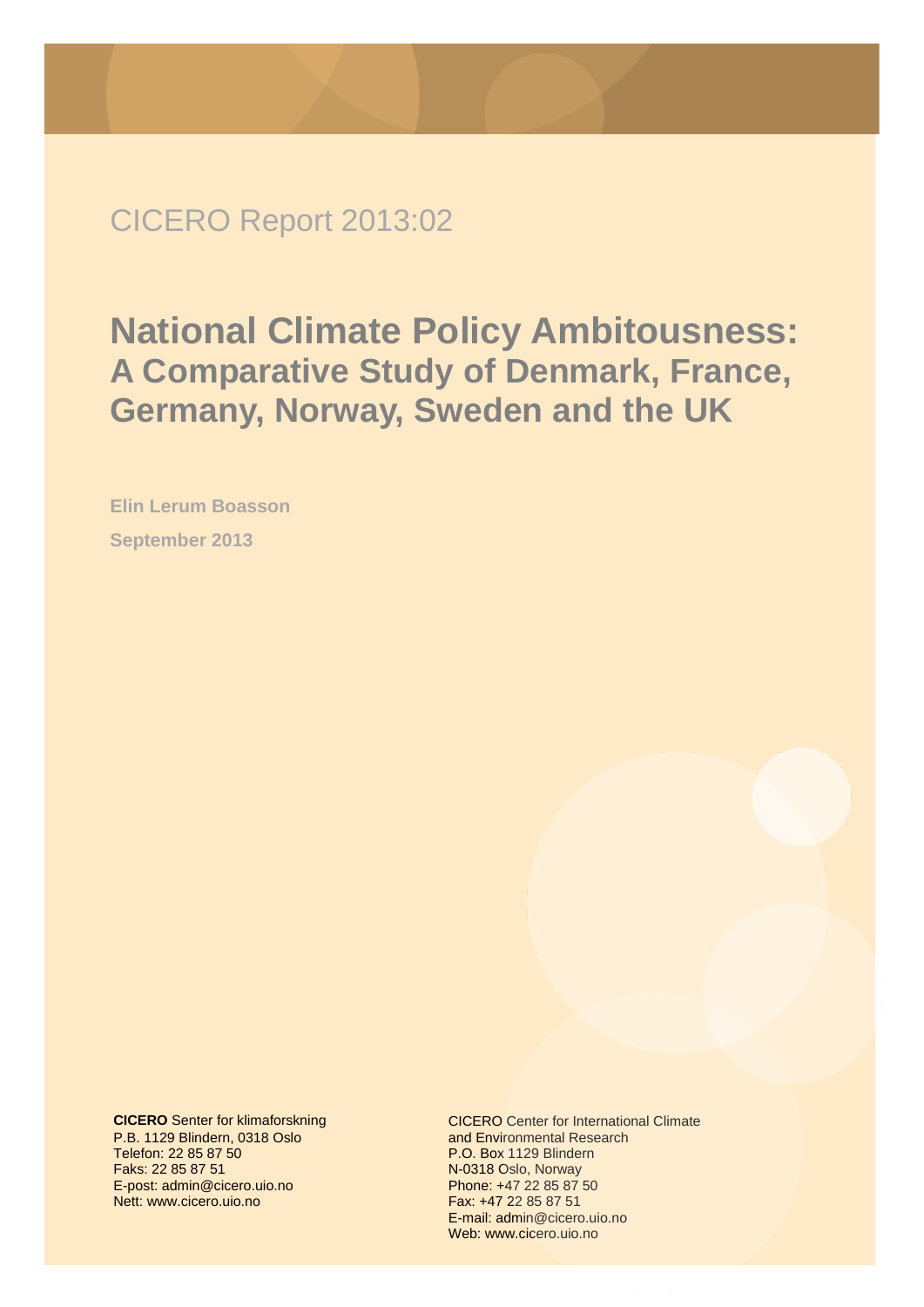**Tittel:** Ambisiøs Nasjonal Klimapolitikk: En komparativ studie av Danmark, Frankrike, Norge, Storbritannia, Sverige og Tyskland.

**Title:** National Climate Policy Ambitiousness: A Comparative Study of Denmark, France, Germany, Norway, Sweden and the UK

| Forfatter(e): Elin Lerum Boasson         | <b>Author(s):</b> Elin Lerum Boasson    |
|------------------------------------------|-----------------------------------------|
| CICERO Report: 2013:02                   | CICERO Report: $2013:02$                |
| Finansieringskilde: Finansdepartemenet   | <b>Financed by:</b> Ministry of Finance |
| <b>Prosjekt:</b> Prosjekt 30602          | <b>Project:</b> Project 30602           |
| <b>Prosjektleder:</b> Elin Lerum Boasson | Project manager: Elin Lerum Boasson     |
| <b>Nøkkelord:</b> Klimapolitikk          | <b>Keywords:</b> Climate Policy         |

**Sammendrag:.** Denne rapporten undersøker hvor ambisiøs klimapolitikken i Danmark, Frankrike, Norge, Storbritannia, Sverige og Tyskland er. Relevant EU politikk er også presentert. Tre dimensjoner som kan brukes til å vurdere grad av klimaambisjoner presenteres: Marked, Minimere samfunnskostnader og Teknologisk Utvikling. Hver dimensjon består av konkrete kriterier som de seks landenes<br>virkemiddelpakker vurderes opp mot. Fire virkemiddelpakker vurderes opp klimapolitiske områder analyseres: utslippsreduksjonsmål, regulering av drivhusgasser, tiltak for å fremme fornybar energi og energieffektivisering. De seks landene kommer svært ulikt ut når de tre kriteriesettene brukes for å vurdere klimapolitikken deres. Storbritannia og Tyskland kommer best ut, på en delt førsteplass, når teknologiutviklingskriteriene brukes. Danmark kommer på andre plass og Frankrike på tredje. Norge er best når virkemiddelbruken vurderes opp mot minimering av samfunnets kostnader, mens Sverige er best sett i forhold til markedsdimensjonen.

**Abstract:** This report explores how and to what extent the climate policies of Denmark, France, Germany, Norway, Sweden and the UK can be called 'ambitious'. Relevant EU climate policies are also presented. The report develops three dimensions of ambitiousness: Market, Minimizing Societal Costs, and Technology Development. The climate policy portfolios of the six countries are ranked along these three dimensions, with three sets of specific criteria. Four climate policy areas are examined: emissions-reductions targets, emissions regulations, renewable energy policies and energyefficiency policies. Applying different criteria for measuring level of ambition results in radically different rankings for the countries studied. The UK and Germany perform best with respect to technology development, with Denmark in second place and France on third. Norway is best as regards minimizing the social costs while Sweden ranks highest on the market dimension.

Språk: Engelsk Language of report: English

Rapporten kan bestilles fra: CICERO Senter for klimaforskning P.B. 1129 Blindern 0318 Oslo

Eller lastes ned fra: [http://www.cicero.uio.no](http://www.cicero.uio.no/) The report may be ordered from: CICERO (Center for International Climate and Environmental Research – Oslo) PO Box 1129 Blindern 0318 Oslo, NORWAY

Or be downloaded from: [http://www.cicero.uio.no](http://www.cicero.uio.no/)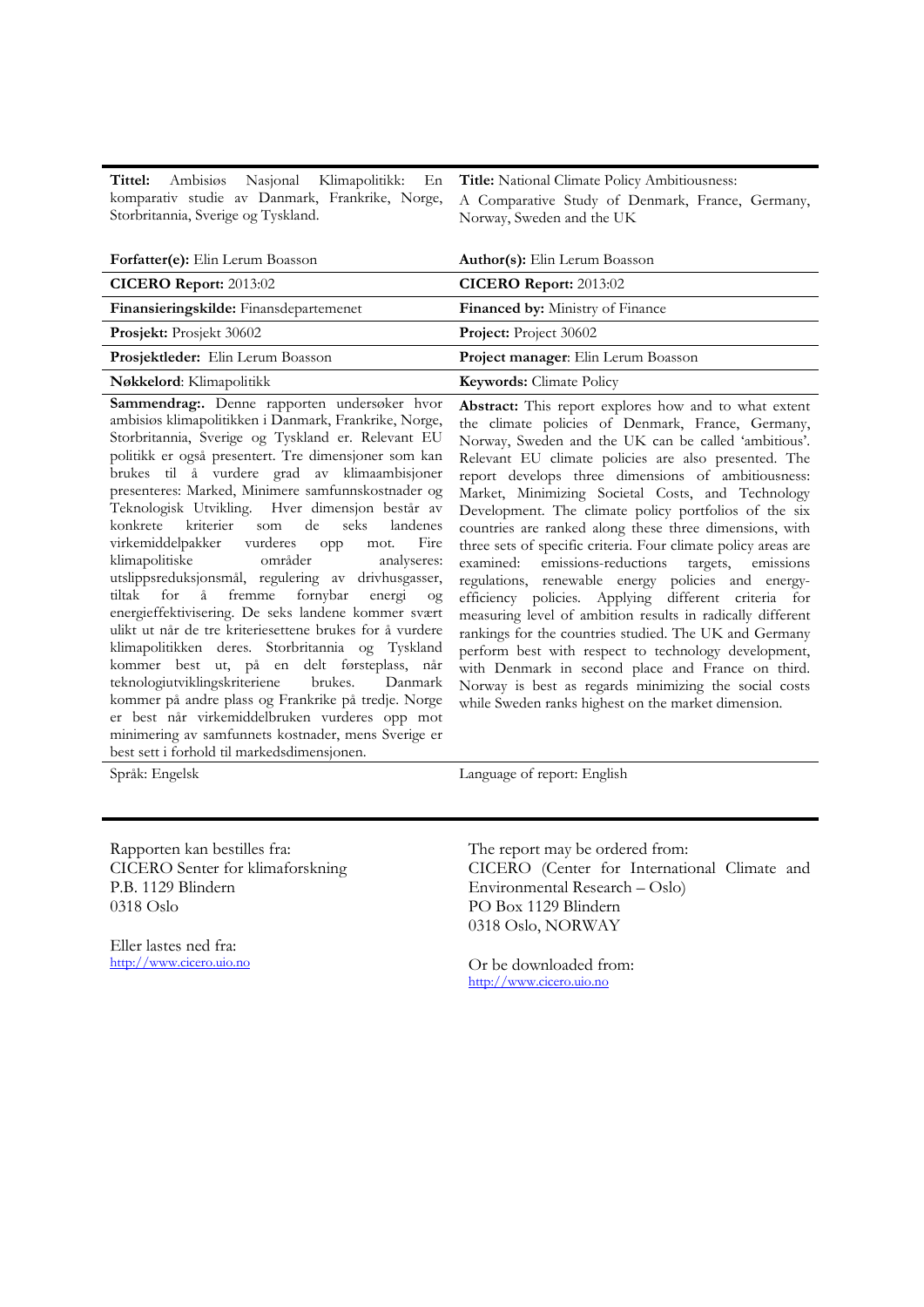# **Contents**

| $\overline{1}$ |      |  |
|----------------|------|--|
|                | 1.1  |  |
| 2              |      |  |
|                | 2.1  |  |
|                | 2.2. |  |
|                | 2.3  |  |
| $\mathfrak{Z}$ |      |  |
|                | 3.1  |  |
|                | 3.2  |  |
|                | 3.3  |  |
|                | 3.4  |  |
|                | 3.5  |  |
| $\overline{4}$ |      |  |
|                | 4.1  |  |
|                | 4.2. |  |
|                | 4.3  |  |
|                | 4.4  |  |
| 5              |      |  |
|                |      |  |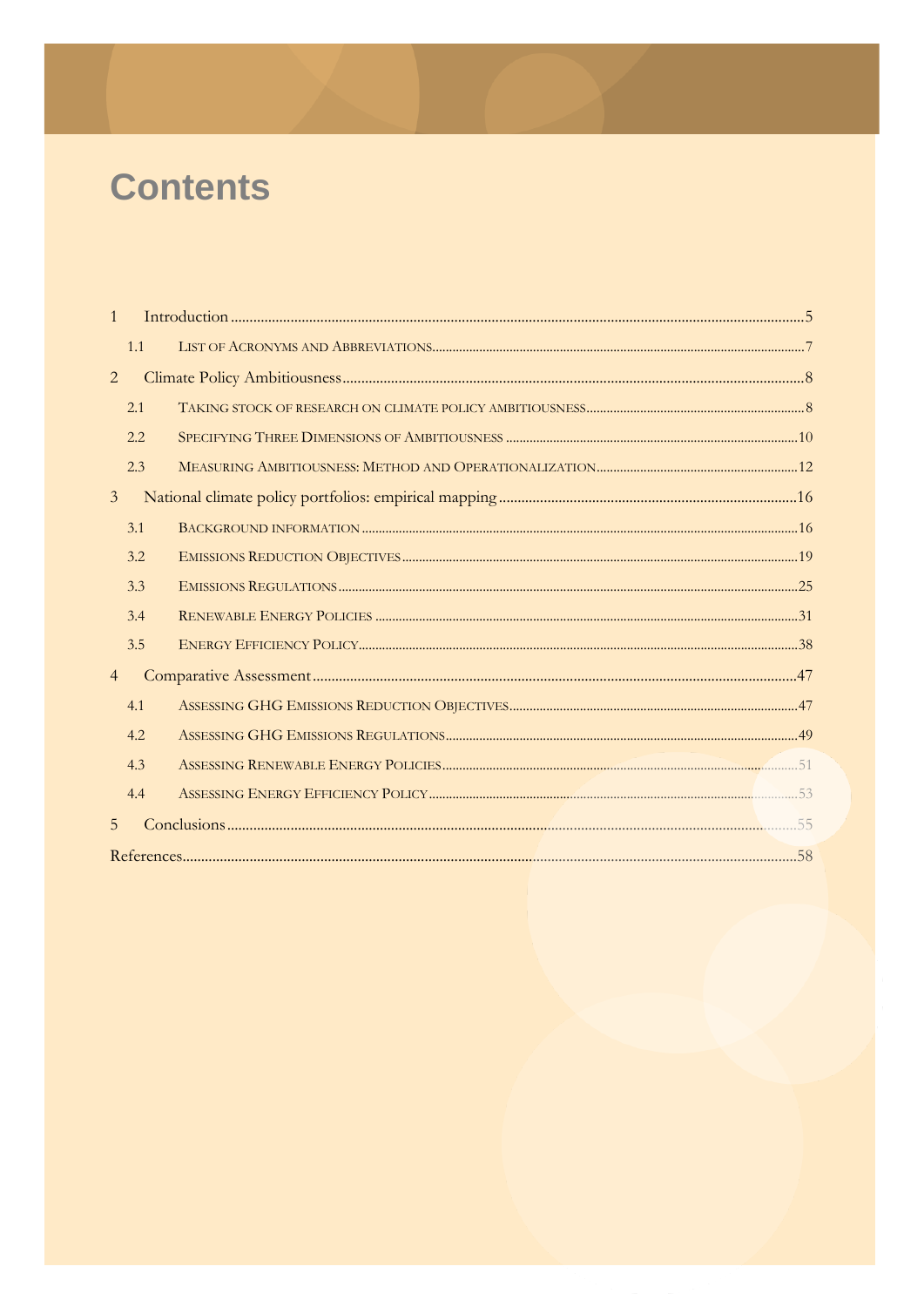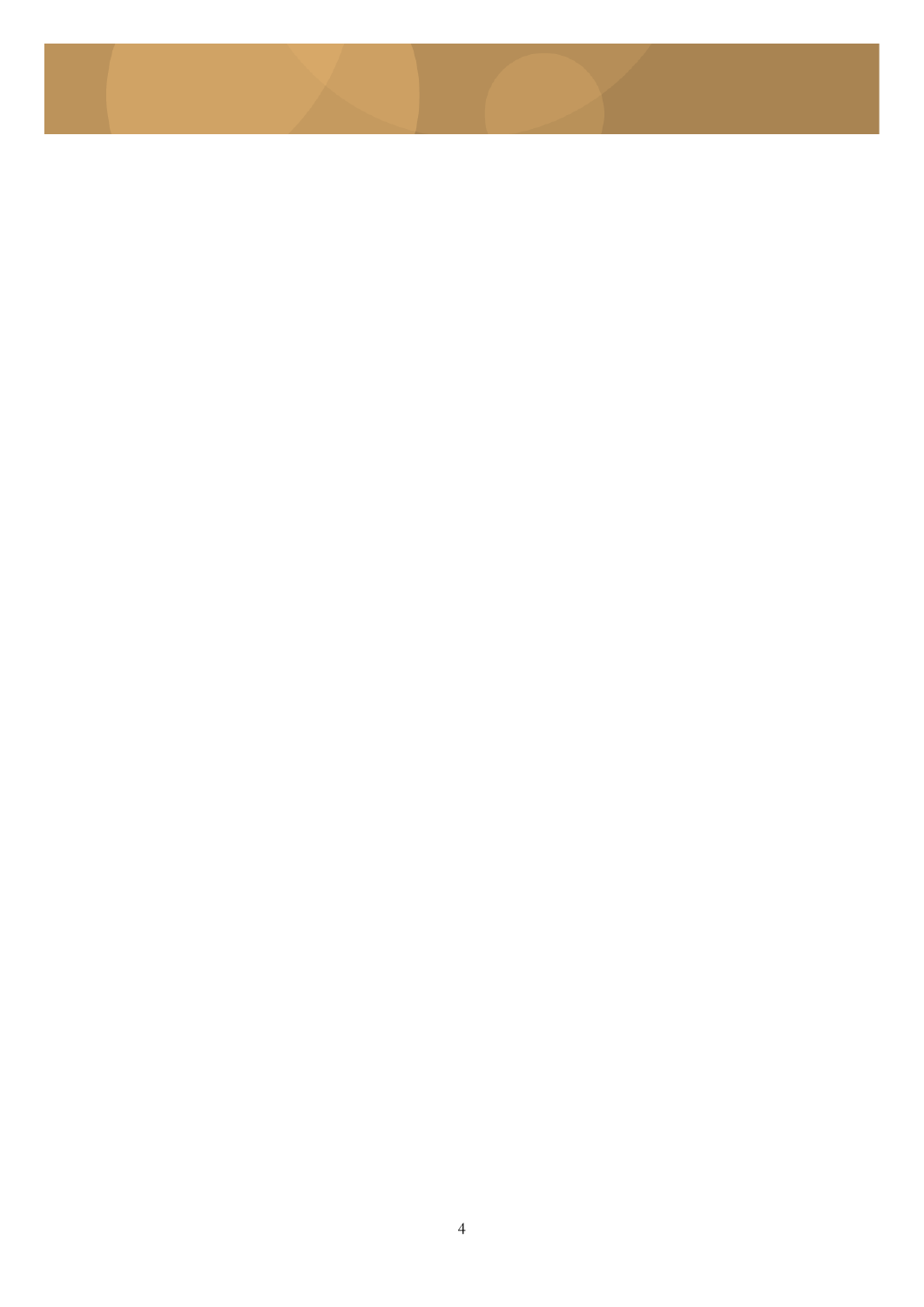# <span id="page-5-0"></span>**1 Introduction[1](#page-5-1)**

-

Many European governments present their countries as climate policy leaders and models for others. Norway argues that the national climate policy is among the most ambitious in the world, Denmark claims that it is a success example, Germany asserts that its 'Energiewende' can show the way for energy transformation in the whole of Europe, and the UK presents its Climate Law as a model for climate governance. However, others may not always agree with policymakers' flattering descriptions of their own achievements. This report explores and discusses the ambitiousness of national climate policy of six European countries, asking: *how and to what extent are the climate policies of these six countries ambitious?* 

Opinions about ambitiousness in climate policy vary across countries, professions, political parties and societal groups. National climate policy is a relatively new issue for political scientists and no strong comparative tradition exists. Thus far, single case studies dominate, and they have few commonalities when it comes to how climate policy is categorized and measured in terms of ambitiousness. It is hardly possible to develop one list of criteria for judging ambitiousness that can achieve widespread acceptance. Instead, this report develops three dimensions of ambitiousness, and ranks the policy portfolios of Denmark, France, Germany, Norway, Sweden and the UK. These countries have developed a whole range of climate measures, and we find commonalities as well as differences. All countries are members of the European Union (EU) and/or the European Economic Area (EEA) and are thus required to implement the EU's climate regulations and directives. The relevance of new EU policies will be assessed in relation to the EEA agreement, and thus far close to all EU climate policies are have been included in the EEA agreement. This report gives an overview of EU climate policy, but since the EU influences most national policies, it does not make sense to compare the ambitiousness of EU and national policies systematically.

Due to resource constraints, it is not possible to provide in-depth descriptions of the full array of the national climate-policy measures. Instead, this report focuses on some core aspects of climate mitigation: climate-policy objectives, emissions regulations, renewable energy policy, and energy-efficiency policy. If climate adaptation, carbon capture and storage (CCS), sectors

<span id="page-5-1"></span><sup>1</sup> This paper has been prepared at CICERO's in response to a project commissioned by the Norwegian Ministry of Finance. The views and opinions expressed here are those of the author and do not necessarily reflect the official policies or positions of the Ministry of Finance. Civil servants in the ministry, particularly Marte Sollie, have provided valuable input to the report. Many colleagues at CICERO have also provided important feedback: warm thanks to Knut Alfsen, Steffen Kallbekken, Thorvald Moe and Arild Underdal. Any errors and misinterpretations are mine alone.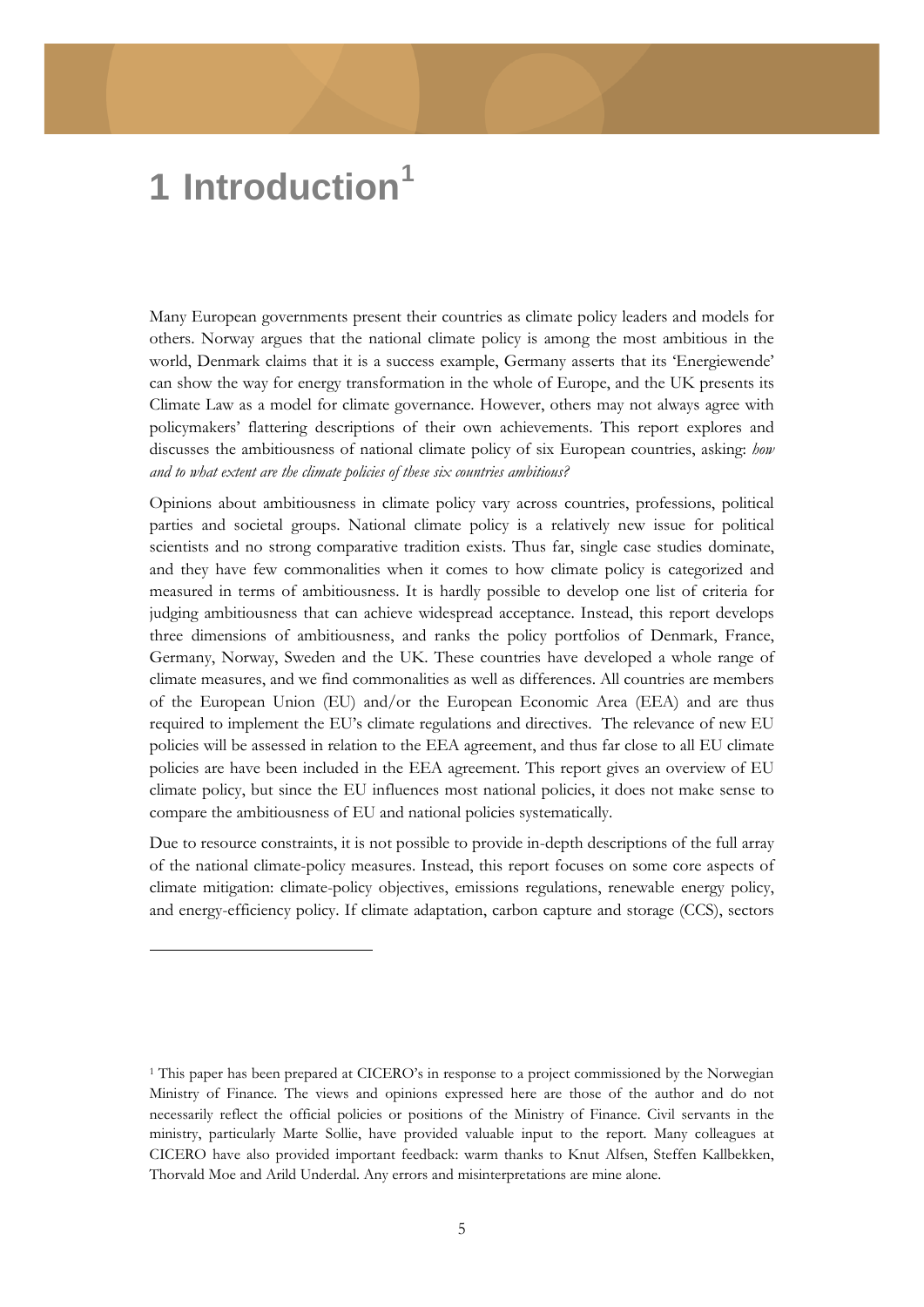such as transport, waste, agriculture or land use had been included, the conclusions might well have been different.

This report takes stock of the climate policy situation at the entrance to 2013, and does not assess how previous climate policies have affected today's emission levels. The mapping of the climate policies is based on extensive consultation of various documents, particularly national reports submitted to United Nations Framework Convention on Climate Change (UNFCCC), national reports to the EU on energy efficiency and renewable energy, parliamentary reports available in English, and political science books and articles.

This report will first take stock of relevant political science research and specify three dimensions of ambitiousness. Then follows background information about the six countries, before their climate policy portfolios are described, issue-area by issue-area. Fourth, the countries are compared; similarities and differences are assessed and discussed, and finally some conclusions are offered.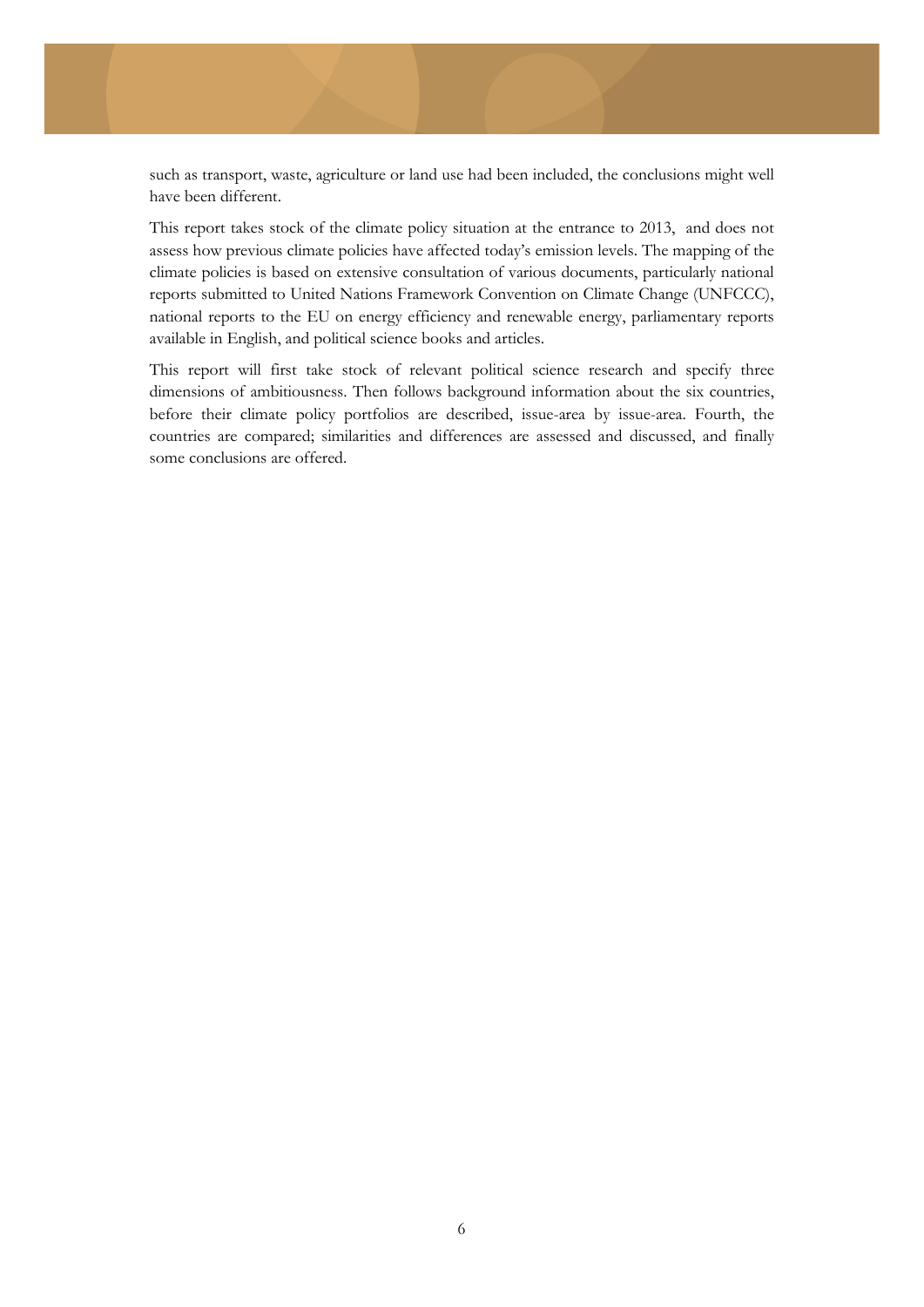#### <span id="page-7-0"></span>**1.1 List of Acronyms and Abbreviations**

| CCS             | Carbon Capture and Storage                             |
|-----------------|--------------------------------------------------------|
| CO <sub>2</sub> | Carbon Dioxide                                         |
| COP             | Conference of the Parties (UNFCCC)                     |
| EEA             | European Environment Agency                            |
| <b>EPBD</b>     | Energy Performance of Buildings Directive              |
| <b>ETS</b>      | <b>Emissions Trading System</b>                        |
| EU              | European Union                                         |
| GDP             | <b>Gross Domestic Product</b>                          |
| <b>GHG</b>      | Greenhouse Gases                                       |
| <b>IPCC</b>     | Intergovernmental Panel on Climate Change              |
| JI              | Joint Implementation (UNFCCC)                          |
| <b>OECD</b>     | Organization for Economic Co-operation and Development |
| <b>OSPAR</b>    | Oslo and Paris Conventions                             |
| TwH             | <b>Terawatt Hours</b>                                  |
| UK.             | United Kingdom                                         |
| <b>UNCCC</b>    | United Nations Framework Convention on Climate Change  |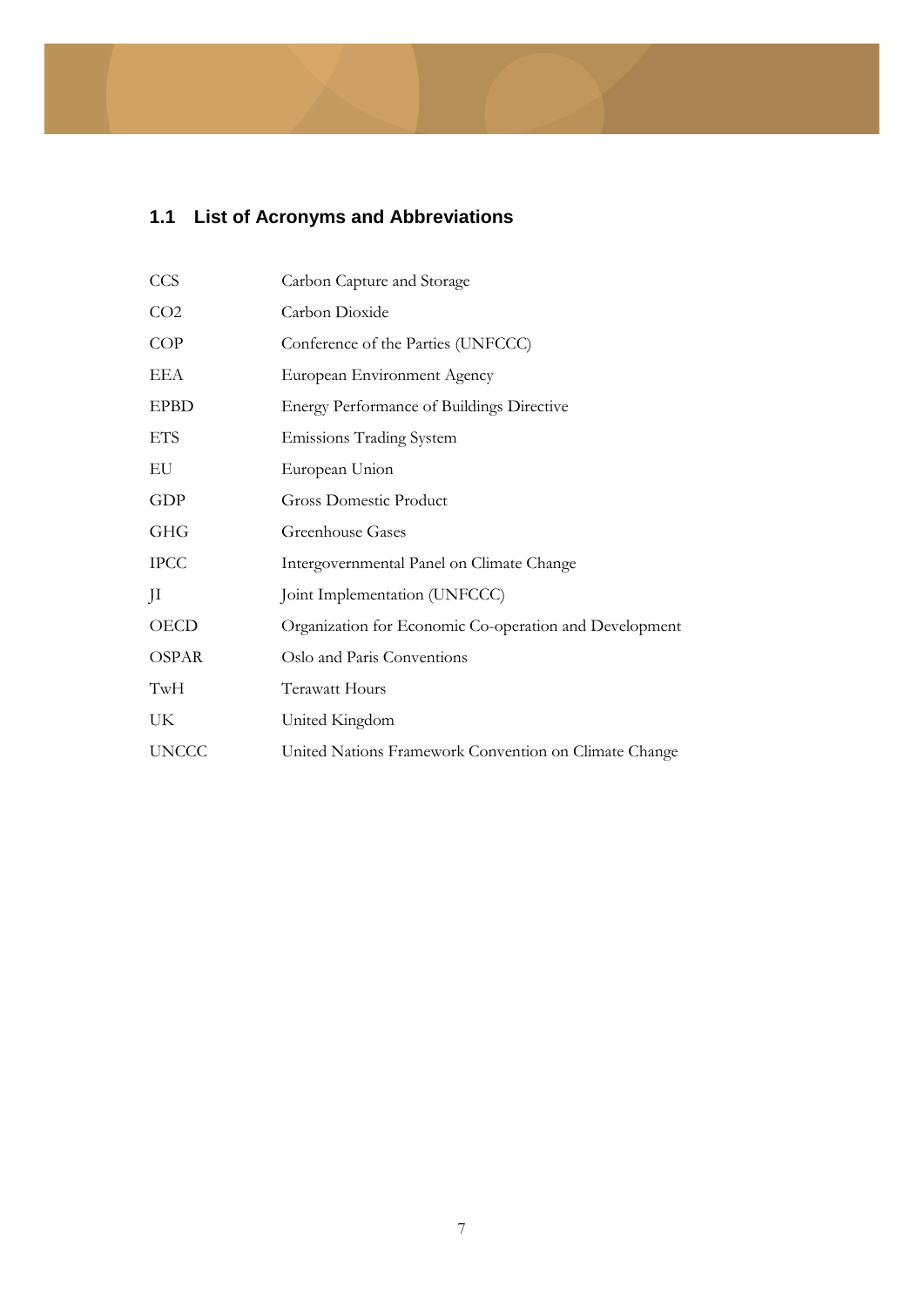## <span id="page-8-0"></span>**2 Climate Policy Ambitiousness**

#### <span id="page-8-1"></span>**2.1 Taking stock of research on climate policy ambitiousness**

Even though 'ambitiousness' is a crucial concept in the literature on national climate policy, it is seldom clearly defined. National climate policies may assume many different characteristics and may vary along several dimensions. Assessments of climate policy have tended to have 'the level of ambition' as their explanatory focus (e.g. Underdal 2002; Wurzel and Connelly 2011; Christoff and Eckersley 2011). However, few authors have developed specific criteria for assessing ambitiousness – perhaps because single case studies have dominated, and there has been no common, comparative research programme on climate policy in political science.

Questions of climate policy have attracted increased scholarly interest in the past decade. We find rich literatures on emissions trading (e.g. Skjærseth and Wettestad 2008; Meckling 2011), the political economy of climate change (e.g. Newell and Paterson 2011), global climate negotiations/politics (e.g. Aldy and Stavins 2009; Hoffmann 2011) and EU climate policy (Jordan et al. 2010; Boasson and Wettestad 2013). National climate policy has been assessed in a range of recent books, such as Harris (2007), Wurzel and Connelly (2011), Watanabe (2011) and Christoff and Eckersley (2011). These contributions present and discuss interesting empirical cases – without, however, discussing how ambitiousness could or should be conceptualized and defined in empirical studies. This lack of theory-oriented and comparative analysis means that there are few analytical tools available for assessing the ambitiousness of different national climate-policy portfolios.

The existence of deep disagreements concerning climate-policy design makes it particularly challenging to develop good measurement criteria. Such disagreement is not unique to studies of climate policy: this is very often the case with environmental policy as well (see Andresen et al. 2012). Scholars of international environmental policy have explicitly discussed how to measure ambitiousness. Even though their subject is international environmental regimes, not national climate policy, this literature is relevant. It shows that the ultimate proof of the ambitiousness of a policy lies in its ability to solve environmental problems, and the effectiveness with which this happens. Ultimately, we want to know how much climate policies have achieved – in particular, the extent to which they have succeeded in reducing GHG emissions. We are interested in identifying how much a policy has contributed to whatever progress has been made (see Mitchell 2008).

Measuring ambitiousness is challenging even when the result of the policies, and not the policy as such, is taken as the starting point. The literature discusses various measurement methods are discussed in the literature, with particular attention to two. First, the researchers may construct a no-policy counterfactual and compare the actual situation after the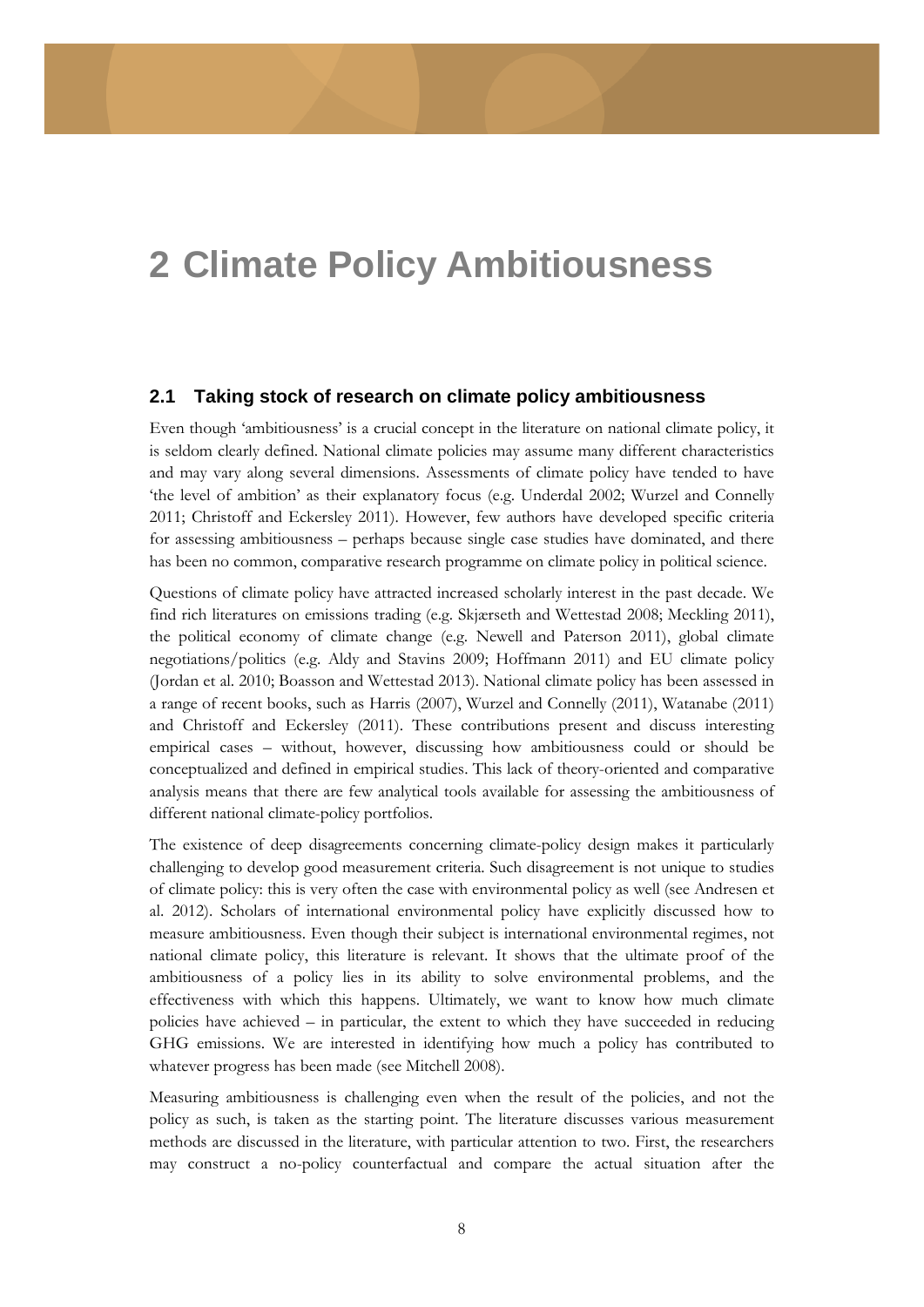international environmental regime, or the national climate policy in our case, is implemented with this counterfactual (Hovi et al. 2003:77; Young 2001). Counterfactuals, often referred to as 'business as usual scenarios', are inherently difficult to construct: no-one can possibly be certain what an alternative would or could look like in the absence of a given policy.

Second, process tracing can be used to examine the relationship between a policy and actual environmental performance (Hovi et al. 2003:77; Young 2001). This is easier said than done. Measurement is tricky, because climate policy is only one out of whole range of factors that influence the development of emissions. Moreover, since countries rely on differing energy sources and varying industry structures, they will face differing abatement costs and technical challenges.

It is not clear towards which goal actual progress should be measured. For instance, is achieving short-term reductions in emissions more important than shifts from fossil fuelbased energy systems towards renewable energy systems, eventually leading to reduced emissions? Moreover, the truly global nature of climate change makes it impossible for single countries to do much to solve the problem on their own.

Environmental policy ambitions can be determined by comparing policy outcomes with scientific advice, but disagreement concerning appropriate levels of carbon emissions makes it intrinsically challenging to use scientific advices as a yardstick for ambitiousness in climate policy. Science holds that we must cut emissions drastically, but the pace and timing of reduction efforts is contested (see Solomon et al. 2007). Nonetheless, given the overwhelming extent of the climate challenge, most national climate policies appear far from sufficiently ambitious for putting the scientific advice into practice. In order to assess national climate policy we will have to specify some kind of national measurement standard, but disagreement runs deep about the suitability of various possible standards. Are, for instance, national emissions reductions and funding of emissions reductions elsewhere are of similar value? Are high- or low-cost reduction measures more appropriate?

More importantly, both counterfactual and actual performance measurement requires that the policy to be evaluated has been operating long enough to yield results. We cannot expect policies and measures to achieve actual mitigation immediately: it may take a decade or more before the effects of a climate policy can be assessed. The six countries explored in this report have introduced a range of policy changes during the last decade and it is far too early to assess the results of these policies. In other words, we cannot assess the ambitiousness of current policies by measuring their effects – so neither of the methods discussed in the regime literature are suitable for our purposes. Moreover, since different sectors and different countries face different challenges in achieving low-carbon societies, it would be highly demanding to develop a standard for level of ambition that can cover more than one country or even more than one sector. In order to create a foundation for comparative research, we will have to capture other and less normative dimensions of policy outcomes.

Rather than trying to develop a one-dimensional ambitiousness standard, with a coherent set of criteria, this report develops three different dimensions of ambitiousness in climate policy. This will enable us to capture the variance in national climate-policy portfolios without becoming enmeshed in the underlying disagreements on ideal climate-policy design.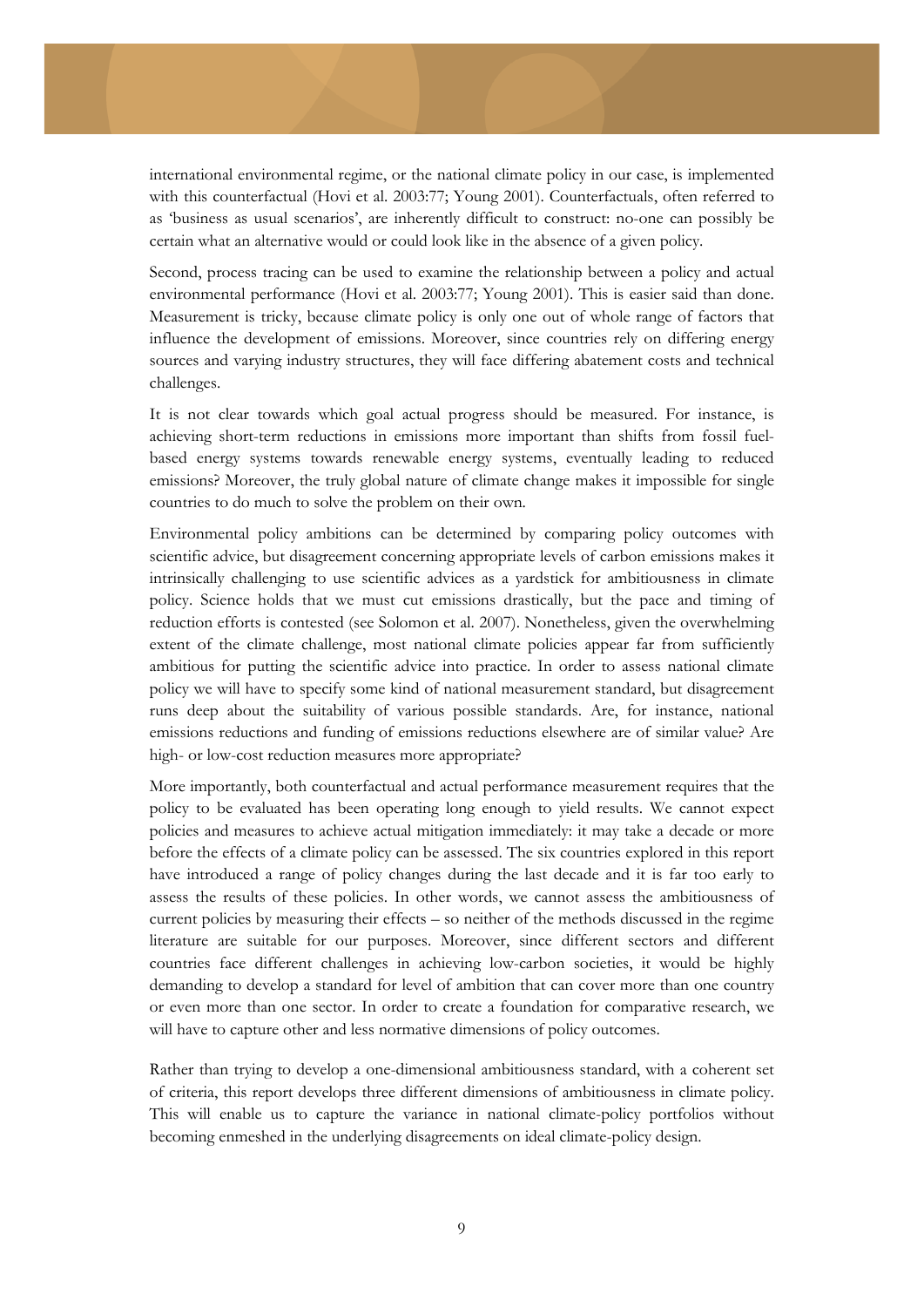<span id="page-10-0"></span>Specifying Three Dimensions of Ambitiousness

Based on the IPCC assessment report on mitigation, I distinguish three different aspects of ambitiousness to guide assessment of ambitiousness in climate policy (see also Metz et al. 2007). These are presented in Table 2.2 (a) Market Approach, (b) Minimizing Societal Costs, and (c) Technical Development. Business economists are likely to give weight to (a), governmental economists to (b) and engineers to (c). Hence they represent three different professional logics, providing different policy recipes and evaluation criteria against which policy success can be measured.

The market approach (a) assumes that commercial organizations possess perfect informa $\neg$ tion and are capable of acting strategically on this information (Fligstein 2001:13). Firms are expected to strive to maximize their profits in a medium- to long-term perspective. In this perspective, governments should work to ensure that low-carbon investments are the most profitable option. Measures should be market-based, to encourage market actors to compete in developing the most profitable low-carbon projects (Sims et al. 2007:306). Thereby the 'best' projects will be developed, and actors able to develop the most profitable projects will be rewarded with the greatest profits. Emissions trading systems as well as green certificate schemes for renewable energy are basically designed in line with this logic (see Commission 2005; 2008). This dimension of ambitiousness sees the climate-policy challenge from the business perspective: profit-maximising organizations tend to prefer a combination of negative measures (e.g. a price on CO2) and positive ones (e.g. state aid) in order to make the transition smoother for companies.

| <b>Ambitiousness</b><br>dimension $\Rightarrow$                             | <b>Market</b>                                                                             | Minimizing societal cost                                                                                                                   | <b>Technical development</b>                                                                         |
|-----------------------------------------------------------------------------|-------------------------------------------------------------------------------------------|--------------------------------------------------------------------------------------------------------------------------------------------|------------------------------------------------------------------------------------------------------|
| <b>Components</b><br>⇩                                                      |                                                                                           |                                                                                                                                            |                                                                                                      |
| Strategic concern                                                           | Allowing corporate actors maximize<br>corporate profits.                                  | Minimizing societal costs.                                                                                                                 | Enhancing technical<br>development.                                                                  |
| Role of<br>commercial<br>organizations                                      | Engaging in strategic competition<br>aimed at maximizing corporate<br>profits             | Engaging in all endeavours<br>that yield profit.                                                                                           | Inventing, developing and<br>refining promising<br>technologies.                                     |
| Appropriate<br>climate-policy<br>strategy                                   | Market-based support schemes<br>that favour the most profitable low-<br>carbon solutions. | Raising the price of<br>technologies with negative<br>societal effects. Support to<br>projects requiring the lowest<br>level of state aid. | Fostering a wide range of<br>technologies by introducing<br>various technology-specific<br>measures. |
| Climate-policy<br>objectives                                                | Low carbon solutions are the most<br>competitive                                          | Implement lowest-cost<br>mitigation measures first                                                                                         | Transform the energy<br>system                                                                       |
| Governmental<br>measures                                                    | Market measures (e.g. emissions<br>trading and green certificate<br>schemes)              | Emissions trading.<br>$CO2$ tax.<br>Cost-efficient state funding.                                                                          | Governmental industry<br>development.<br>Technology standards.                                       |
| Number of<br>Combination of negative and<br>positive incentives<br>measures |                                                                                           | As few as possible                                                                                                                         | Many measures                                                                                        |

#### **Table 2.2** Three Dimensions of Climate-policy Ambitiousness

Also the 'minimizing societal cost' dimension (b) is founded on the assumption of rational economic actors. However, according to this view, corporations will not seek out the most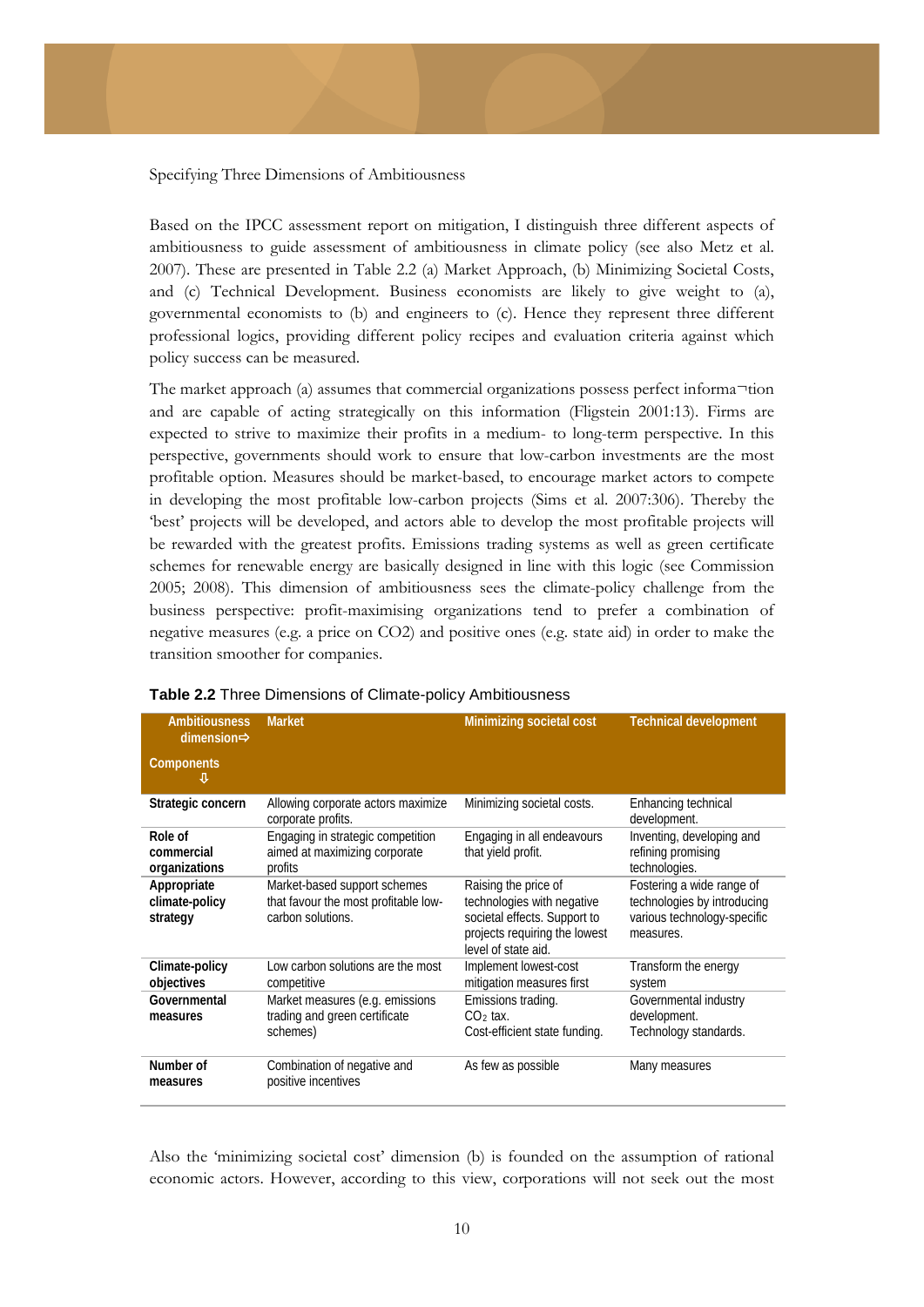profitable projects, but will engage in all endeavours that can yield profits (Stiglitz and Walsh 2006:158). This strategy will aim at ensuring that conventional industries shift to a low-carbon economy in ways that involve a minimum of societal costs (Gupta et al. 2007:751). Cost minimization is best ensured by emplacing an extra cost on the undesirable effects of conventional production, such as CO2 emissions. This may be done by introducing a tax or an emissions trading system, but designs that allow considerable free allocations will not be in line with this logic.

Subsidizing investments in low-carbon products is a second-best option. This should be done only for budding technologies still in need of basic research. Support schemes should be designed to ensure that such subsidies go only to those projects that require the lowest level of support in order to break even, and not to any projects that are profitable already at the outset. That in turn necessitates comparing the cost structures of all possible projects, to identify which projects need the least support. The government has the upper hand, as it determines not only the criteria but also which actors will receive support. This approach values simplicity in policy development; there should be as few regulations as possible.

The third dimension is based on technological rather than economic criteria. It is assumed that industrial change hinges on technological innovation and its sub¬sequent refinement. Commercial organizations will aim to enhance technological develop¬¬ment, and the government should ensure good and stable conditions that enable them to do so. It is the technical quality of the alternatives to conventional production that determines the support levels, so different technologies will receive different levels of support. Moreover, in this logic, support schemes are designed to ensure long-term stability, so that commercial actors may use the time and resources needed to refine those technologies in which they have greatest expertise (Sims et al. 2007:306). Feed-in tariff schemes that guarantee producers of renewable energy access to the grid, a fixed level of operational support and varying levels of support for different technologies fit well with this approach (Commission 2005; 2008). The incentives for competitive behaviour and cost minimization are weak. Technology standards, such as emission limits or energy performance requirements, also fit this logic. Complex and encompassing climate policy portfolios are seen as an appropriate response to the manyfaceted challenge of climate change.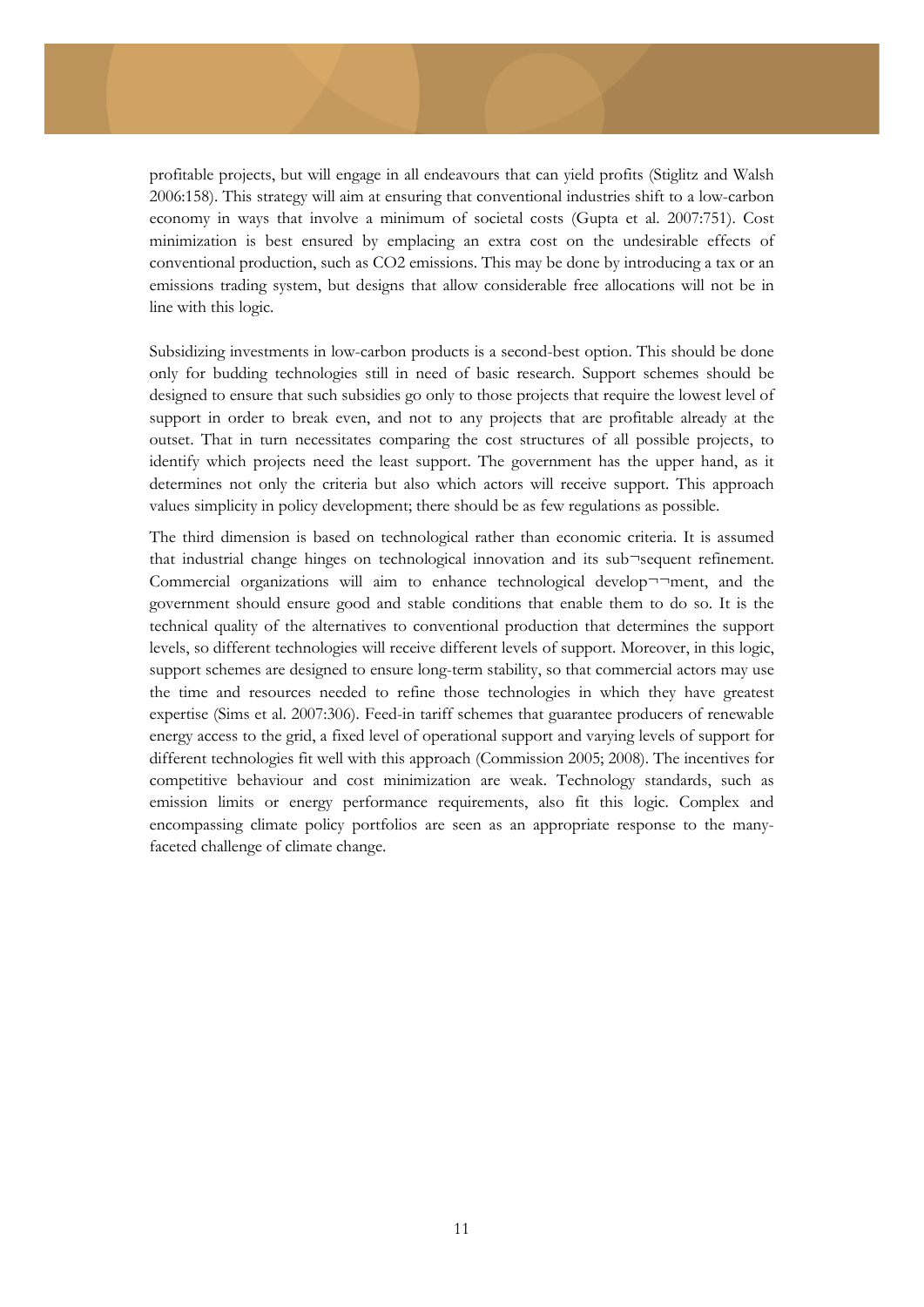#### <span id="page-12-0"></span>**2.2 Measuring Ambitiousness: Method and Operationalization**

Having presented the three dimensions of ambitiousness, we move on to specify the criteria. The five countries studied here will first be given scores on the four sub-issues: climate policy objectives, emissions regulations, renewable energy policy and energy-efficiency policy. A climate policy measure will be given varying scores on ambitiousness depending on which dimensions tare taken into account. Countries will be given a sub-issue ranking only on the dimension that fits their policy profile the best. For instance, a country that has an emissionsregulation profile well in line with the technology-development dimension will be ranked according to this dimension only. This approach enables us to capture underlying patterns in the countries' policy profiles, but it is a crude simplification and it underlines policy differences rather than policy similarities across countries.

The sub-issue rankings will be summarized into the overall scores for the different countries. Countries with inconsistent policy profiles in one issue-area could have been scored on several ambitiousness dimensions at the same time. However, such an approach would have made it very hard to develop a well-balanced coherent mark for the national climate policy portfolios in total. For instance, a country that had been ranked along several dimensions would have received more high scores than a country that had been ranked along only one dimension. Whichever approach is taken, it will be impossible to rank and score ambitiousness with a high degree of accuracy. This report suggests a measurement method that highlights how different criteria result in radically different ranking of countries.

Table 2.3.1 specifies the criteria for ranking Emissions Reduction Targets in terms of ambitiousness. This operationalization is based onn Table 2.2, in chapter 2.2.

| <b>Ambitiousness</b><br>dimension $\Rightarrow$ | <b>Market</b>   | Minimizing societal cost | Technical development                          |
|-------------------------------------------------|-----------------|--------------------------|------------------------------------------------|
| Criteria<br>J                                   |                 |                          |                                                |
| Geographical<br>focus                           | Global          | Global                   | National                                       |
| Target structure                                | <b>Flexible</b> | Flexible                 | Detailed interim-targets<br>leading up to 2050 |

| Table 2.3.1 Criteria for Assessing GHG Emissions Reduction Targets |  |  |  |  |  |  |
|--------------------------------------------------------------------|--|--|--|--|--|--|
|--------------------------------------------------------------------|--|--|--|--|--|--|

It is not possible to delineate between the two economic dimensions of assessing emissionsreduction target as to ambitiousness: both dimensions favour a global perspective on emissions reductions and a flexible target structure that enables the country to take the development of global commitments into account. Measures that do not immediately result in significant emissions reductions but that may underpin future emission reductions (e.g. construction of renewable energy plants, or infrastructure for electric cars) are not important in this perspective. The focus here is on short-term targets, not long-term ones. In contrast, national targets and development of detailed interim targets leading up to 2050 are favoured by the technology-development view on ambitiousness. This perspective accords just as much attention to long-term plans as to immediate reductions in emissions reductions, and is thus less precise than the economic criteria.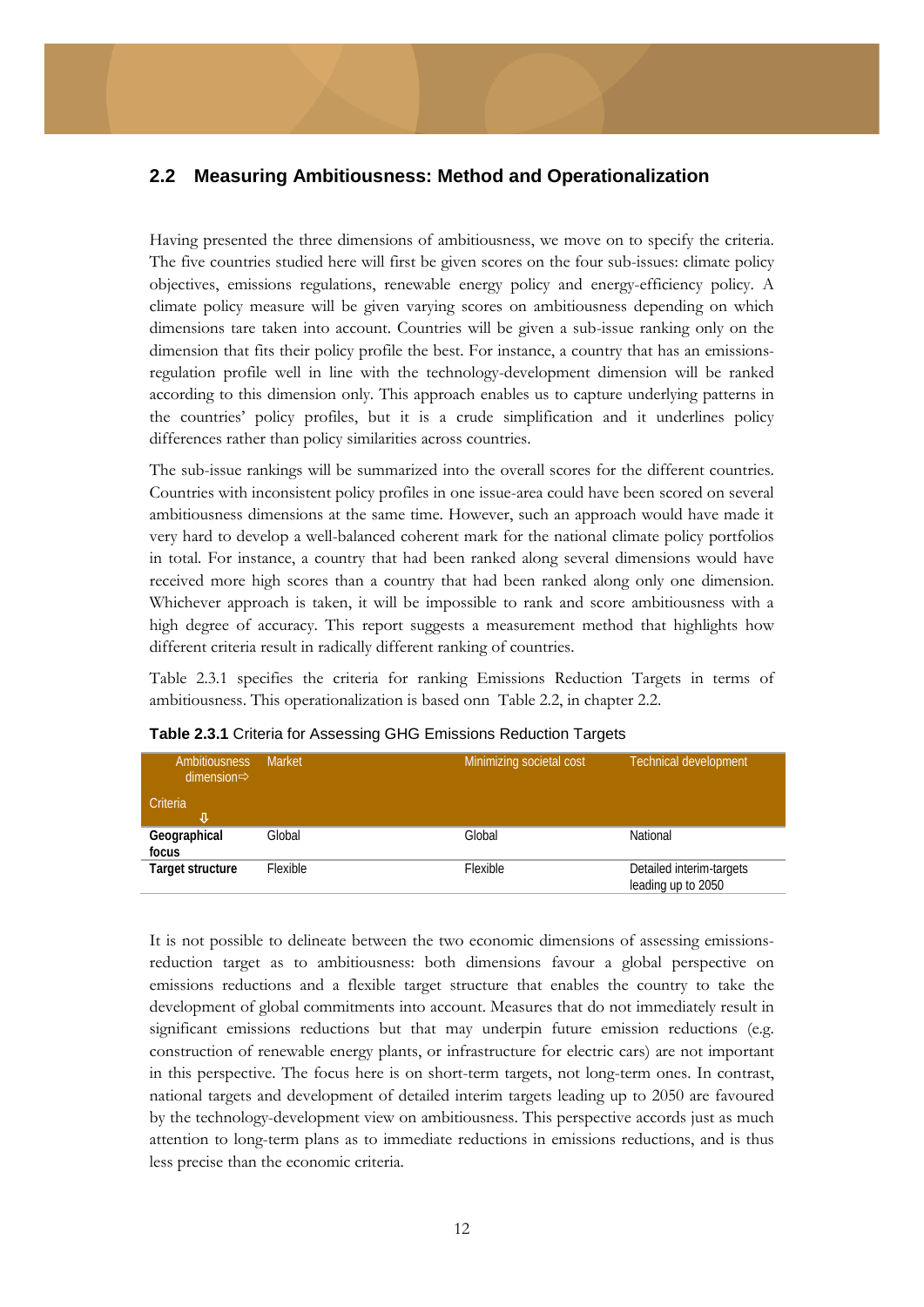| <b>Ambitiousness</b><br>dimension $\Rightarrow$ | <b>Market</b>                                                        | Minimizing societal cost                 | Technical developments                                      |  |
|-------------------------------------------------|----------------------------------------------------------------------|------------------------------------------|-------------------------------------------------------------|--|
| Criteria<br>⇩                                   |                                                                      |                                          |                                                             |  |
| Number of<br>measures                           | Not important                                                        | Few                                      | Many                                                        |  |
| Favoured<br>measure                             | Combinations of voluntary<br>agreements and GHG emissions<br>pricing | GHG emissions pricing<br>adjusted to ETS | Emissions performance<br>regulations and energy<br>taxation |  |

#### **Table 2.3.2** Criteria for Assessing GHG Emissions Regulations

Turning to GHG emissions regulation, the three perspectives differ when it comes to the number and kind of measures that are favoured. Criteria for Assessment of Emissions Regulations are presented in Table 2.3.2. According to the market view, the number of measures is not very important, as long as the corporate actors are given economic incentives as well as softer measures, such as voluntary agreements. We would not expect much general energy taxation, because it does not target GHG emissions directly, and we would not expect much direct regulation, since this reduces the leeway of market actors.

In an ideal world, the Minimizing Societal Cost dimension would favour GHG pricing as the only emission regulation. Since ETS has failed to produce a high carbon price and only parts of the emissions are included in ETS, it would be acceptable to develop some additional national measures, in order to create a significant price on carbon and other greenhouse gases. A high ranking according to the Minimizing Societal Cost dimension requires that GHG emissions pricing measures are dominant, and that national measures are carefully adjusted to ETS. Turning to the Technology Development view on ambitiousness, here we would expect extensive use of energy taxation combined with various kinds of emissions performance regulation. This is in line with the view that several instruments must be combined in order to get a good mix of emissions regulating measures. The three sets of criteria are presented in Table 2.3.2.

Policy on renewable energy has many elements, but this report focus exclusively on targetsetting and support schemes for renewable energy electricity. That means that also the ambitiousness criteria are based solely on these two elements. Table 2.3.3 shows the differences in criteria for the three dimensions.

A policy on renewable energy will get a high market ambitiousness score if it employs green certificate schemes; moreover, having ambitious short-term targets is an advantage in order to create stable conditions for the functioning of the scheme. By contrast, targets for the year 2050 are less relevant to this perspective. The minimizing societal cost perspective is special in rejecting an active policy on renewable energy. This perspective highlights GHG emissions pricing as the core policy measure that should guide the use of renewable energy sources. Hence, all kinds of target-setting are seen as negative. Moreover, if renewable energy should get any support, that should be done in a way that ensures that no projects that are profitable at outset receive funding, and that only the least costly projects are realized. Neither feed-in nor green certificate schemes fit these criteria, because subsiding renewable energy can contribute to lower average prices on energy, which in turn can lead to higher demand for energy. In such instances, the net impact on emissions will be reduced. And, turning to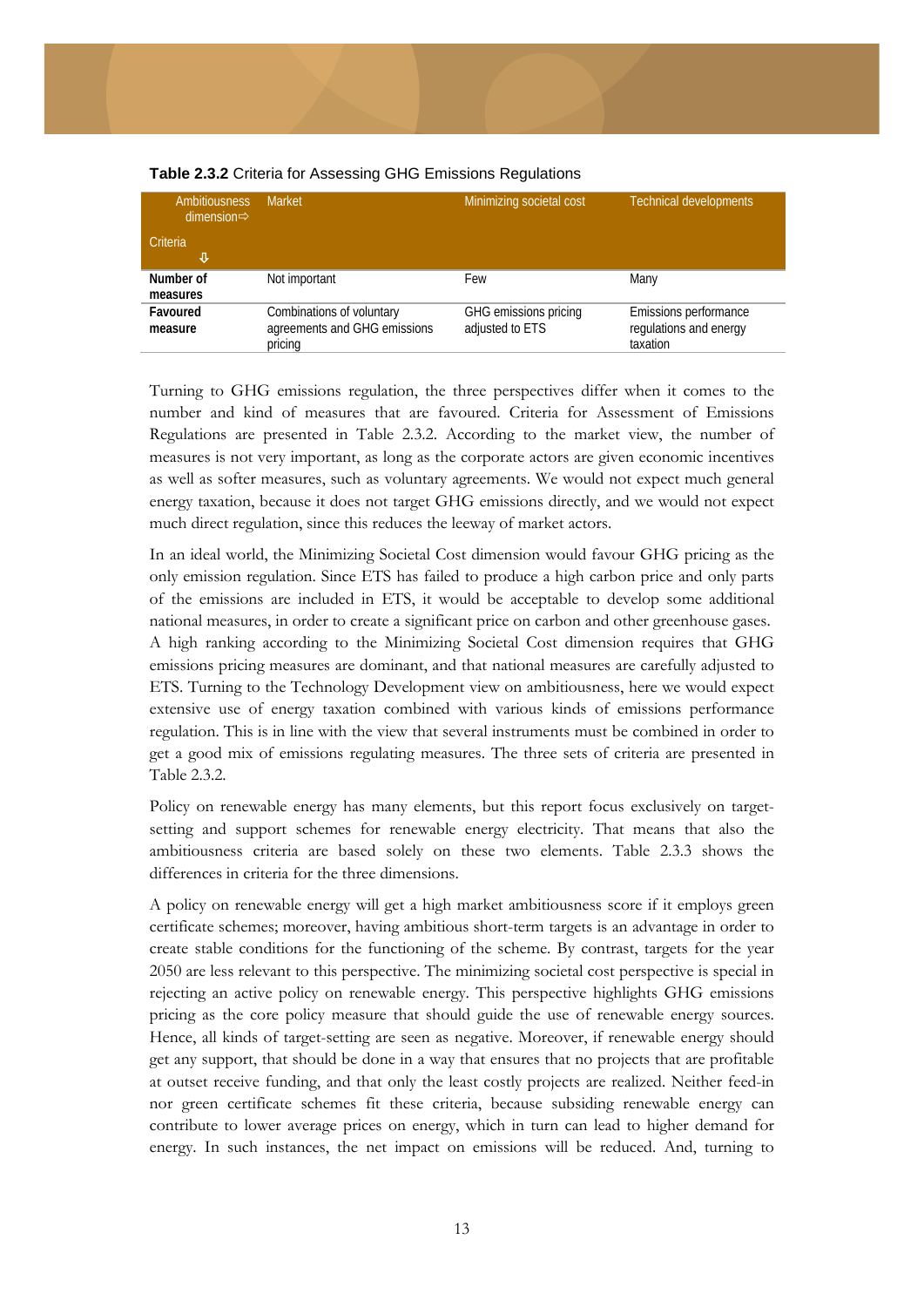technology development, detailed short- medium- and long-term objectives are regarded as important; feed-in schemes are the favoured support measure.

| Ambitiousness<br>dimension $\Rightarrow$ | <b>Market</b>                  | Minimizing societal cost                                   | Technical development                             |
|------------------------------------------|--------------------------------|------------------------------------------------------------|---------------------------------------------------|
| Criteria<br>⇩                            |                                |                                                            |                                                   |
| <b>Measures</b>                          | Green Certificate Scheme       | No support measures (rely<br>instead on emissions pricing) | Feed-in schemes                                   |
| Target structure                         | Short- and medium-term targets | No targets                                                 | Detailed short-, medium-<br>and long-term targets |

Lastly, criteria for good energy-efficiency policies are presented in Table 2.3.4. According to the market view, clear short-term targets are advantageous. Further, countries should combine energy taxation with state aid measures; industry should be included in a tradable white certificates scheme or voluntary agreements, and the energy certification of buildings should be designed as a market measure. The 'minimizing of societal cost' view on ambitiousness stands out due to the importance it accords to simplicity in policy strategy. The prime position along this perspective is to rely on GHG emissions pricing and develop as few additional measures are possible. However, as it is acknowledged that not all good energy-efficiency measures are profitable, this perspective will accept support schemes that ensure that support goes only to such energy-efficiency measures as are profitable for society, but not profitable for individual persons or corporations. This goes for buildings as well as industry. Information measures (such as energy certification) are to be introduced only if they involve large gains and small costs: for instance, it will make sense to introduce energy certification only if the societal gains exceed the costs involving in issuing the certificates.

The technology-development dimension favours state aid measures based on technical criteria, such as rules whereby all who undertake the same technical improvements of their building are eligible for the same support. Also important are stringent energy requirements in building codes and detailed, targeted information and training measures. The latter refers to energy certificates that provide building owners and residents with detailed advice.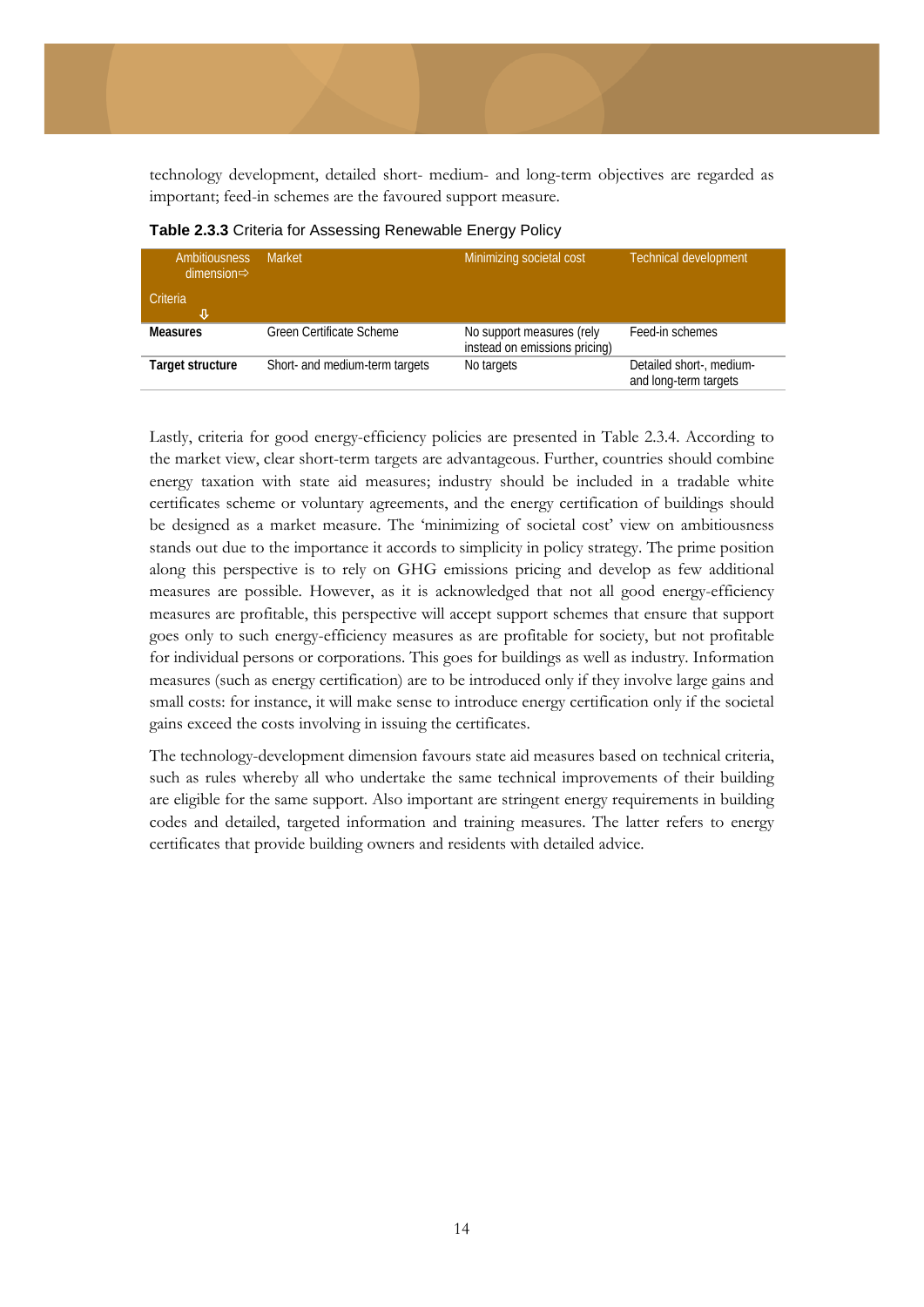| Market<br><b>Ambitiousness</b><br>dimension $\Rightarrow$ |                                                                                                                                                     | Minimizing societal cost                                                                                                                                       | <b>Technical development</b>                                                                                                                           |  |
|-----------------------------------------------------------|-----------------------------------------------------------------------------------------------------------------------------------------------------|----------------------------------------------------------------------------------------------------------------------------------------------------------------|--------------------------------------------------------------------------------------------------------------------------------------------------------|--|
| Criteria<br>⇩                                             |                                                                                                                                                     |                                                                                                                                                                |                                                                                                                                                        |  |
| <b>Measures</b>                                           | Tradable white certificates and<br>voluntary agreements, energy<br>certification designed in order to<br>influence price developments in<br>markets | Preferably no measures.<br>Cost-efficient state aid and<br>low-cost information<br>measures if profitable<br>energy-efficiency measures<br>remain un-realized. | State aid based on technical<br>criteria, energy requirements<br>in building codes, and<br>detailed, targeted<br>information and training<br>measures. |  |
| Target structure                                          | Short- and medium-term targets                                                                                                                      | No targets                                                                                                                                                     | Detailed short-, medium-<br>and long-term targets                                                                                                      |  |

| <b>Table 2.3.4 Criteria for Assessing Energy Efficiency Policy</b> |
|--------------------------------------------------------------------|
|--------------------------------------------------------------------|

Along all of the three dimensions we can envisage policy with varying strength. For instance, the cap in the missions trading scheme may be high or low, the renewables quota in a green certificate scheme can be high or low, a CO2 tax can be set high or low, much or little money can be available in a state aid scheme, the technology standards can be strict or slack, and so forth. This report will not delve into questions concerning strength, but only take this into account in the cases when several countries score on the same dimension for a certain subissue of climate policy.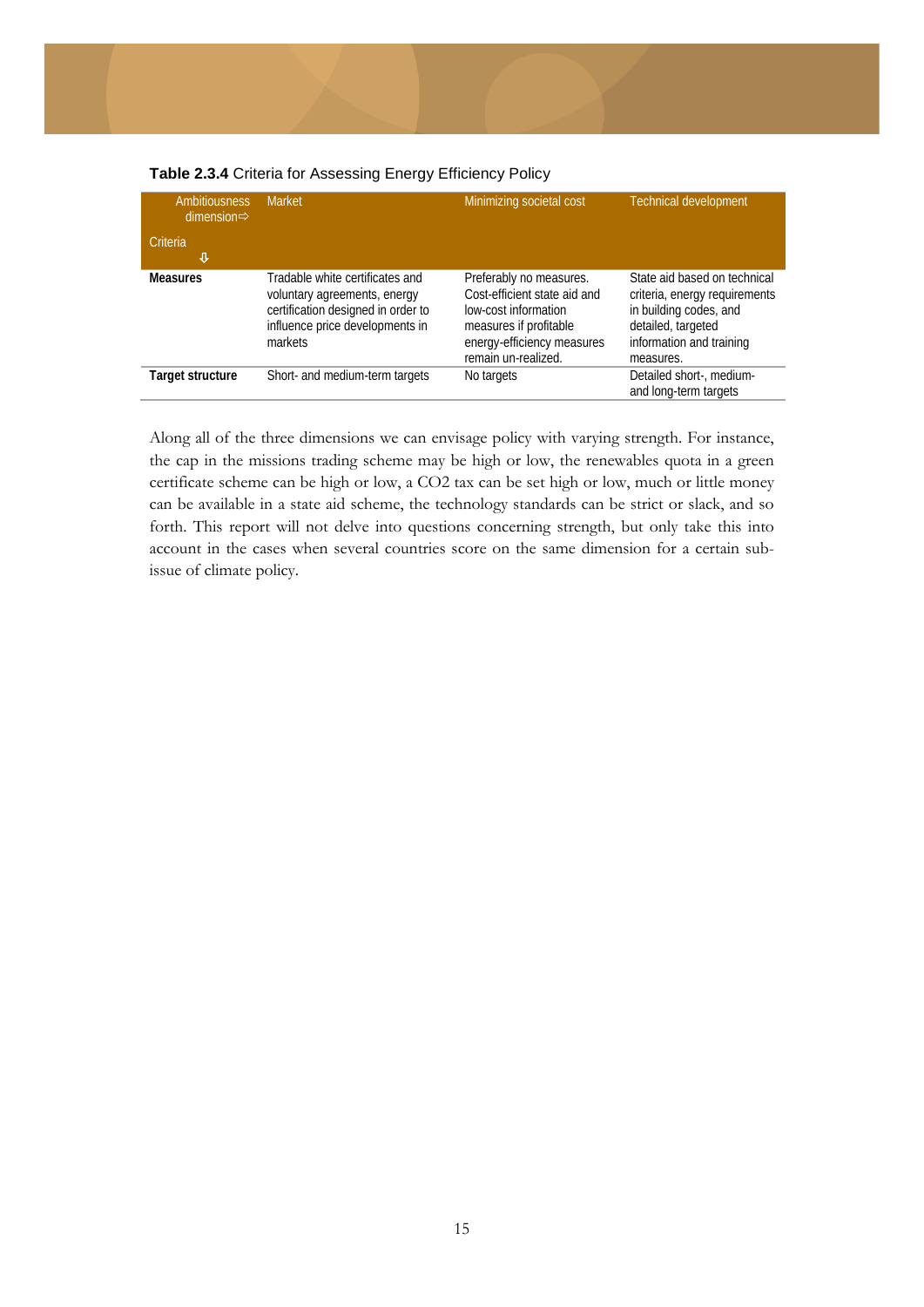# <span id="page-16-0"></span>**3 National climate policy portfolios: empirical mapping**

#### <span id="page-16-1"></span>**3.1 Background information**

Before we dig deeper into the climate policy portfolios of the countries in focus here, important background information about their GHG emissions and energy systems is necessary. All six clearly face differing carbon mitigation challenges: Table 3.1 shows huge variation in total GHG emissions. This should come as no surprise, given the significant variation population size and size of the economies, but also other factors play into this.

Not only do Germany and the UK have high total emissions, they have also reduced their emissions radically more than the other four since 1990. Much of these emission reductions stem from non-climate policy related factors, but Germany and the UK have also adopted forceful policies. All the six, except Norway, have reduced their emissions since 1990. Germany and the UK are in a class of their own, but also Denmark has impressive figures with more than 10% reductions.

|                 | Emissions<br>$1000s^*$<br><b>GHG</b><br>Ø<br>in 2010,<br><b>Total</b> | emissions<br>1990**<br>$\overline{5}$<br><b>GHO</b><br>indexed<br>2010 | 2010***<br><b>Capita</b><br>per<br>CO <sub>2</sub> | <u>ତୁ</u><br>2010,<br>****<br>2 per GDP<br>usp<br>$\overline{O_2}$ in<br>2005<br>ŏ<br>8<br>$\overline{\sigma}$ | Industry contribution<br>$\frac{9}{6}$ *****<br><b>GDP</b> | <b>Energy Dependence</b><br>$\bm{s}$<br>2010<br>products<br>$***$<br>高 | gross<br>2010<br>g<br>final energy<br>renewables<br>৳<br>Share %<br>******* |
|-----------------|-----------------------------------------------------------------------|------------------------------------------------------------------------|----------------------------------------------------|----------------------------------------------------------------------------------------------------------------|------------------------------------------------------------|------------------------------------------------------------------------|-----------------------------------------------------------------------------|
| <b>Denmark</b>  | 61                                                                    | 89                                                                     | 8.48                                               | 0.18                                                                                                           | 30.7                                                       | $-18.2$                                                                | 22.2                                                                        |
| France          | 522                                                                   | 93                                                                     | 5.52                                               | 0.16                                                                                                           | 19                                                         | 49.3                                                                   | 12.9                                                                        |
| Germany         | 936                                                                   | 75                                                                     | 9.92                                               | 0.26                                                                                                           | 27.1                                                       | 59.8                                                                   | 11.0                                                                        |
| Norway          | 54                                                                    | 108                                                                    | 8.01                                               | 0.12                                                                                                           | 45.1                                                       | $-517.4$                                                               | 61.1                                                                        |
| Sweden          | 66                                                                    | 91                                                                     | 5.07                                               | 0.12                                                                                                           | 26.6                                                       | 36.5                                                                   | 47.9                                                                        |
| UK              | 590                                                                   | 77                                                                     | 7.78                                               | 0.21                                                                                                           | 23.8                                                       | 28.3                                                                   | 3.2                                                                         |
| <b>EU Total</b> | 4720                                                                  | 85                                                                     |                                                    |                                                                                                                |                                                            | 52.7                                                                   | 12.5                                                                        |

**Table 3.1** Climate Emissions and Energy Situations in the Six Countries and the EU

Sources:

\*Eurostat 2013a

\*\* Eurostat (2013b)

\*\*\*IEA 2012 ( $CO<sub>2</sub>$  emissions/population),

\*\*\*\* IEA 2012 (using exchange rates)

\*\*\*\*\*Gallagher et al. 2011 ,

\*\*\*\*\*\*Eurostat 2012:28 and

\*\*\*\*\*\*Eurostat 2012:72.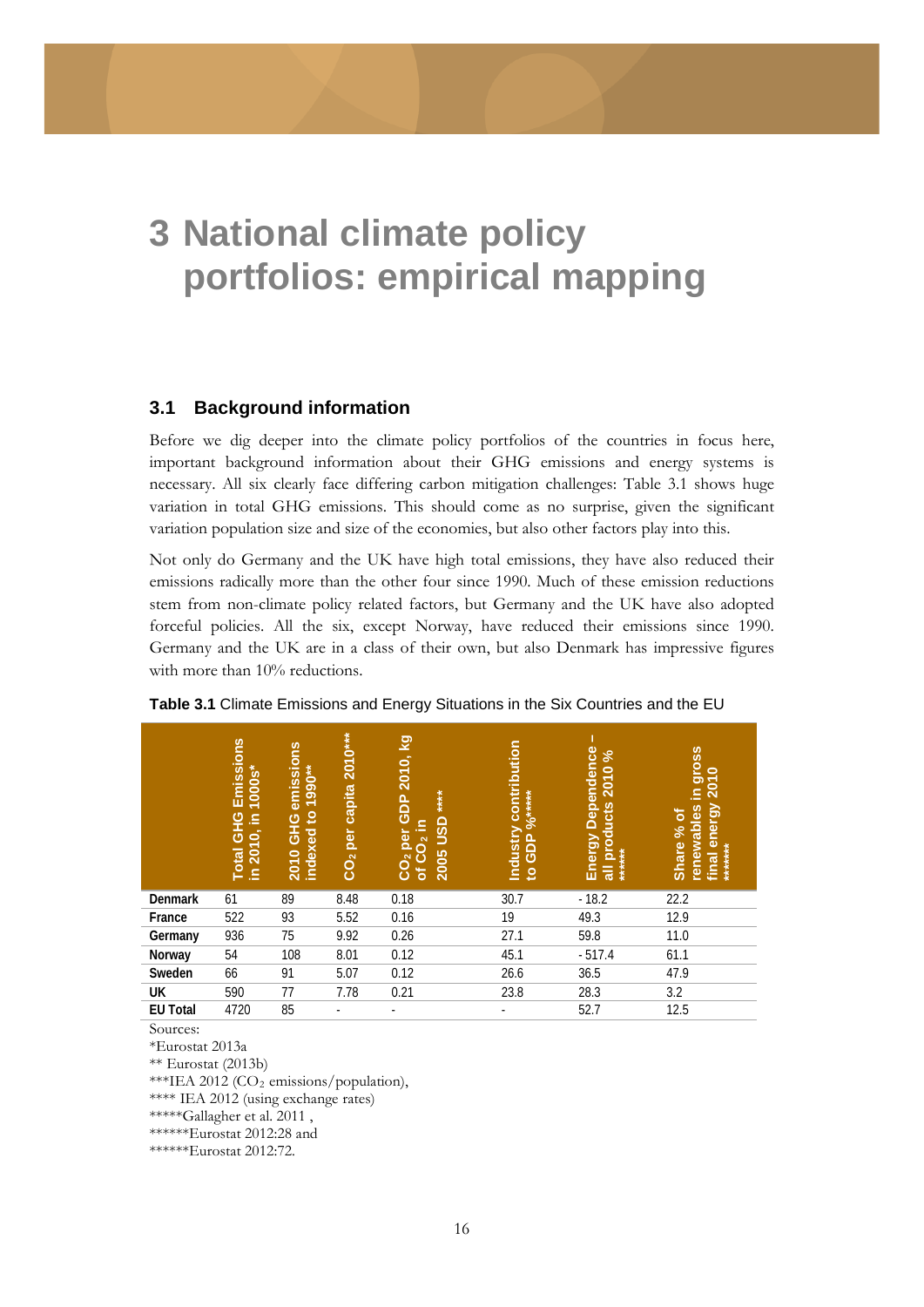France and Sweden have significantly lower CO2 emissions per capita than the other countries, probably due to low CO2 emissions from their electricity production (primarily due to nuclear energy). Germany has the highest per capita emissions by far, but Denmark, Norway and the UK also have much higher emissions than France or Sweden. Note that Norway has rather high per capita emissions, despite the low emissions relating to electricity production. Measured in terms of CO2 intensity, emissions are low in Norway. Being a prosperous country with a high share of renewables and a resource-efficient economy contributes to that.

Germany has a radically higher CO2-intensive economy than the other countries, with figures more than twice as high as those of Sweden and Norway. This reflects the fact that Germany has been the industrial motor in Europe, with a large share of Europe's energy-intensive industry and substantial volumes of fossil fuel power production. Industry activity also plays an important role in the Swedish and Danish economies, but their industries are 'cleaner' than those of Germany. We should also note that because petroleum activity is included in industry, its contribution to Norway's GDP is high.

When it comes to energy dependence, Norway is clearly the outlier. Thanks to its vast oil and gas exports, the country exports five times more energy than it consumes. Denmark is the only EU country with a small energy surplus, but this is minor compared to Norway. All the other countries are energy importers. Decreasing energy dependence is a major political concern in the EU, and these figures tell us why. EU imports half of its energy, Germany imports 60% and France imports 50%. Sweden and the UK import some 30% each.

Lastly, the share of renewable energy varies from 3% in the UK to 61% in Norway. However, Norway would have had a lower figure if energy use at the petroleum installations were included. Having close to 100% renewable share in electricity consumption contributes substantially to the high figure. Sweden is close to Norway with 48%, while Denmark has 22% and Germany and France have 11% and 13%. France has some old hydropower while the German figure is dominated by new renewables. The UK's renewable energy figure is very low, indicating an especially challenging situation.

All six countries face challenges when it comes to mitigation of climate change. Most must deal with two challenges in conjunction: reducing their energy dependence, and replacing fossil fuel (and nuclear) in their electricity consumption with renewable energy. The exception is Norway, which already has a high renewables share, and petroleum extraction as its economic driver. Germany faces the most severe challenges in transforming its industry and energy system to a carbon-constrained world, but also the UK, Denmark and France find themselves in difficulties. Sweden and Norway start the low-carbon transition from better positions, although in Norway the petroleum sector constitutes a considerable part of the economy and contributes to carbon emissions both domestically and abroad.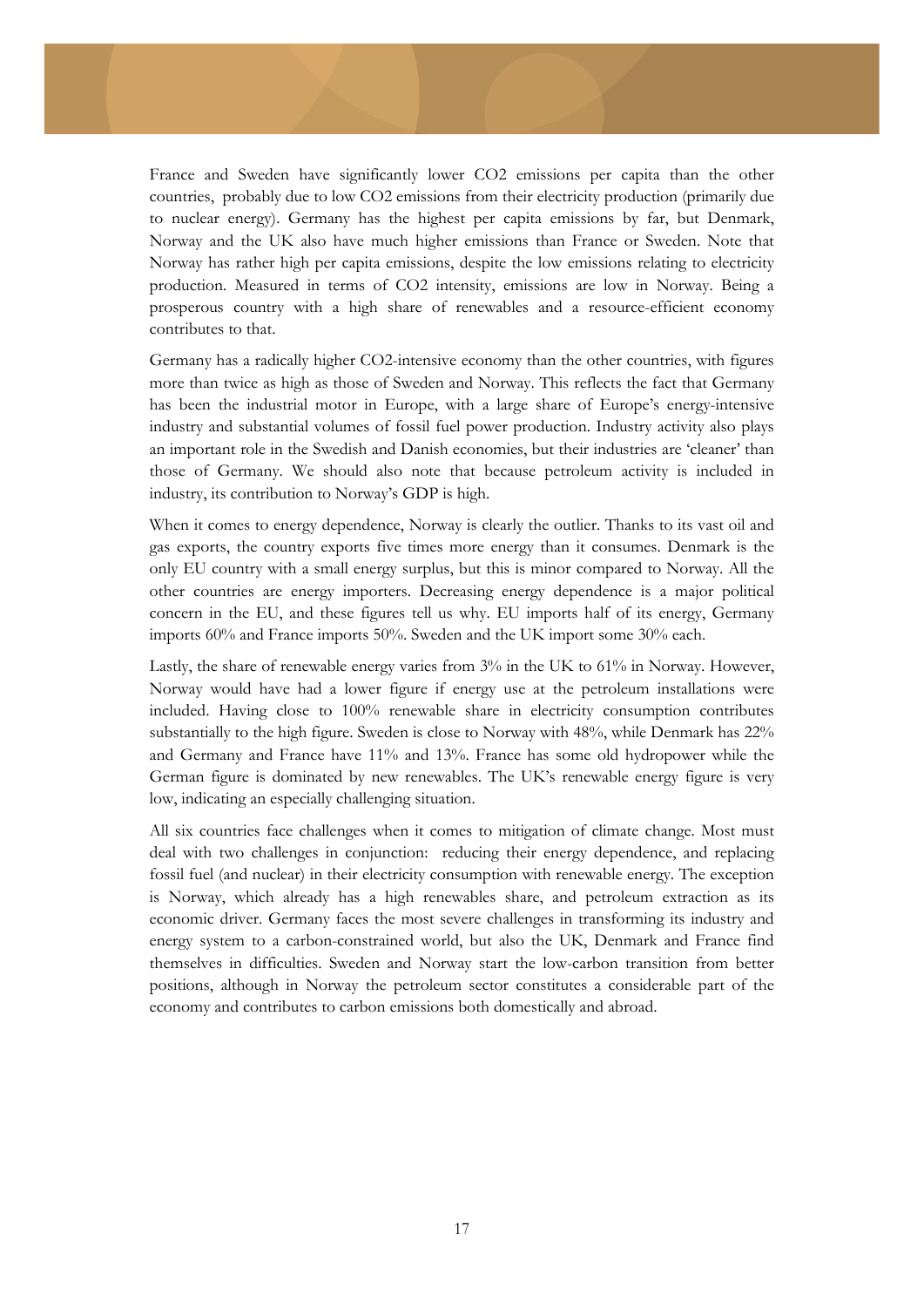The impacts displayed in Table 2 represent impacts to the setors before adaptation takes place. In principle, they describe the situation that economic agents face after climate change has take place, but before they have taken any action to adapt. In practice, this is only a part of the story, however, because each of the 11 sectors in GRACE are aggregates of many sub sectors. Some of the adaptation that takes place within each sector should be included in the estimates in Table 2. For example, if climate change leads to a shift from crop yields to livestock in agriculture, this shift ought to be implicit in the impacts estimate because the production function is an expression for the maxium output for the sector aggretate at a given combination of prices.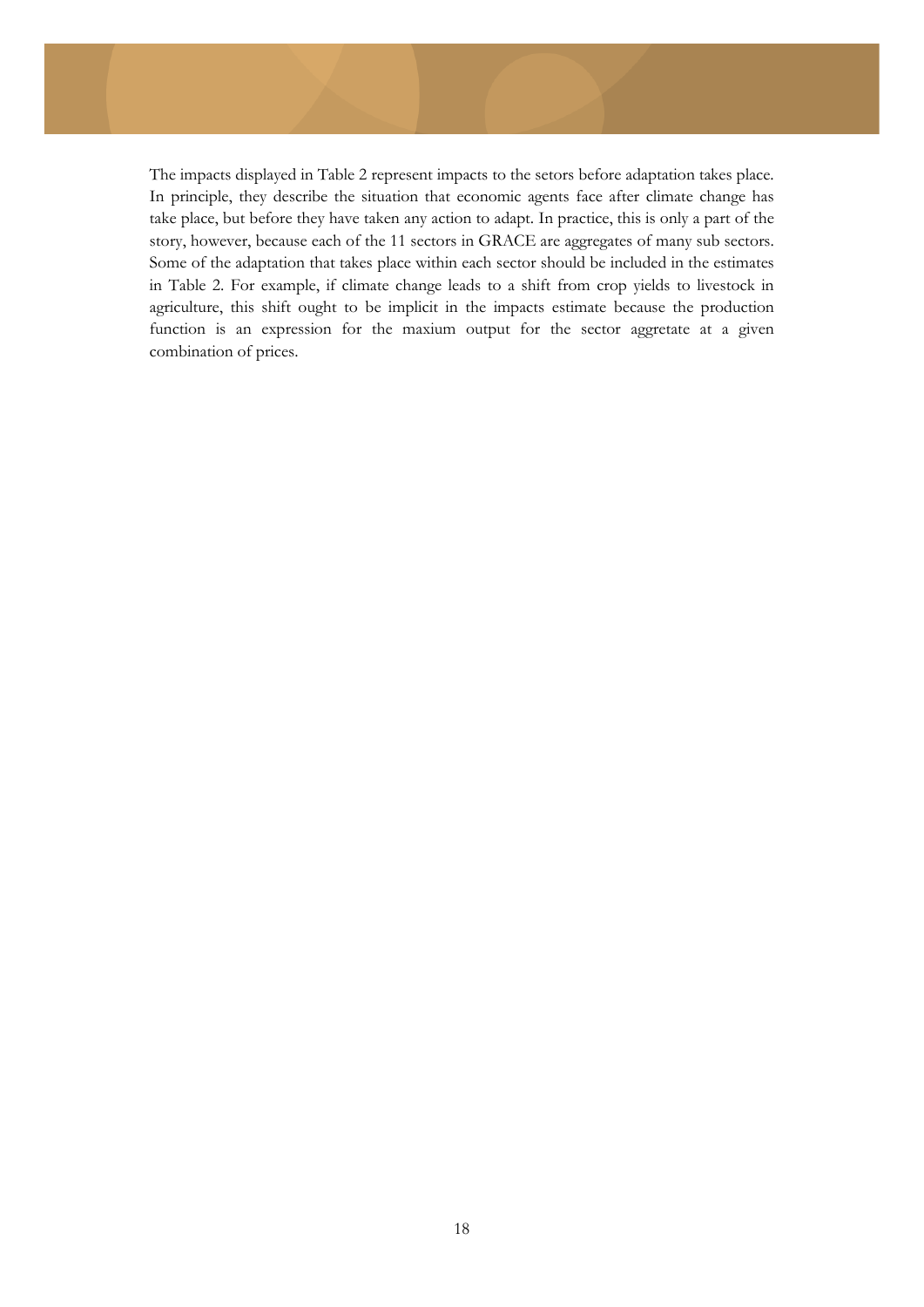#### <span id="page-19-0"></span>**3.2 Emissions Reduction Objectives**

The six actors frame their overarching climate policy strategies differently. (See Table 3.2.) Not only have they adopted different short and long-term objectives, some focus solely on national emissions development while others also aim to ensure emission-reduction activities elsewhere.

|                | Kyoto/Burden-<br>sharing<br>targets % | $2020 - %$ target<br>from $1990$ | 2030 target %                 | 2050 target %         |
|----------------|---------------------------------------|----------------------------------|-------------------------------|-----------------------|
| <b>Denmark</b> | $-21$                                 | $-40$                            | ٠                             | ٠                     |
| France         | $\theta$                              | $-22.5$                          |                               | - 75                  |
| Germany        | $-21$                                 | .40                              | - 80 from 1990                | $-80-95$ from<br>1990 |
| Norway         | $+1$                                  | $-30$                            | Carbon neutral if global deal | Carbon neutral        |
| Sweden         | $+4$                                  | - 40, some abroad                | Carbon neutral                | No net-emissions      |
| UK             | $-12.5$                               | - 50 by 2025                     |                               | - 80 from 1990        |

#### **Table 3.2** GHG Emissions Reduction Targets

Sources: Sources for the targets are found in the text below

\* European Parliament and Council (2009),

\*\* EEA (2012)

For the EU, climate and energy policy was once a matter of minor political importance on the agenda, with issues like the internal market, enlargement and monetary policies ranking far higher (Boasson and Wettestad 2013). After a decade of severe political conflicts and primarily symbolic policy outcomes in the 1990s, climate policy soared from being 'just another' part of EU environmental policy to become a high-profile policy area in its own right. Especially from 2005 onwards, the pace of developments has been rapid indeed. By the end of the decade, many new and ambitious targets had been adopted, complemented by a broad palette of specific, binding policies. Climate policy has emerged as a vital area of EU governance.

EU climate policy can be defined in many different ways. The EU itself tends to include emissions trading (ETS), the burden-sharing agreement, renewable energy, energy efficiency, the energy performance of policy of buildings, energy labelling, eco-design, emissions targets for cars, environmental aid guidelines and the fluorinated gases regulation as EU climate policies. Also other EU policy areas may influence national efforts to mitigate climate change, but they are not discussed explicitly in this report.

The EU has adopted three '20% by 2020' targets: a 20% reduction in GHGs by 2020, increasing to 30% if other OECD countries follow suit, a binding EU-wide 20% target for the use of renewable energies, and a non-binding 20% improvement in energy efficiency. The greenhouse gas target and the renewable energy targets are binding, whereas the energyefficiency target is only indicative. The following sections of this report present national targets and measures derived from these overarching EU targets.

The 20% GHG target is to be met through the EU ETS, as well as the non-ETS sectors. This will be done by a 21% reduction in EU ETS sectors and a reduction of around 10% compared to 2005 for sectors not covered by the EU ETS. The ETS covers CO2 emissions (above certain capacity thresholds) from power stations and other combustion plants, oil refineries,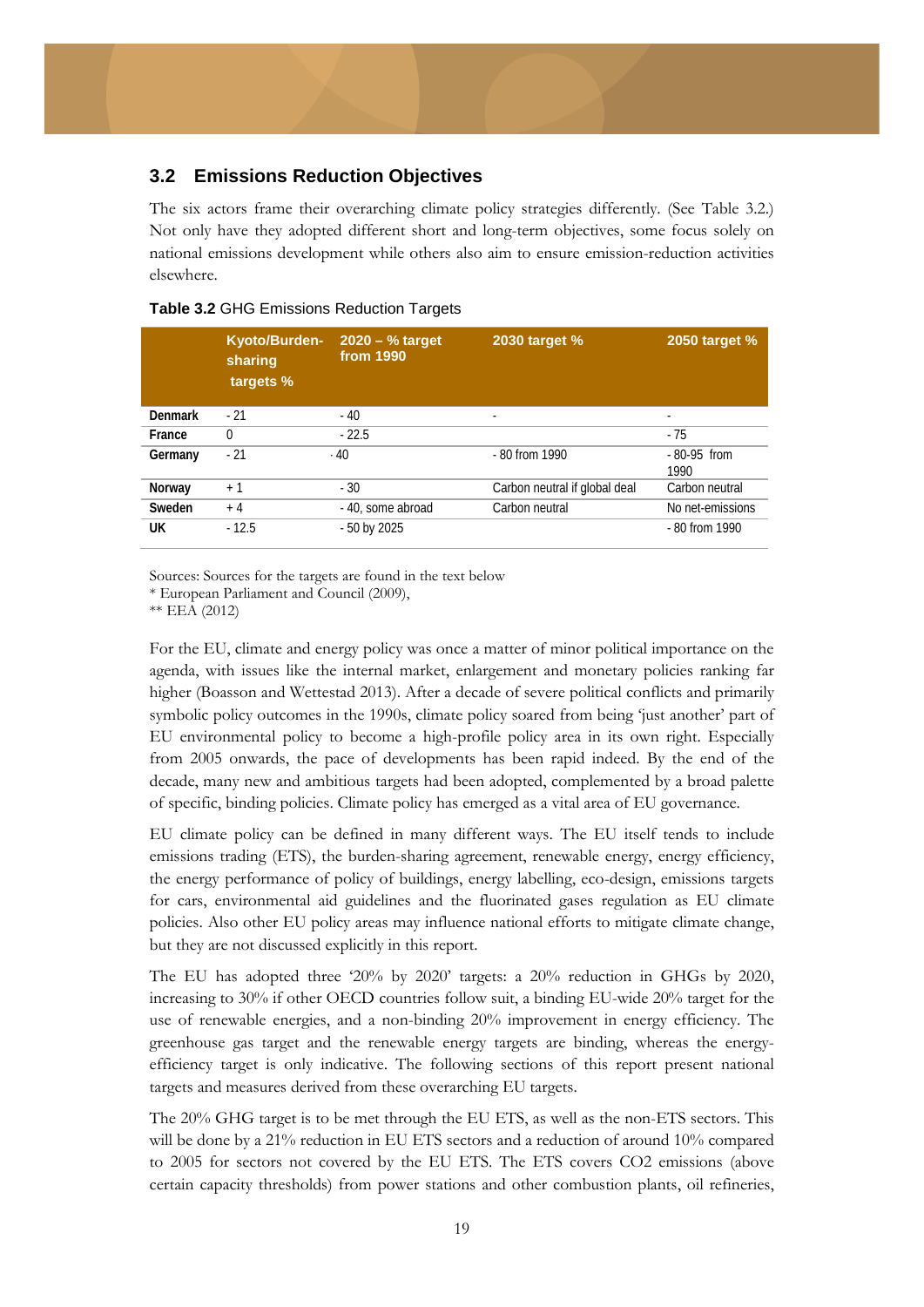coke ovens, iron and steel plants and factories making cement, glass, lime, bricks, ceramics, pulp, paper and cardboard. Aviation was added in 2012. The EU effort-sharing agreement covers all other sectors, and provides emissions limits for all EU member states (European Parliament and Council 2009; Lacasta 2010). Some Eastern and Central European members are allowed to increase their emissions, but most member states are required to reduce their emissions substantially.

EU climate policy both constrains and enables national climate policy developments. Some areas of climate policy are fairly centralized, allowing EU member states and EEA countries little leeway, whereas in other areas the EU presents a framework or gives encouragement to national policymaking. The ETS is far more centralized than any other EU climate policy measures. Moreover, some EU climate policies encourage member states to develop national technology development measures, while others encourage the use of economic criteria and market measures. The EU has embarked on a process of setting 2030 targets, but we cannot say how long it will to reach agreement on this. These EU developments should be kept in mind when we move on to assess the national objectives.

Denmark was given one of the highest emissions-reduction targets in the effort-sharing agreement that the EU developed as its main measure for following up the common Kyoto commitment. Denmark is on track to meet this commitment (Energistyrelsen 2010). In the 1990s, Denmark was a frontrunner in European climate policy development. It reversed many of its policies in the period around year 2000, but has since revitalized its climate policies. The minority coalition government that took office in 2011 announced that they would lead by example and established 40% reduction in GHG emissions by 2020 as an overarching objective (KEB 2011:1). This implies a 20% reduction in non-ETS sectors.

In 2012, all parties in the Danish parliament (except the Liberal Alliance Party) reached agreement on future energy policy. This agreement, slightly less ambitious than proposed by the government, is projected to contribute to 34% reduction of GHG emissions by 2020 (KEB 2013). Various task forces and assessments have been initiated in order to promote the policy steps needed to reach the 2020 target, and the government is expected to propose a climate policy action plan in the near future. Denmark has not developed targets for 2030 or 2050 targets, but when Denmark held the EU presidency it proposed that the EU should adopt a 40% 2030 target and a 60% 2040 target (Information 2012). Rather than developing detailed carbon targets, Denmark has developed specific targets for transformation of its national energy system. This will be explored in greater detail in the coming chapters.

France did not develop many national climate policies in the 1990s, but its policy portfolio started to grow after 2000. In 2003, President Chirac announced 'a factor four' reduction target: a 75% reduction in its CO2 emissions by 2050 (Szarka 2008). This objective was incorporated in law in 2005, making France one of the first countries to undertake a legally binding commitment to a long-term emission reduction target (Szarka 2011:116).

Every second year France publishes a national programme for tackling climate change, synthesizing existing regulations with implications for climate emissions (GLOBE International 2013:170; UNFCCC 2011:5). France initiated an original and interesting national climate policy process in 2007: the 'Grenelle de l'environnement' process, named after the Grenelle Agreements negotiated between the government and the unions during the unrest and events of 1968. The Grenelle working group on climate change involved labour unions,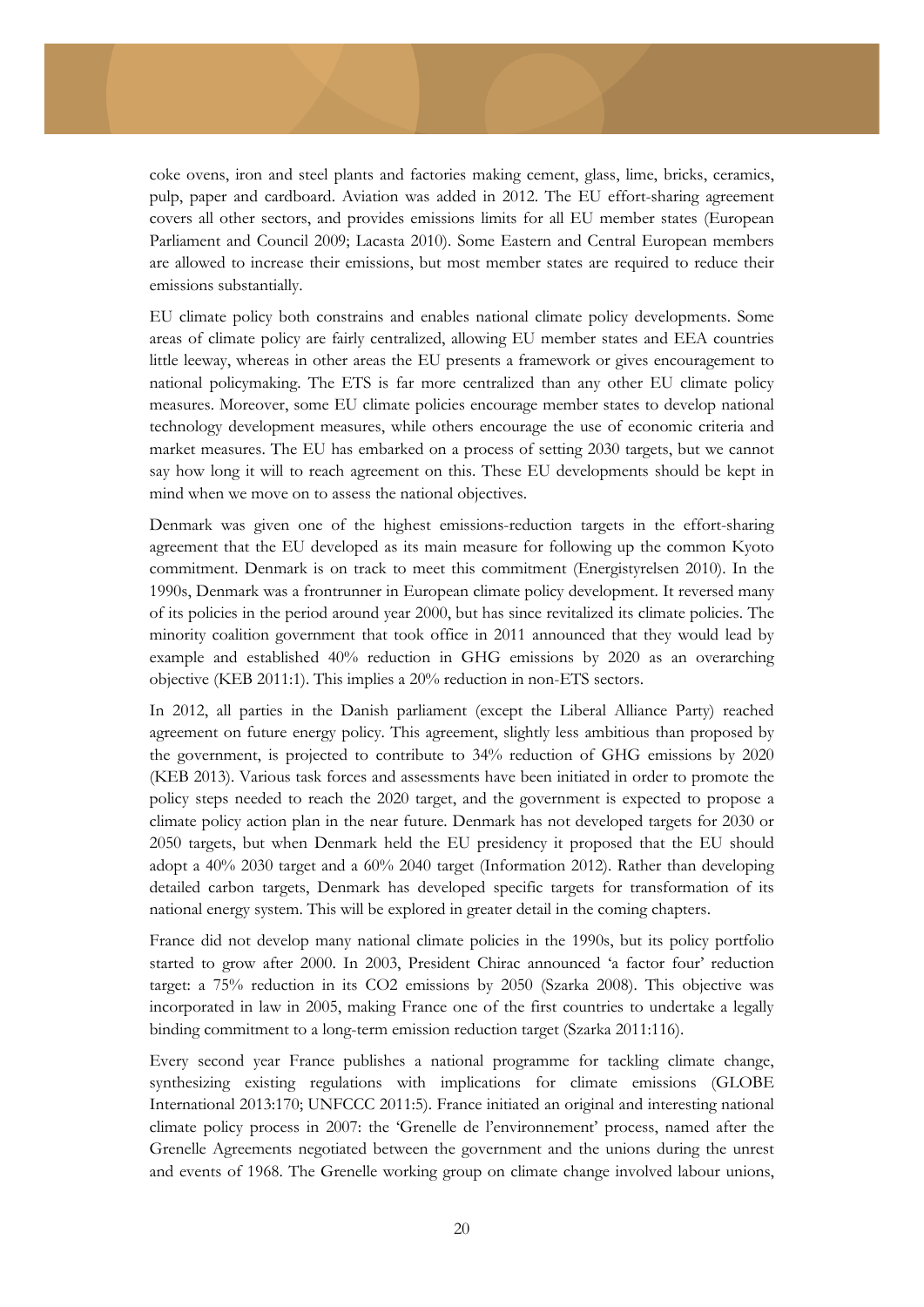trade associations, environmental groups, professional bodies, regional authorities and other governmental organizations (MEDDE 2009:6). This resulted in some principles and measures adopted in 2009, and more detailed policies adopted in June 2010. Emissions reductions and energy-efficiency improvements in the building sector are main priorities (GLOBE International 2013:171). In all, some 16,900 stakeholders were involved in the Grenelle process (UNFCCC 2011:13).

The Grenelle process resulted in substantive new climate policymaking. The French government expects it to lead to policy measures that will enable them to cut emissions by 22.8% between 1990 and 2020. The key role played by local municipalities is a special feature of French climate policy strategy. Since 2004, 200 local authorities have developed climate plans. The Grenelle process strengthened the requirements for local authorities by requiring localities with more than 50,000 residents to emplace climate and energy plans (PCETs) by the end of 2012 (UNFCCC 2011:11).

Thus far, most French climate policy developments have been rooted in EU law, but the new socialist government has signalled more independent climate policymaking (GLOBE International 2013:171). Soon after taking office in 2012, it initiated a new debate on energy transition. A national commission with broad participation was established, to develop a new energy bill; this bill will be decided in the course of 2013. The new government has also announced that it will support a 40% EU reduction target for 2030 and 60% by the year 2040 (Business Green 2013).

In 1990, Germany adopted as a target to cut its CO2 emissions by 25% by the year 2005. Although this was later reduced to 21% in EU negotiations, Germany still had a very high target compared with other EU countries. From the outset it was clear that a significant share of the reductions would be related to other features than climate policy: re-unification and the related closures and restructuring of East German industry brought a dramatic decrease in emissions (Hasselmeier and Wettestad 2000). Germany has also developed a broad climate policy portfolio, with technology-specific feed-in support to renewable energy as a central component. Preliminary EU assessments indicate that Germany will overachieve its burdensharing target for the Kyoto period (European Commission 2012).

Energy system transformation is at the core of German climate policy strategy, not emissions developments as such. Germany's climate policy strategy is known as 'Energiewende'; according to the government, this strategy is 'about designing and implementing a long-term overall strategy for the period up to the year 2050.' BMU (2012:3). Nuclear power phase-out has played a crucial role in the development of this strategy. Germany's first coalition government to involve the Green Party in 2000 implemented the feed-in law and a nuclear phase‐out. The Conservative coalition under Chancellor Merkel reversed this nuclear consensus in 2010, commonly referred to as 'the phase-out of the phase-out', thereby allowing the country's nuclear plants to run for an additional 8 to 14 years, depending on their age (Gawel et al. 2012:3; Schreurs 2012:30). Then the Fukushima nuclear accident in 2011 made it crucial to re-evaluate nuclear power – and, in a spectacular policy U-turn, another phase-out was introduced in 2011, aimed at terminating all nuclear power in Germany by 2022. One plant is to be shut down in each of the years 2015, 2017, and 2019, and the remaining six are to be taken off line in 2021 and 2022 (Schreurs 2012:37).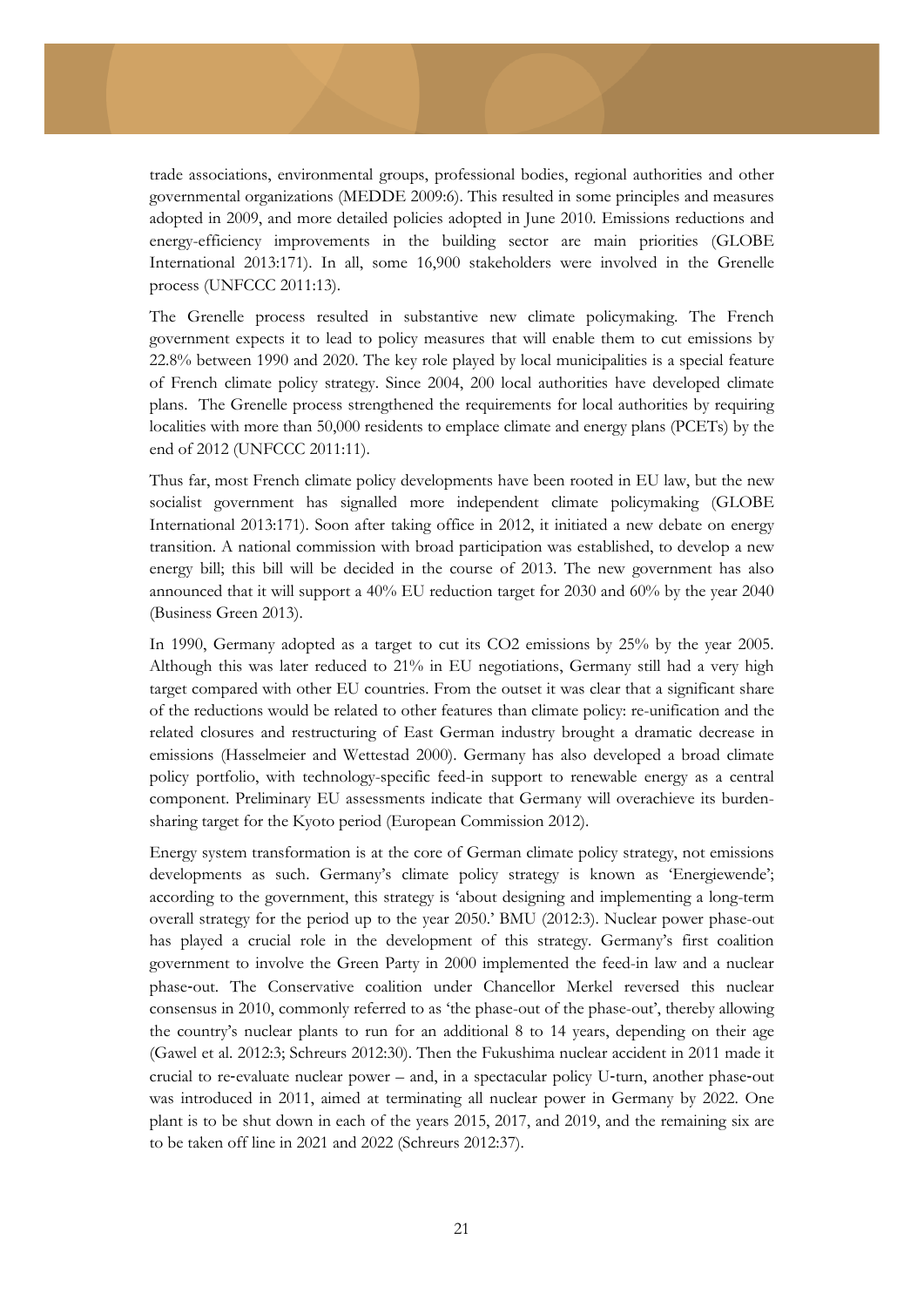Greenhouse gas emissions are to be cut by 40% by 2020, with 1990 as the base year (FMENCNS 2011:4). Further, plans foresee a 55% reduction by 2030, a 70% reduction by 2040 and 80–95% reduction by 2050. These objectives are supplemented by a range of detailed renewable energy and energy-efficiency targets, presented in the following sections.

Norway started to develop a national climate policy already in the late 1980s. Ever since, cost efficiency and the 'double regulation' principle have been central in all parliamentary reports on Norwegian climate policy: if an area is covered by a general measure (such as CO2 tax or ETS) it should not be covered by additional measures as well (Boasson 2011; Innst. S. nr. 145 2007 – 2008). In practice, this has not hindered the emergence of a range of new measures relating to renewable energy, energy efficiency and CCS.

A high share of renewables in electricity production and increasing emissions from offshore industry pose special challenges as regards cutting. In 2008, a range of new targets were adopted, and the parliament decided that the Kyoto target should be overachieved by 10% (Innst. S. nr. 145 2007 – 2008). Emissions reductions were to be ensured primarily through requirement of external allowances. Further, Norway was the first country to declare that it aimed for carbon neutrality by the year 2050. A vast majority in the parliament agreed that this be moved forward to 2030, if an ambitious global climate deal could be developed. In 2008 it was also agreed that two thirds of Norway's emissions reductions shall stem from within Norway, when land use and land use change is included, while the remainder can be realized abroad. It was also decided that if a new international climate agreement were achieved, that would necessitate a new assessment of the Norwegian objectives.

In 2012 came a new parliamentary report on climate policy (St. meld. St. 21 2011–2012). It included various new measures, including a climate and energy fund for development of technology and industrial transformation, but, despite the formulations in the 2008 political agreement, it did not introduce new strategic objectives. Instead, reference was made to the agreement from 2008, stating that it was still valid. Lack of specific references to the 'two thirds' target has created uncertainty as to whether it remains valid. The Minister of the Environment continued to refer to this target in public, but it is not specifically mentioned in official documents (see VG 2012 and Miljøverndepartementet 2013). Representatives from the Ministry of Finance who have provided input to this report have made it clear that they do not regard the two-thirds target as a guiding objective today.

In 2012 Norway signed a second Kyoto commitment period in line with the 2020 target of reducing emissions by 30% compared to 1990 levels. This implies that emissions on average (2013–2020) should equal 84% of 1990 emissions. Official documents repeatedly declare that Norway is to become a low-carbon society. Exactly what this means in practice is not specified, but it probably means the same as the carbon-neutral target set for 2050.

Norway has put considerable effort into influencing the global climate negotiation, but accords less attention to EU climate policy in its own strategic policy climate documents. For instance, the global negotiation situation is discussed in length in St.meld. 21 2011–2012, but few other EU policies than ETS are mentioned. Norway has launched a Climate and Forest Initiative, aiming at supporting efforts to slow, and eventually reduce GHG emissions resulting from deforestation and forest degradation in developing countries (REDD+), and has granted 3 billion Norwegian kroner annually for this project. Emissions reductions from these efforts are not to be counted towards the Norwegian targets, but come in addition.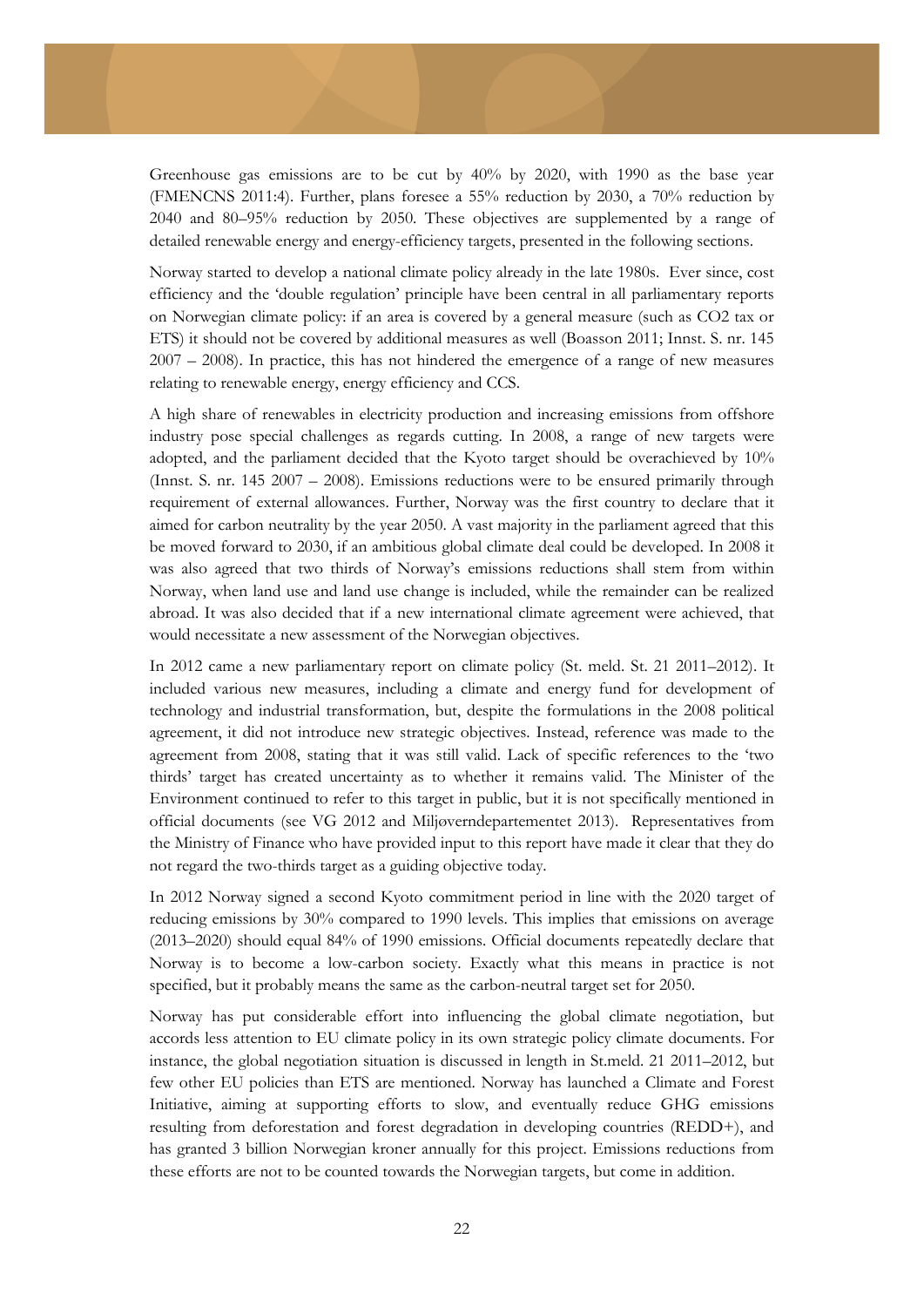Sweden started to develop a climate policy in the early 1990s (Nilsson 2005a). In 1996, the government presented the creation of a 'Green People's Home' as a new mission for the Social Democratic Party, just as creation of a welfare state and a 'People's Home' had been its historic mission. Stricter taxation and a range of support schemes for renewable energy development were introduced. The EU effort-sharing agreement allowed Sweden to increase its emissions by 4%, but the government later decided to aim for a 4% reduction (Nilsson 2005b).

Initially, carbon taxation, and promotion of renewable heating and biopower plants were the core features of Swedish climate policy (Nilson 2005a, 2005b). Transformation of the energy system, not emissions reductions as such, was central in the national climate strategy in the period 2000–2010. Market measures gradually became important in the Swedish climate strategy, and a tradable green certificate scheme for renewable electricity was introduced in 2003.

In 2006, then-prime minister Göran Persson headed a commission on fossil fuel independence, which issuedg the report 'Making Sweden an Oil-free Society' (Swedish: På väg mot ett oljefritt Sverige). This came with recommendations for breaking Sweden's dependency on oil. The Social Democratic government headed by Persson stepped down after the 2006 elections, and the new government declared that it wanted to 'lead Sweden swiftly out of the fossil fuel based society', but it had more of a global focus than a strict strategy for transforming the country's energy system.

In 2009, the Swedish parliament adopted a 40% carbon commitment for 2020 (Miljödepartementet 2009). This implied a reduction of 20 million tons, of which some 7 million tons were to be acquired thorough climate measures outside of Sweden. The Swedish International Climate Investment Programme invests in Clean Development Mechanisms (CDM) and Joint Implementation (JI) projects on behalf on the Swedish government. In 2011, the Swedish government initiated a process towards the development of a new climate policy strategy, and commissioned an assessment for 'a Sweden without climate emissions in 2050' (Naturvårdsverket 2012). This provided a basis for discussions in a consultative group led by the environmental minister and consisting of environmental organizations, business and researchers. The report focuses mainly on future Swedish measures and Swedish positions in EU discussions, but it also argues that acquirement of emission allowances in international markets is necessary in order to achieve the long-term objective.

The UK was initially rather lax when it came to climate policy development. The EU burdensharing agreement required a 12.5% emissions cut by 2020 as compared to 1990. This necessitated adopting some new policy measures, but economic policies in the early 1990s had already ensured substantial emissions reductions (see Boasson and Wettestad 2013). However, the Labour Party that took office in 1997 had a strong commitment to climate change, and eventually the UK developed a range of original climate policy measures. Its Climate Change Act is the most remarkable piece of policy. It regulates the development of short- and longterm binding GHG commitments, committing the UK to reduce GHG emissions by 80% from the 1990 baseline by 2050. The UK was the first country to develop such legally binding, long-term carbon emissions-reduction targets (Rayner and Jordan 2011). The Climate Change Act makes it the duty of the Secretary of State to ensure that the net UK carbon account for the year 2050 is at least 80% lower than the 1990 baseline (Climate Change Act 2008: 1.1).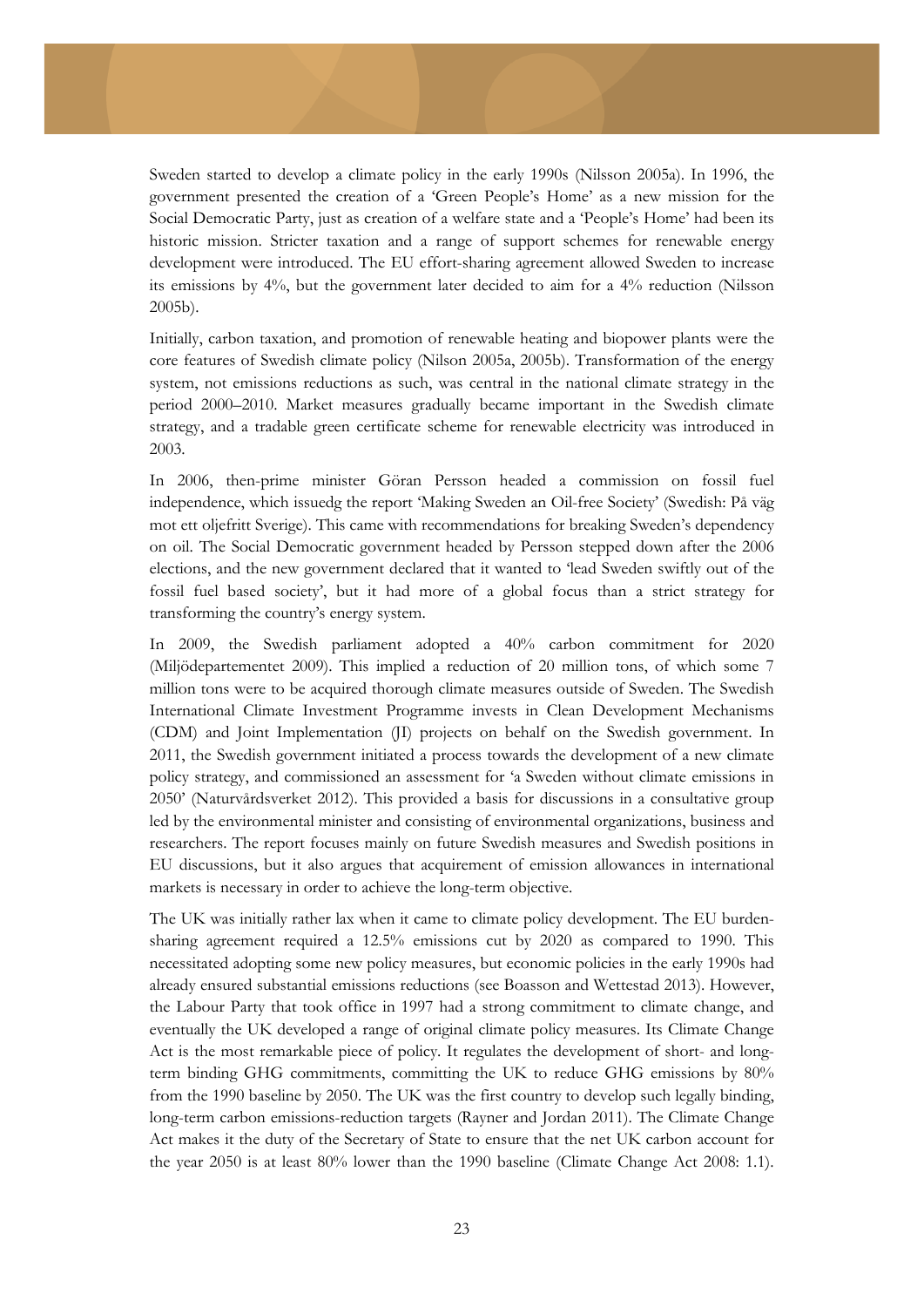The target as well as the percentage may be amended by the Secretary of State for Energy and Climate Change, if accepted by both Houses of Parliament.

The Climate Change Act requires extensive carbon budgeting and creates a Climate Change Committee, consisting of experts outside the government (Climate Change Act 2008). The Committee recommends carbon budgets to the government, which must then decide whether to adopt them. If it does not do so, the government must give an account of why it is rejecting the Committee's advice. Recommendations from the committee for the first three carbon budgets 2013–2017 and 2018–22) were agreed by the government in 2009 (Lockwood 2013:12). The first budget period (2008–2012) covered the first Kyoto period, and set a cap of cap 22% below 1990 baseline. The second budget period, from 2013–2017, requires emissions in this period to be 28% below baseline. The 2018–2022 budget requires emissions to be 34% below baseline. The fourth carbon budget, agreed in 2011, requires emissions reduction of 50% as against 1990 levels by 2025 (CCC 2011).

The UK has developed a broad climate policy portfolio and has recently updated and changed many central policy measures. 'Cost-efficiency' is a central term in the climate policy documents, but there has been a shift from the dominance of market measures to greater use of direct state aid and technology-specific mechanisms (HM Government 2011). Moreover, while emissions trading used to be the most important element in UK climate policy, energy efficiency has now taken centre stage.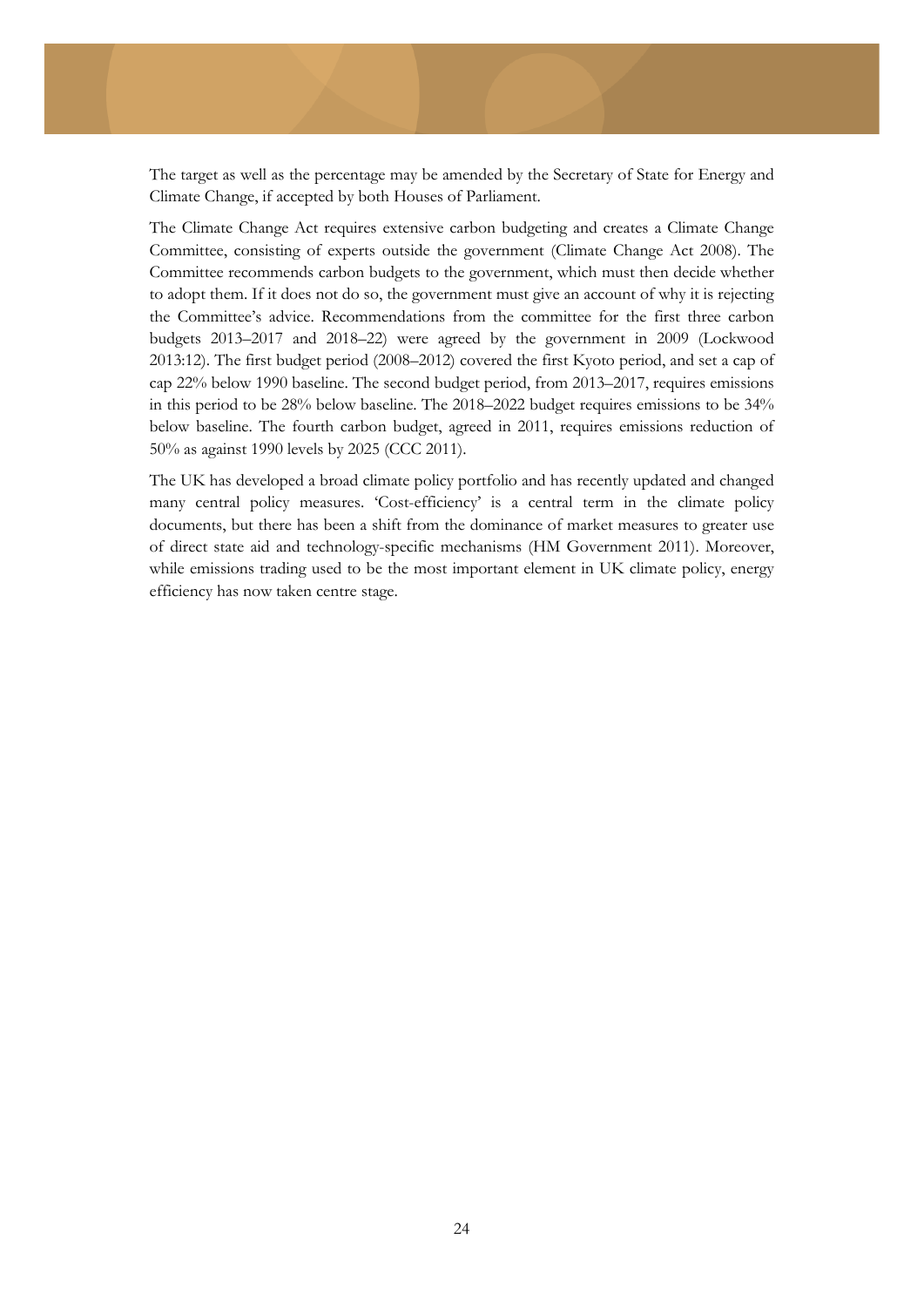#### <span id="page-25-0"></span>**3.3 Emissions Regulations**

This section presents the emissions regulation profiles of the six countries. Table 3.3 shows the various kinds of measures that constrain, or aim at constraining, GHG emissions. The ETS is in many respects the most important carbon regulation in Europe, but is not included here since it is administered at the EU level and applies to installations in all six nations.

Table 3.3 describes energy taxation as well as carbon taxation, which are closely linked in most countries. Some energy taxes are motivated by climate concerns, but other justifications are also possible. For instance, fiscals concerns have been important for energy taxation in the Nordic countries (see Klok et al. 2004). The implicit tax rate on energy is the ratio between energy tax revenues and final energy consumption calculated for the calendar year. Energy tax revenues are measured in euros (deflated) and the final energy consumption as toe (tonnes of oil equivalent) (Eurostat 2013). ETS costs come in addition to this. Costs of renewable energy support schemes that are paid directly by the consumer are not included.

|                | ×<br>2010, ton o.e.<br>tax rate on<br>Implicit<br>energy, | EUR<br>Carbon tax rates, | Voluntary agreements | % emissions in ETS<br>2011** | Non-ETS target* | ETS-interventions            | performance<br>regulations<br>Emissions |
|----------------|-----------------------------------------------------------|--------------------------|----------------------|------------------------------|-----------------|------------------------------|-----------------------------------------|
| <b>Denmark</b> | 289                                                       | 82                       | Yes                  | 38.3                         | $-20$           | <b>No</b>                    | No                                      |
| France         | 147                                                       | 61                       | <b>No</b>            | 21.9                         | $-14$           | <b>No</b>                    | Ban on fraching                         |
| Germany        | 183                                                       | 58                       | Yes                  | 49.1                         | $-14$           | No                           | No                                      |
| Norway         | 156                                                       | 93                       | No                   | 36.4                         |                 |                              | Flaring and CCS requirements            |
| Sweden         | 214                                                       | 79                       | Yes                  | 31.6                         | $-17$           | No                           | No                                      |
| UK             | 264                                                       | 73                       | Yes                  | 40.2                         | $-16$           | <b>Carbon Price</b><br>Floor | 450g/kWh emission limit                 |

#### **Table 3.3** Emissions Regulations

Sources:

\* Eurostat 2013, per tonne of oil equivalents.

\*\* OECD 2013:31, tax rate (EUR per tonne  $CO<sub>2</sub>$ ).

Other sources are found in the text below.

The EU conducts emissions regulation through the ETS, which is based on the idea that all large point-source emitters of CO2 must have allowances equivalent to their annual emissions. More than 10,000 'installations' in the power-producing and power-consuming/energyintensive industries (such as refineries, steel and cement) are targeted (European Commission 2008). Companies may buy and sell these allowances as deemed necessary. The availability and distribution of allowances are shaped by state regulations, which will influence how the market forces will work and hence what the carbon price will be. All types of emissions-trading systems are based on market thinking, but the degree of market streamlining can vary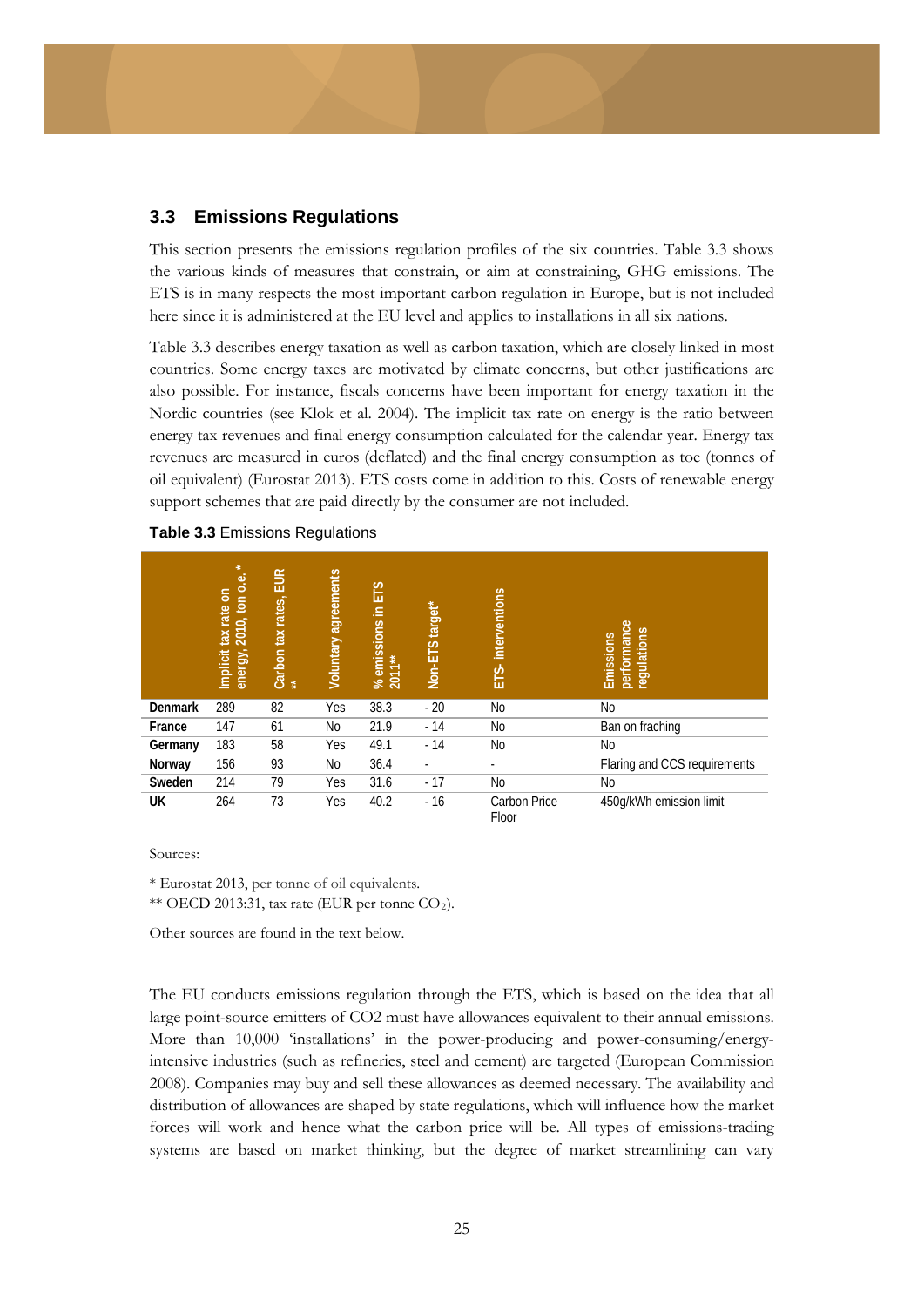significantly (see OECD 2006). This applies particularly to allocation methods, where the auctioning of allowances is a more 'market-aligned' method than free allocations.

The 2009 ETS Directive goes a long way towards establishing a Single European Market for carbon emissions. The ETS post-2013 establishes auctioning as the main allocation method (see section 15 in the preamble to Directive 2009/29/EC, European Parliament and Council 2009b). Some 40% of allowances will be auctioned in 2013, rising to around 70% by 2020. This means that the distribution of allowances will increasingly be based on market criteria (like willingness and ability to pay), with a corresponding reduction in the influence of technical and political considerations. These changes will reinforce the overall character of the ETS as a transnational market measure. The carbon price is currently very low, at some 3–4 euros. This applies for all countries assessed in this study, except the UK, which has its own national carbon floor price.

Denmark has a long tradition of energy and environmental taxation, introducing its first energy tax in 1917, and a range of energy taxes in the late 1970s (Klok et al. 2006). A drop in world fuel prices led to significant tax increases in 1986. Due to climate concerns, a CO2 tax was introduced in 1993, but industry was reimbursed for some or most of the costs. The revenues from the CO2 tax were earmarked for renewable energy. The CO2 tax for households as well as industry increased several times during the ensuing two decades. Denmark adopted a green taxation reform in 2009, prior to the Copenhagen climate summit (Energistyrelsen 2011:14). The structure of energy taxation was changed in order to improve interaction with the ETS. The justification was to ensure a similar carbon-related burden between ETS and non-ETS sectors and avoid overlap between the Danish carbon tax and the EU ETS (OECD 2013:89). The reform increased the rate of most energy and CO2 taxes, and the rates have not been changed since.

Table 3.3 shows that Denmark still has the highest level of energy taxation of all the countries assessed in this report. The carbon tax is also high: only Norway has a higher carbon tax rate. The energy tax is levied on fossil fuels and electricity (OECD 2013:89). Carbon taxes apply to all energy products used by businesses, at rates based on the emissions associated with the use of each fuel. Biofuels are not taxed. The carbon tax element is not levied on fuels used by sectors subject to the EU ETS. As a general rule, fuels used for power generation are therefore not taxed. However, a CO2 component is still levied on electricity consumption through the energy saving tax. Table 3.3 shows that less than 40% of Danish GHG emissions are covered by the ETS, while the country has the toughest non-ETS target of the five EU member states assessed in this report.

Denmark has a tradition of voluntary energy-efficiency agreements with industry. About 60% of total energy use in trade and industry in Denmark is covered by voluntary agreements (Bertoldi and Rezessy 2010). The agreement between the government and the energy industry requires the energy companies to undertake specific measures to reduce customer energy enduse (Energistyreselsen 2011:11). The most recent agreement with the energy industry requires energy savings to increase by 75% by 2013–2014 compared to 2010–2012, and by 100% in 2015–2020 (Dansk Energi 2013). In November 2012, the Danish business association for electricity and the Danish Ministry for Climate, Energy and Buildings signed the most recent agreement. Such agreements are quite detailed as to the precise actions that signatories are required to undertake specific activities (Bertoldi and Rezessy 2010). Only electricity consumption is covered, so as to not overlap with the ETS.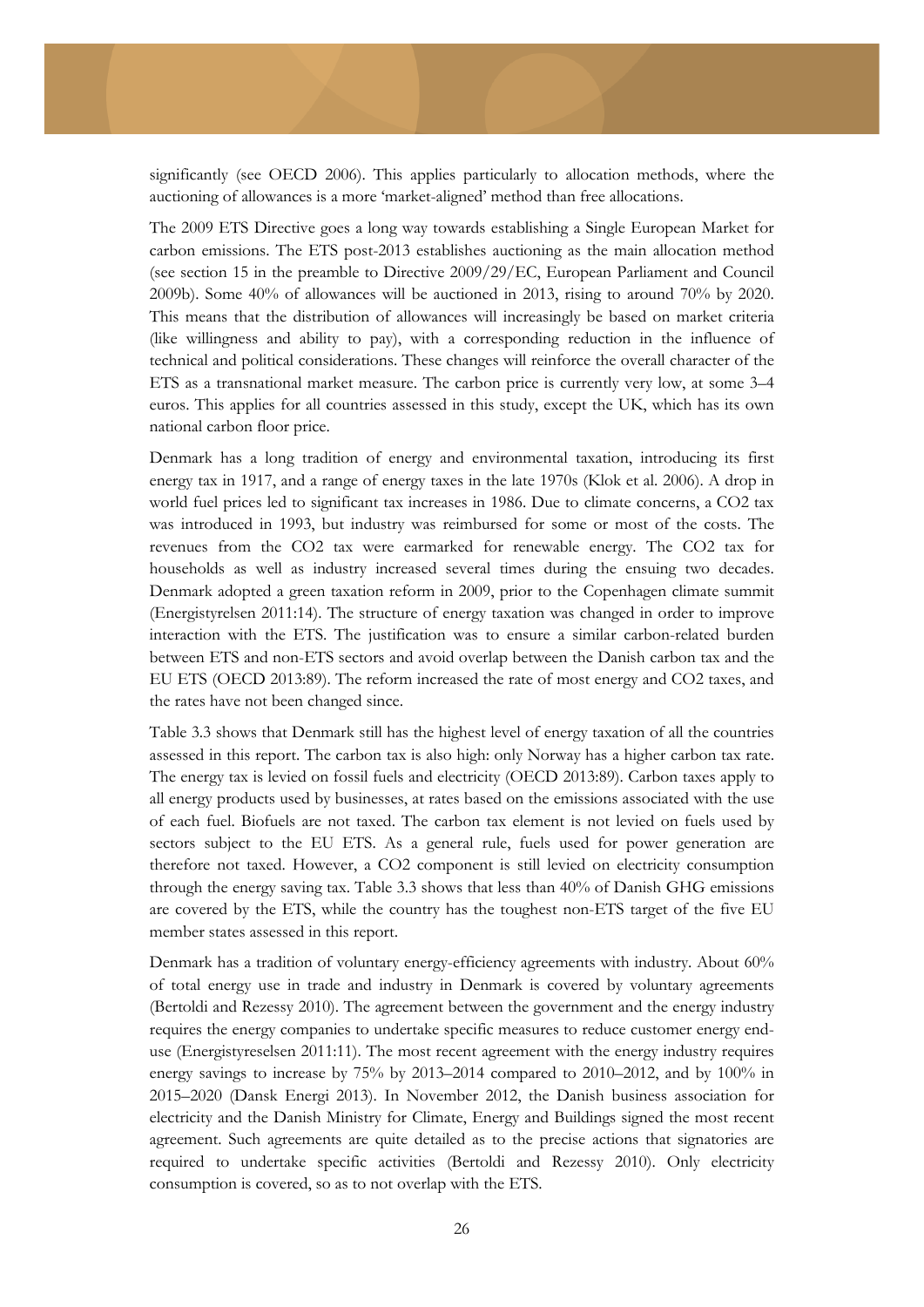France has shown a consistent preference for uniform application of emission reduction measures in the EU, and in the 1990s it took part in the coalition that supported adoption of an EU carbon tax (Szarka 2011:118). In fact, the idea of a national carbon tax had been launched already in the mid-1990s, but the French constitutional court ruled against it, and it was never adopted (Szarka 2008:129). Ten years later, the Grenelle process agreed on introducing a carbon tax at 17 euro in 2010 (MEDDE 2009:10). This gave rise to new discussions with the constitutional court, which called for the inclusion of industrial installations that were granted ETS allowances for free (EuroActive 2010). Eventually, the government abandoned the entire tax, 'for reasons of national economic competitiveness' relating to the financial crisis (GLOBE International 2013:171). The French government announced that it would push for an EU carbon border tax instead.

As a result, French energy and carbon taxation is lower than in most of the other countries studied here, with the exception of Germany. Fuels used for generating electricity are not taxed (OECD 2013:101). Heat consumption is not taxed, and electricity consumption is taxed variously: residential users pay a lower tax rate than the standard rate applied to industrial users. Only 21% of French emissions are included in EU ETS. This relates to the dominance of nuclear power. France also has a modest target in the burden-sharing agreement, minus 14% by 2020.

The French prohibition of hydraulic fracturing (commonly known as fracking) has an emissions-regulating effect, although it was only partly backed by climate concerns (GLOBE International 2013:172). France has a tradition of voluntary agreements (AERES 2007). The agreement between the government and industry expired after the introduction of the ETS and the French government now merely supports voluntary action, requiring companies with more than 500 employees to report a carbon balance (UNFCCC 2011:17).

Germany first introduced energy taxes in in 1999/2002. From Table 3.3 we see that Germany has a middle position when it comes to energy taxation (EEW 2013a), as well as the lowest GHG tax level of the six countries. Biogasoline and biodiesel are generally taxed at the same rates as petrol and diesel, but a partial refund is offered (OECD 2013:107). Electricity is taxed, with differential tax rates applying to electricity used by different sectors. Certain steel and chemical processes are exempted from paying the standard tax rate on energy products.

Almost 50% of the German emissions are included in ETS, the highest figure of the six countries assessed in this report. In addition, the effort-sharing agreement requires 14% GHG emissions reductions by 2020. Germany's voluntary agreements coexist with the ETS and energy taxation. In 2010, 70% of industrial energy use in Germany was covered by voluntary agreements (Bertoldi and Rezessy 2010). These agreements set specific CO2 emissions targets for signatories. Germany separates EU ETS emissions from the voluntary agreement targets. The voluntary agreements focus on the targets and are combined with lucrative tax rebates, not specific actions to be implemented.

Norway adopted a CO2 tax in 1991, and has since had as an overarching objective that Norway is to be a frontrunner country in adopting measures that can contribute to costefficient emissions reductions (St. meld. 21 2011–2012: 95). Table 3.3 shows that Norway has the highest carbon tax by far, while the energy taxation level is relatively low. The carbon tax varies from sector to sectors. Norway joined the European Emission Trading System (ETS) in 2008 and included aviation in the ETS from 2012. Tax rates have been revised, accounting for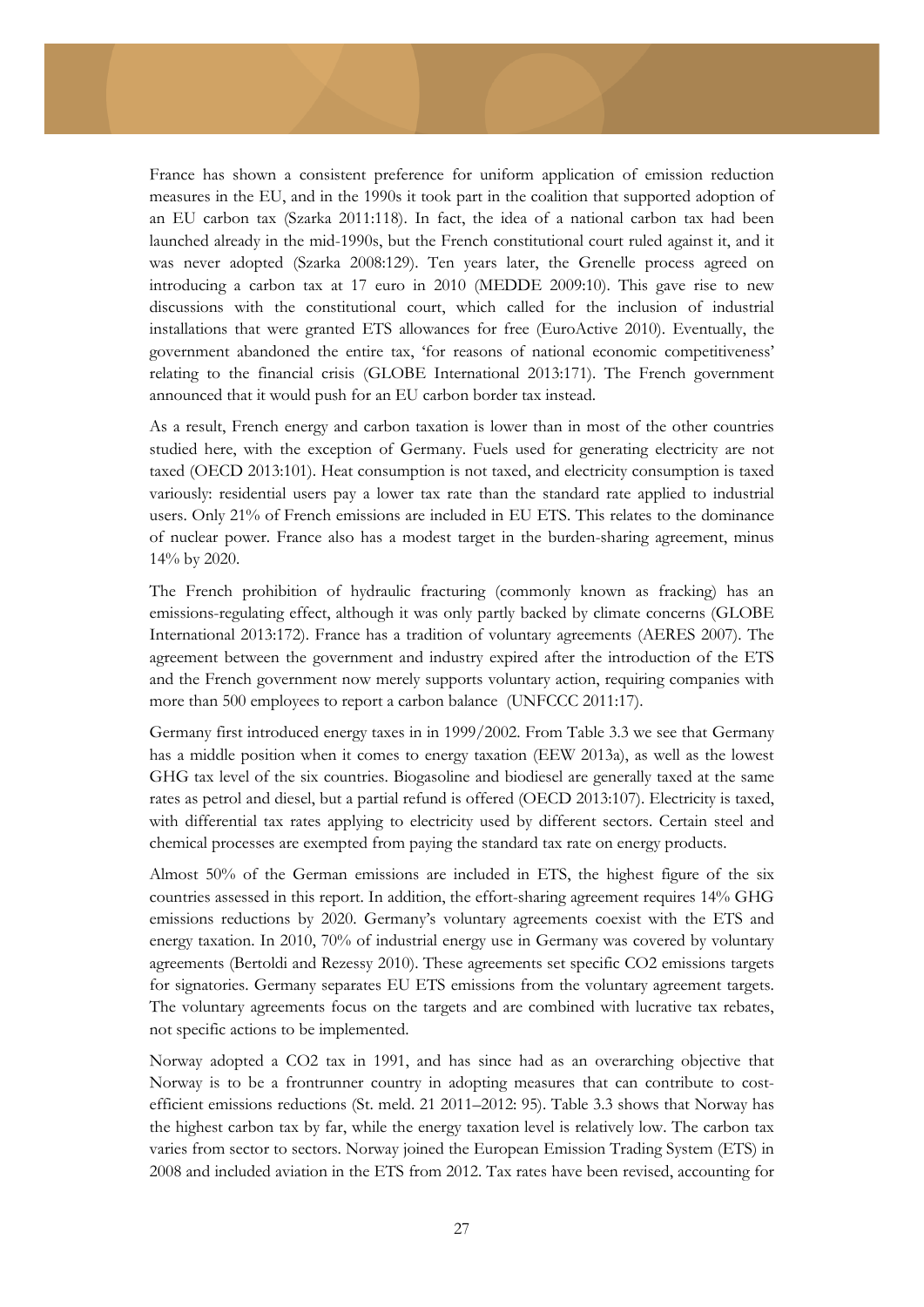the interaction between CO2 taxes and the ETS (OECD 2013:175). Norwegian petroleum activity pays CO2 tax, even though this is included in ETS. When Norway became part of EU ETS it lowered the CO2 tax for petroleum extraction in order to compensate for the price on ETS allowances. In 2013 the CO2 tax was doubled from NOK 200 to NOK 400. Table 3.3 shows that 36% of Norwegian emissions are covered by the ETS. Norway is not included in the effort-sharing agreement. After the expansion of the ETS in 2013, almost 50% of Norway's emissions are covered by the ETS, so that in total 80% are included in the ETS or/and covered by a carbon tax (St. meld. 21 2011–2012).

Norway introduced a tax on electricity consumption as early as in 1951 (OECD 2013:175). A basic tax on mineral oils was introduced in 2000, but natural gas for certain purposes has a much lower level of taxation (St. meld. 21 2011–2012:95). The tax rates are differentiated, with households paying a much higher rate than industry. Norway has adopted two notable direct regulations of carbon: a flaring requirement offshore and a CCS requirement at new gas power plants (St. meld. St. 21 2011– 2012).

Norway has a state aid scheme for industry energy efficiency, not directly related to carbon emissions (Enova 2013a). Enova is a state en $\tau$ er $\nu$ prise that primarily offers state aid to piecemeal low-cost energy-efficiency improve<sup>-</sup>ments. Based on cost- efficiency principles, Enova has a range of support measures directed at industry: introduction of energy management programmes, pre-project funding and general support for energy-efficiency measures in industry and boiler plants. It also supports the replacement of fossil-fuel boilers in buildings (both households and the service sector).

According to the Swedish government, energy and carbon taxation are important climate measures (see Miljödepartementet 2009). However, from Table 3.3 we see that Sweden has a lower tax rate on energy than Denmark and the UK, and a lower carbon tax than Norway and Denmark. On the other hand, Sweden has passed legislation that will reduce tax expenditures in its energy and CO2 taxes (OECD 2013:209). Industry and agriculture used to pay 30% of the standard tax rate on heating fuels, but this will increase to 60% as of 2015. In relation to the CO2 component, the tax refunds granted for diesel used as propellant in agricultural and forestry will decrease in 2013 and further in 2015. The CO2 tax is structured to complement the EU ETS. Consequently, the CO2 tax does not apply to plants covered by emission trading: it applies only to smaller plants. As the consumption of electricity does not generate CO2 emissions, it is not taxed (OECD 2013:207).

Only 31% of the Swedish emissions are included in the ETS. However, Sweden has a rather tough target in the effort-sharing agreement: 17%. As will be discussed later, renewable energy and energy-efficiency measures are the most important measures to be applied in order to meet the non-ETS obligation.

Since 2004, Sweden has had a voluntary agreement with energy-intensive industry on energy efficiency (Næringsutskottets betenkande 2012/13:NU4). Half of total industrial electricity use in Sweden is covered by this agreement. Industry actors that have introduced energy programmes are exempt from electricity taxation. As in Denmark, the Swedish voluntary agreement is quite specific about the precise actions that signatories are to undertake (Bertoldi and Rezessy 2010). In order to participate, industrial actors must be be engaged in energyintensive manufacturing. Recently, this agreement was altered: those industrial actors that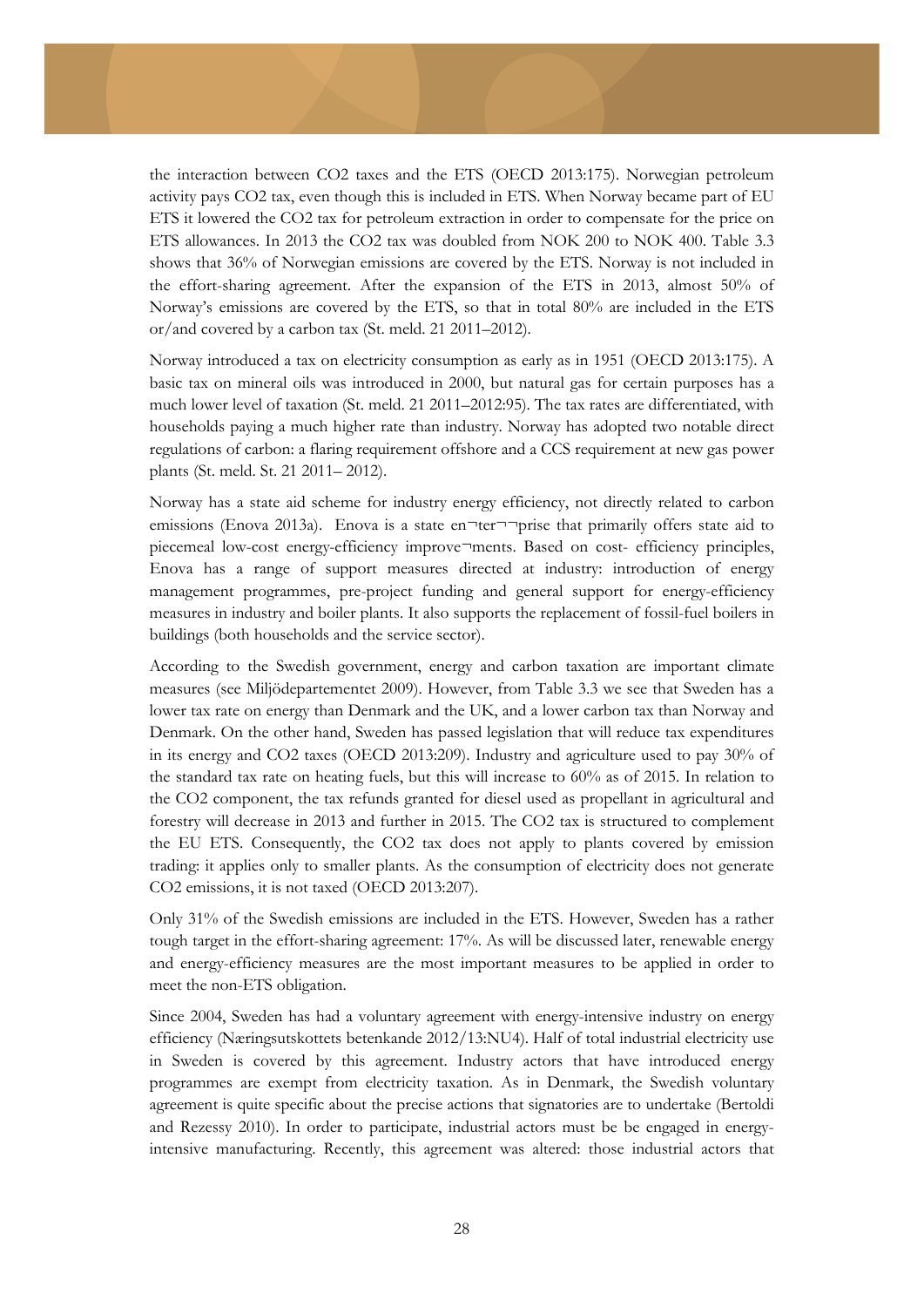participated before the year 2012 will still be exempt from taxation, but new actors will not be allowed to opt in (Næringsutskottets betenkande 2012/13:NU4).

The UK has a broad and mixed portfolio of emissions-regulating instruments. In the late 1990s the government launched an eco-tax reform, introducing a national emissions trading scheme as well as other economic climate instruments (Rayner and Jordan 2011:97). The current Cameron government appears to be just as committed to carbon pricing as the former Labour government: it has stated that '[p]utting a price on carbon is at the heart of the Government's strategy for enabling the UK to reduce emissions over the long term' (HM Treasury 2011). However, several non-market-based measures for emissions regulation coexists with measures that create a price on carbon. As of 2012, the EU ETS, the climate change levy, climate change agreements and the emission performance standard were the central measures for reducing emissions in the UK.

Some 40% of UK emissions are covered by the EU ETS, and the country has a relatively high non-ETS target: minus 16 percent. (CCC 2012:18). When the coalition government entered office in 2010 they promised a floor price for carbon (HM Government 2010:16), which was introduced on 1 April 2013. The floor will start at around  $f$ 16 per tonne of carbon dioxide (tCO2) and follow a linear path to target  $\frac{1}{2}30/t$  CO2 by 2020 (both in 2009 prices) (HM Treasury 2011:5). Carbon price support rates for 2013/2014 will be equivalent to  $f4.94/tCO2$ . Indicative rates for 2014/2015 and 2015/2016 are  $f7.28/tCO2$  and  $\frac{19.86}{\text{tCO2}}$  respectively. The government has argued that the price floor will raise the price of electricity and hence reduce the need for national public support to renewable energy (HM Treasury 2011: 8). However, this measure may also distort the development of a harmonized European market for emission allowances.

Table 3.3 shows that only Denmark has higher tax rates on energy than the UK. The British carbon tax – the climate change levy – is also comparatively high. This levy was introduced in 2001 and applies to electricity and gas (whether liquefied or in the form of gas) consumed by British industry (Pearce 2005). Table 3.3 does not reflect the new rates that were introduced from 1 April 2013. The rate is significantly higher for electricity (0.524 pence per kilowatt hour) than for gas (0.182 pence per kilowatt hour) although it is highest for other liquid petroleum products (1.172 pence per kilogramme, all prices applies from 1 April 2013). Fuels used to produce electricity are not currently subject to the Climate Change Levy (OECD 2013:226)

Industries involved in voluntary climate-change agreements with the government are allowed to receive up to a 65% discount from the Climate Change Levy in return for meeting energyefficiency or carbon-saving targets set by the Department of Energy and Climate Change (DECC) (Environment Agency 2013). As in Germany, the voluntary agreements focus on targets, not on specific measures, and industry is given tax rebates (Bertoldi and Rezessy 2010:8). In order to avoid double-counting in relation to the ETS, the targets in the voluntary agreements are adjusted accordingly. The introduction of the carbon price floor on 1 April 2013 entailed changes in the levy as well as in the voluntary agreements: the agreements will be extended to 2023, and the discount on electricity for participants will increase from 65 to 80% from April 2013 (HM Treasury 2011:5).

Upon entering office, the coalition government promised to establish an Emissions Performance Standard that would prevent the construction of new coal-fired power stations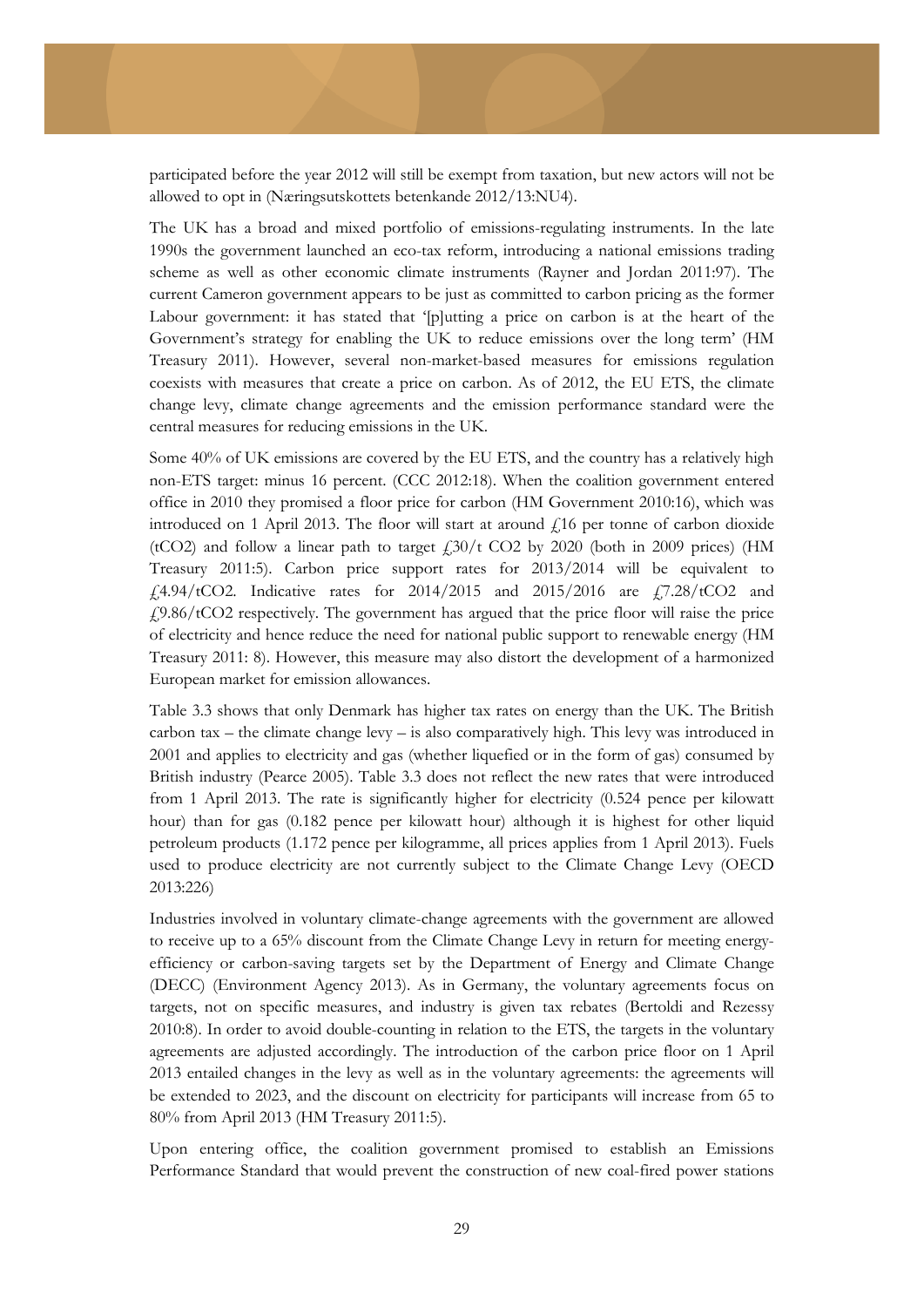unless equipped with sufficient CCS facilities to meet the emissions performance standard (HM Government 2010:16). The Energy Bill proposed in 2012, still under parliamentary debate, sets a statutory limit of 450g/kWh on the amount of annual CO2 emissions allowed from new fossil fuel-generating stations. Power stations under the 450g/kWh-based level would then be subject to that level until 2045 – a process known as 'grandfathering', which provides long-term certainty to gas investors. The idea is to provide a regulatory backstop on the amount of carbon emissions new fossil fuel plants can emit, and help to deliver on the government's commitment to prevent the most carbon-intensive power stations from being built. Much of the technical detail of this regime is likely to be set out in secondary legislation after consultation. The emissions performance standard is a form of indirect state steering, leaving it to the commercial actors to develop and adopt technological solutions that ensure that emissions are below the threshold set by the government.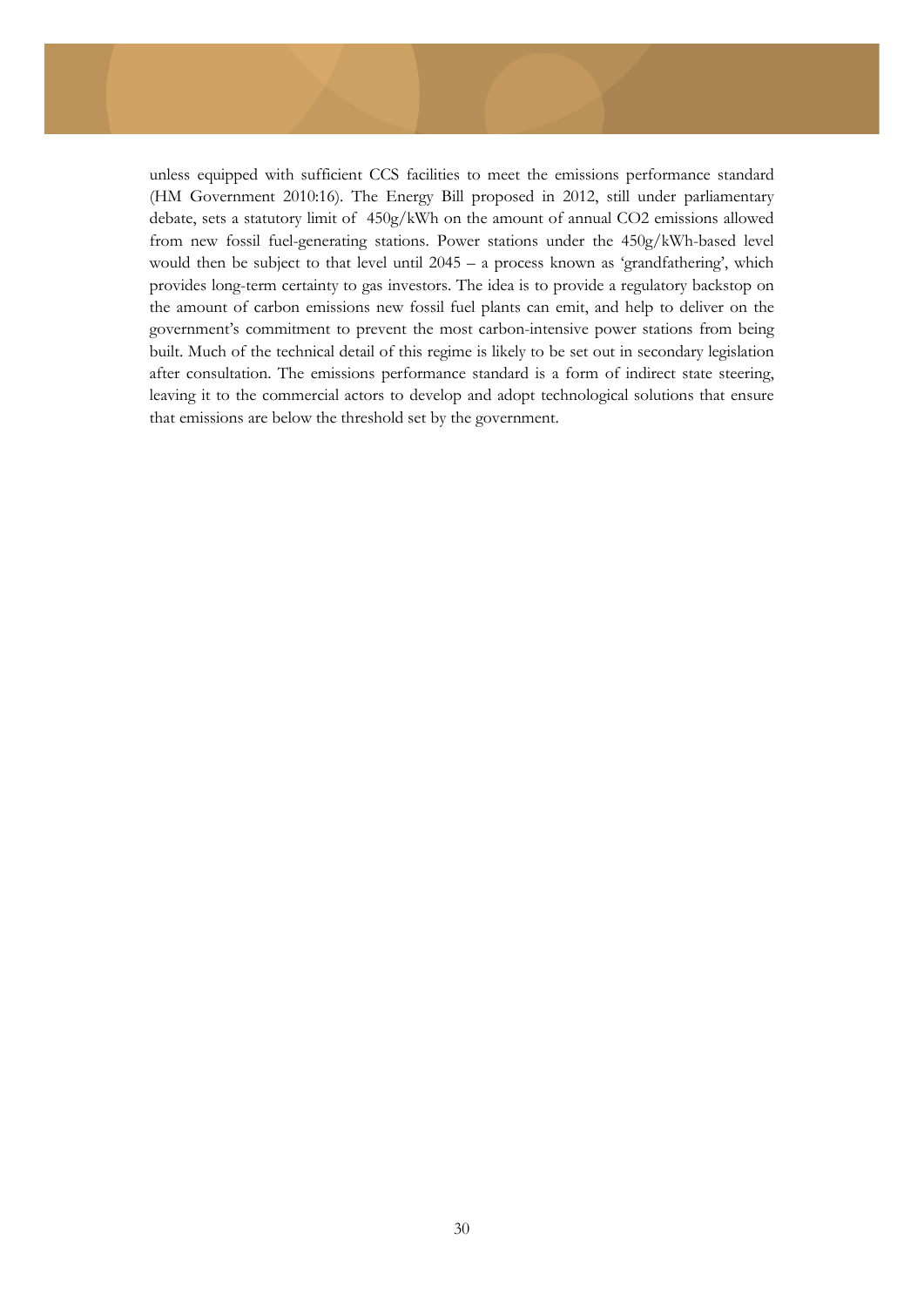#### <span id="page-31-0"></span>**3.4 Renewable Energy Policies**

Table 3.4 summarizes core figures in the national renewable energy policies of the six countries. It describes medium- and long-term targets, EU targets, and the voluntary targets that the countries have taken on. The national electricity support schemes are also presented.

Briefly put: feed-in schemes are designed to ensure long-term stability, so that commercial actors may spend the time and resources needed to refine those technologies in which they have greatest expertise (Sims et al. 2007:306). Feed-in schemes have two central design features: a purchase obligation, and a fixed tariff payment per unit of renewable electricity guaranteed over a long period (Jacobs 2012:43). The incentives for competitive behaviour and cost minimization are weak. In contrast, green certificate schemes are market-based, encouraging market actors to compete in developing the most profitable low-carbon projects (Commission 2008). In practice, the design of feed-in schemes as well as certificates can vary in many ways, but we will not go into detailed discussion here.

|                | <b>EU 2020</b><br>target % of<br>energy<br>consumption | <b>Voluntary</b><br>2020<br>targets | 2050 target % of<br>consumption     | <b>Electricity support scheme</b> |
|----------------|--------------------------------------------------------|-------------------------------------|-------------------------------------|-----------------------------------|
| <b>Denmark</b> | 30                                                     | 35                                  | 100                                 | Feed-in premium                   |
| France         | 23                                                     | 23                                  | ٠                                   | Feed-in tariffs                   |
| Germany        | 18                                                     | 18                                  | 80                                  | Feed-in tariffs                   |
| Norway         | 67.5                                                   | 67.5                                | ٠                                   | <b>Green Certificates</b>         |
| Sweden         | 49                                                     | 50                                  | ٠                                   | <b>Green Certificates</b>         |
| UК             | 15                                                     | 15                                  | Decarbonization<br>target postponed | Feed-in, Contracts of Difference  |

#### **Table 3.4** Renewable Energy Policies

Sources: See text below

EU has radically stepped up its engagement in renewable energy policy during the last decade, greatly enhancing its importance for national policymaking in this issue-area. The Renewable Energy Directive (2009/28/EC) is the core of EU policy on renewable energy (European Parliament and Council 2009a). It provides Brussels with substantial authority as well as more incentives for technology development than the use of market measures.

The aim is to increase the overall share of energy from renewable sources in gross final consumption of energy to 20% by 2020. Various types of renewable energy, in the form of electricity or heat applied for stationary purposes or for transportation, count towards fulfilment of the target. With regard to transport, '[e]ach member state shall ensure that the share of energy from renewable energy sources in all forms of transport in 2020 is at least 10% of the final consumption of energy in transport in that member state' (Article 3). If the overall volume of energy consumption is reduced, the size of the renewable energy percentage will increase. This implies that energy-efficiency improvements will contribute to achievement of the target. Most importantly, mandatory national targets are set for all member states. These individual targets are developed on the basis of the economic strength of each member state – not its technological potential for producing renewable energy. The various national renewable energy action plans show that member states have planned significant increases in energy efficiency, but are also heading for a shift in the annual increase in production of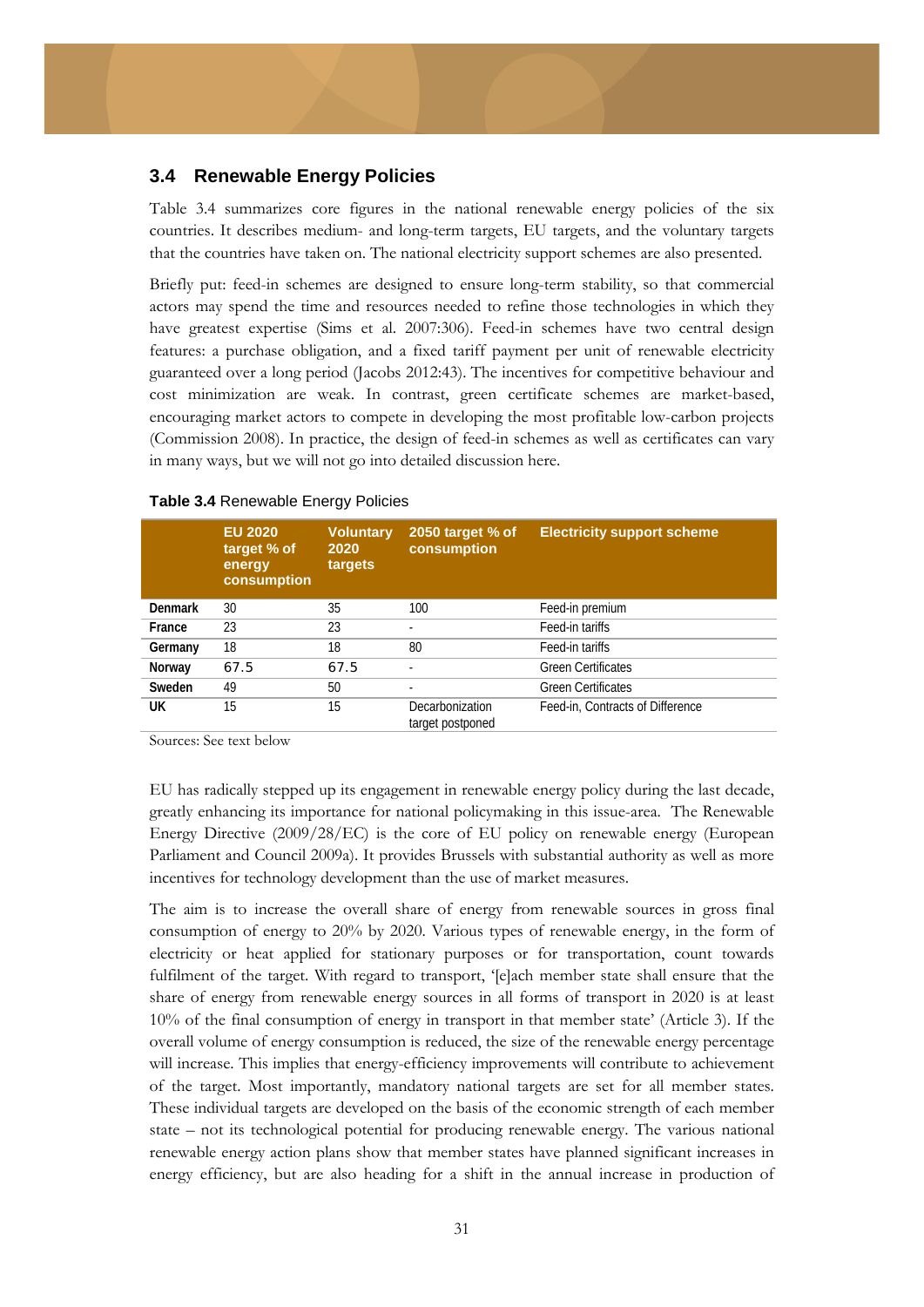renewable energy from 22 TWh/year for the period 2000–2008 to 52TWh/year for the period 2008–2020 (EURELECTRIC 2011: 19).

The Renewable Energy Directive clearly leans towards technology development. All member states are obliged to reach national targets for the share of renewable energy; further, 'special attention can be given to sectors that suffer disproportionately from the absence of technological progress and economies of scale and therefore remain under-developed, but which, in the future, could significantly contribute to reaching the targets for 2020' (2009/28/EC, Preamble 20). Each member state is obliged to report to the Commission on how it has 'structured its support scheme to take into account renewable energy applications that give additional benefits in relation to other comparable applications, but may have higher costs  $(...)$  (2009/28/EC, Article 22). Clearly, the Directive is geared towards developing a range of new renewable energy technologies, even though this may entail high costs.

It introduces three flexible mechanisms, designed for 'facilitating cross-border support of energy from renewable sources without affecting national support schemes' (Preamble 25). First, there is a mechanism to enable member states to make arrangements for statistical transfer to other member states, so that renewable energy produced in one country can be counted towards the target of another (Article 6). Second, the joint projects mechanism serves the same purpose, but involves collaboration throughout the planning process (Article 7). Third, the joint support scheme mechanism enables member states to 'decide, on a voluntary basis, to join or partly coordinate their national support schemes. In such cases, a certain amount of energy from renewable sources produced in the territory of one participating Member State may count towards the national overall target of another participating Member State' (Article 11).

These mechanisms give member states some flexibility with respect to achieving their targets and enable the development of cross-national schemes, whether market-based or not. As we shall see, some actors have promoted the development of 'green certificate' schemes that oblige energy producers to offer their customers a certain quota of renewable energy and create a market of securities that the energy producers can buy if they do not provide the renewable energy quota themselves (see European Commission 2008j). However, the Renewables Directive does not require member states to develop such green certificate schemes or other market measures. The three mechanisms may facilitate various kinds of cross-border collaboration – but whether this underpins the development of a pan-European green certificate scheme or technology-development steering methods will depend on how the member states employ these mechanisms. Thus far, very few countries have set about using the mechanisms (Ragwitz et al. 2012).

The Directive gives the Commission substantial possibilities to control and redirect national policies. Member states are instructed to develop 'an indicative trajectory tracing a path towards the achievement of their final mandatory targets' (Preamble 18). There is a detailed description of how the national renewables targets are to be measured; each member state is also obliged to adopt a national renewable energy action plan and report to the Commission every second year (Articles 4, 5). In June 2009 the Commission issued a highly detailed template for reporting, covering all kinds of administrative procedures, support measures, information campaigns and the like (European Commission 2009). The national action plans are to be evaluated by the Commission, which may interfere in almost any detail relating to a member state's national policy on renewables (Article 4). However, it is up to the member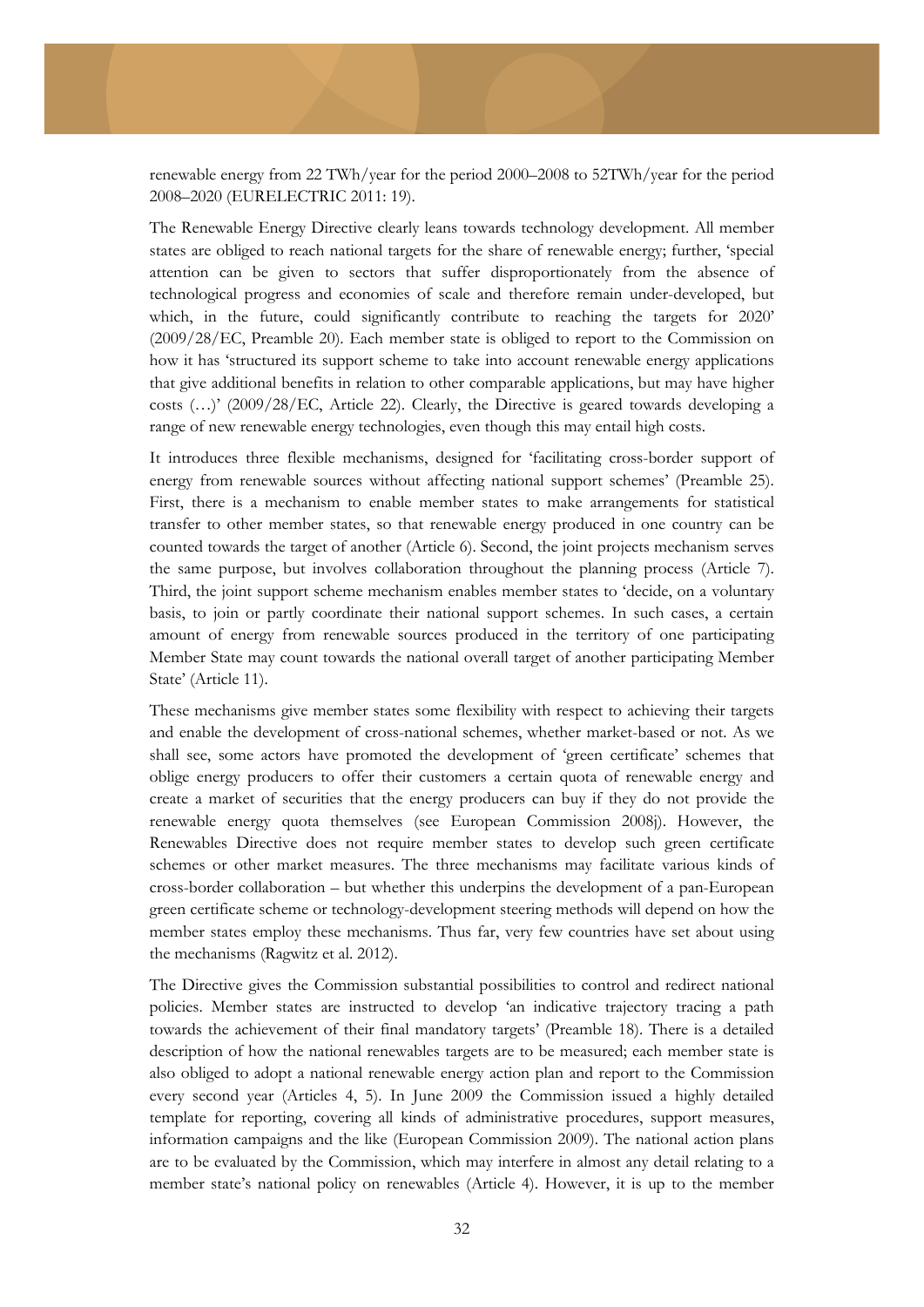states to decide how and to what extent they will exploit the opening for flexibility offered by the mechanisms.

Denmark has increased its new renewable energy production dramatically during the last decade. By 2010, 22% of Danish electricity consumption stemmed from wind power, and the government plans to more a double this share by 2020 (KEB 2011:22). Denmark has put efforts into the establishment of district heating, but electricity has recently gained increased interest. The current government argues that electricity is central for a low-carbon transition (KEB 2011:10).

Denmark has as a long-term objective of achieving 100% renewables by 2050. To this end, the government has developed a range of sub-targets (KEB 2011:5, 19; KEB 2013):

- 35% of energy consumption from renewables by 2020 (higher than the EU objective)
- 50% of traditional electricity consumption to be based on wind power by 2020
- ending coal-based electricity production by 2030
- ending oil-based heating by 2030
- 100% electricity and heating supply based on renewable energy in 2035: no use of gas for electricity and heating, but leaves out transport.

Traditionally, Denmark has applied feed-in tariffs to support the development of renewable energy. Around the year 2000 there were discussions of shifting to a more market-based scheme. Eventually, Denmark continued with a feed-in premium scheme, introducing some more market-based elements. Denmark now applies a combination of fixed and sliding premiums. A maximum remuneration level (electricity price + fixed premium) is defined for most technologies, to avoid windfall profits (Ragwitz et al. 2012: 13). For instance, the cap on support for land-based wind power is 60 øre/kWh (KEB 2011:11). Moreover, the support level will be reduced by one unit for every unit the electricity price increases from 35 øre/KWh (KEB 2011:11). For offshore wind, the premium level is determined by a tendering process.

Denmark also has technology-specific support for various types of bioenergy and renewable heating. Recently, the support level for manure-based biogas production was stepped up (KEB 2011:10). This support will be reduced in line with the development of the natural gas price. Further, the government has initiated a range of task forces and assessment processes that will be finalized during 2013. Among the subjects to be assessed we find: the conditions for use of bioenergy and biogas in Denmark, future use of gas infrastructure, the role of district heating in the energy system, and the portfolio of energy transformation measures (KEB 2011:11, 15). Moreover, Denmark regulates the use of fossil fuel by banning the installation of gas- and oil-based boilers in new buildings (2013) and the installation of oilbased boilers in existing buildings (from 2015) (KEB 2011:13).

France has adopted a 23% renewable share by 2020 target (Loi Grenelle 1, 2009). This will entail doubling the production of renewable energy between 2008 and 2020, and specific targets have been developed for the various energy sources (MEDDE 2009:11). In his first major speech, President Hollande announced that France would reduce its carbon emissions substantially, in conjunction with reducing the share of nuclear power in the national energy mix from the current 75% to 50% by 2025 (GLOBE International 2013:172). The new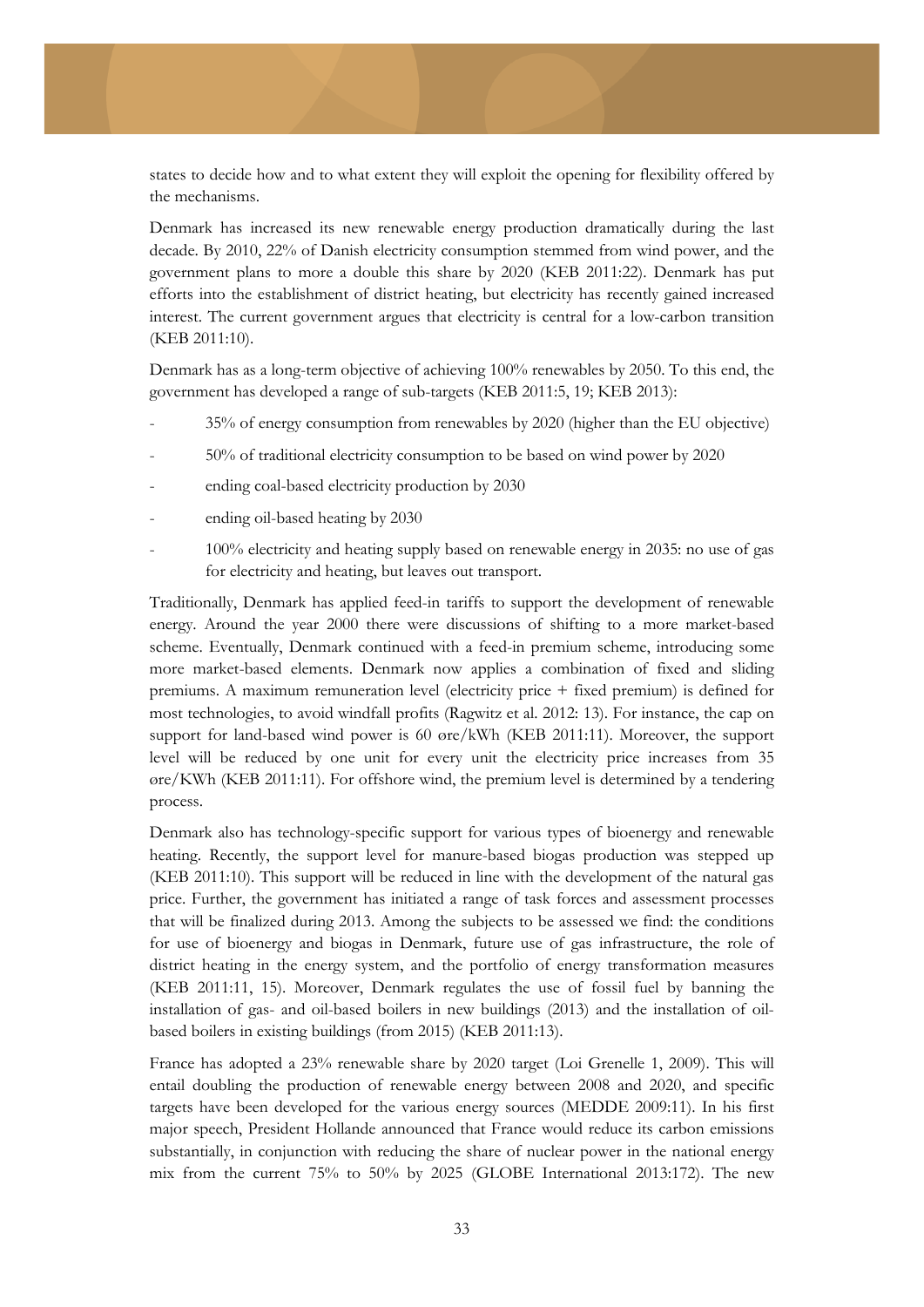socialist government's anti-nuclear policy has made the renewable energy objectives even more demanding.

The French feed-in scheme is a central component in the strategy for reaching these targets (Jacobs 2012). It was introduced in 2001, with several alterations since then. Initially, hydro, wind, solar, biomass and biogas were eligible for feed-in payment (Jacobs 2012:47). Over the years, several more specific bioenergy categories have been added: a new category of lessmature hydropower, including tidal and hydrokinetic power. Initially, only projects smaller than 12 MW could receive feed-in support, but the cap was later removed (Jacobs 2012:60). The tariff calculation method has changed. Initially the tariffs reflected the avoided costs for traditional electricity generation, but eventually came to represent the actual costs of generation. This has resulted in increased tariff levels (Jacobs 2012: 73–74). The duration of the tariff payment varies between 15 and 20 years (Jacobs 2012: 79). Feed-in costs are distributed evenly among all French electricity consumers, but energy-intensive industry is partly exempted (Jacobs 2012: 87-88).

The French government has launched various tenders for renewable energy projects, including several large-scale biomass tenders (MEDDE 2009:11), tenders for construction of at least one solar power station in each region (MEDDE 2009:12), and a call for tenders for largescale solar. It also has a tendering plan for onshore and offshore wind power (UNFCCC 2011:9). According to the French government, the pre-selection of sites for offshore wind power encourages local and public authorities to install solar panels (UNFCCC 2011:14–15). In addition, Grenelle II gave individuals the opportunity to sell electricity from the photovoltaic installations on their homes by feeding it back through the grid (GLOBE International 2013:173).

Bioenergy plays a key role in French strategy on renewable energy policy. The first wood energy plan was launched in 2000 (Szarka 2008:136), involving tax credits to households that bought wood-burning stoves. The French government created a Renewable Heating Fund of 1.2 billion euros for the period 2009–2013 to promote the use of renewable and recovery heat, including solar thermal, biomass and geothermal energy (MEDDE 2009:11; UNFCCC 2011:14–15). The government also plans to modernize existing hydroelectric plants, issuing a call for tenders in which it selects operators based on energy-efficiency criteria and water quality improvement measures.

Germany has long history of renewable energy development. Deployment of renewables grew ten times faster than the OECD average from 1990 to 2010 and now accounts for 20% of electricity output (Economist 2012). Germany was among the first countries to adopt a feedin scheme. Interestingly, German renewable energy policy is not governed by the energy ministry, as in most other European countries. Around the year 2000, Germany's Greens succeeded in getting responsibility for renewable energy transferred from the Ministry of Economics and Technology to the feed-in supportive Ministry of the Environment (ENDS 2005).

The German Energiewende has a long-term orientation, and is based on a series of detailed long-term targets. By 2020, renewable energies are to account for 18% of gross final energy consumption (BMU 2012:7). Thereafter, the German government will aim to have renewable energy sources account for the following proportions of gross final energy consumption: 30% by 2030, 45% by 2040 and 60% by 2050. By 2020, electricity generated from renewable energy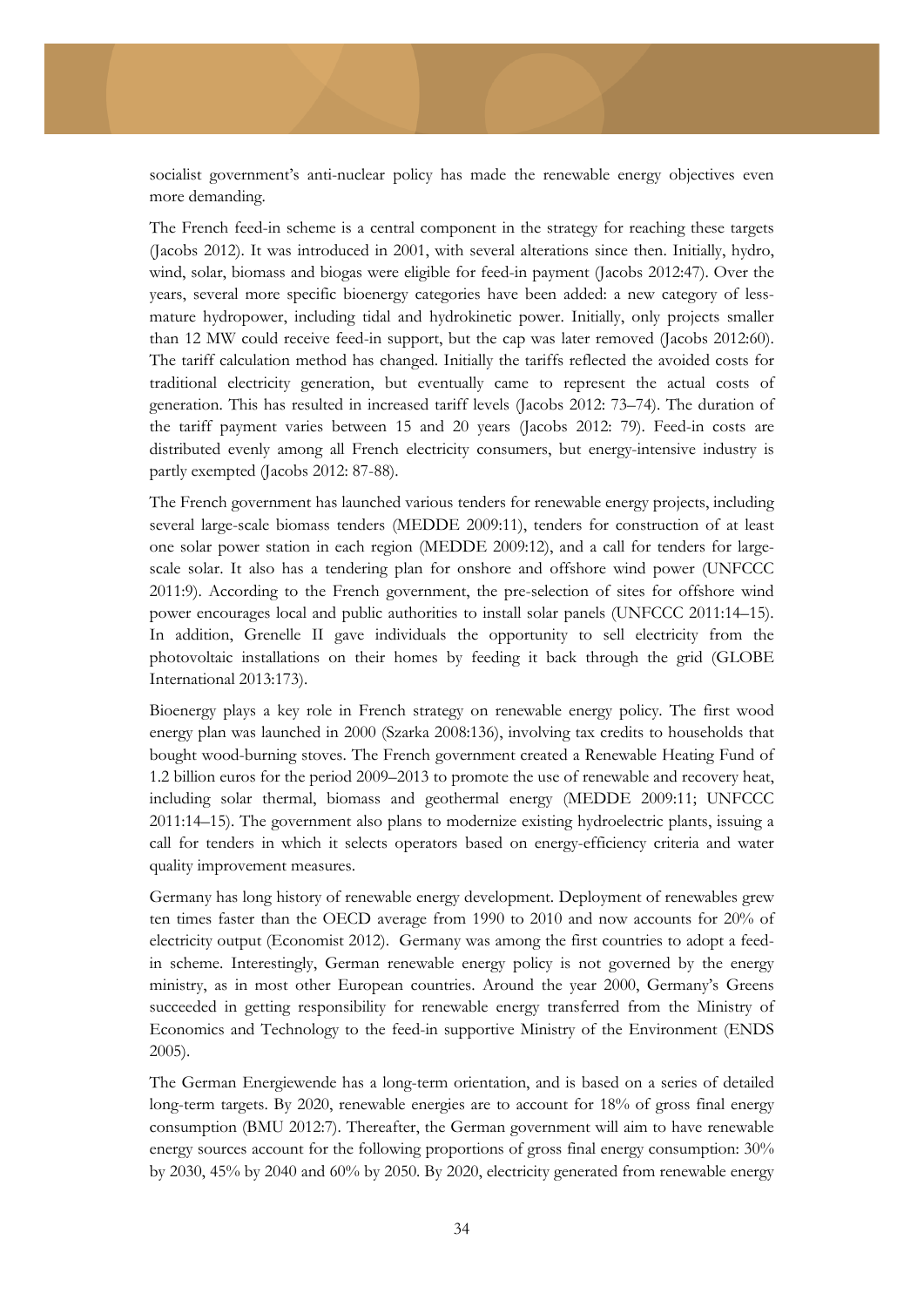sources is to account for 35% of gross electricity consumption. After this, the aim is to increase the proportion of gross electricity consumption from renewable energy sources to 50% by 2030, 65% by 2040 and 80% by 2050.

The German Renewable Energy Act is the core policy measure. Wind power support in Germany has a special incentive structure, based on a 'reference yield' (Ragwitz et al. 2010:10- 11). Operators of onshore wind turbines receive a fixed level of support for the first five years after the plant has started operating. The law defines a 'reference wind turbine' as located at a site with a wind speed of 5.5 m/s at an elevation of 30 meters above sea level. Actual windpower projects are compared with this reference turbine, and that variance generates a reference yield. If a wind turbine produces at least 150% of this reference yield within its first five years of operation, the tariff level will be reduced for the remaining 15 years of support. However, for each 0.75% the generated electricity stays below the reference yield, the higher starting tariff will be paid for two further months. Thus, wind-power plants with average wind conditions receive the higher tariff for the full 20 years, while good wind sites will receive the reduced tariff after a certain number of years. This means that the use of wind energy to generate electricity is not limited to locations with particularly good wind conditions: also sites with less favourable conditions can be exploited.

The German government has introduced some changes to the existing feed-in scheme, arguing that it will become 'more market-oriented' and that 'the further expansion of renewable energies will be driven to a greater degree by markets' (FMENCNS 2011:7). This applies particularly to photovoltaic energy. Photovoltaics currently contribute 9% of the electricity that falls under the feed-in law, but they account for 40% of its differential costs. At the same time, photovoltaics offer great potential for cutting costs and a steep technological learning curve. Introducing the "breathable cap" has substantially reinforced the annual degression in feed-in tariffs for photovoltaic power. The annual degression of 9% will now be ramped up as a function of growing market volumes, and from 2012 it may increase by up to 12 percentage points.

German consumers pay the costs generated by the feed-in scheme. Moreover, the high level of unstable renewable energy has distorted the traditional price-shaping signals in the energy market (European Energy Review 2012). These aspects have led to heated debate, even though the Energiewende still enjoys considerable public support. In the autumn of 2012, the Environment Ministry launched a broad dialogue aimed the further development of the Renewable Energy Act (Renewable Energy World 2013). But already in March, the Environment Minster and the Energy Minister together tabled a range of short-term adjustments and long-term reform elements. The short-term adjustments would reduce the support levels for several technologies, except photovoltaic. For the long term they proposed that new and existing solar and wind parks should contribute to the costs of the support programme, and that energy-intensive corporations should contribute more.

Norway had hardly any renewable energy policy prior to the year 2000 (see Boasson 2011). Until then, 100% of its electricity supply came from large-scale hydro. As of 2010, gas power was supplying a minor share of the electricity, wind power as well as small hydro had been developed and the renewable share of the electricity supply was 96.9% (OED 2012:13). With regards to the total energy consumption (electricity, as well as heating and transport), the Norwegian renewable share in 2010 was 61%, according to the accounting procedures of the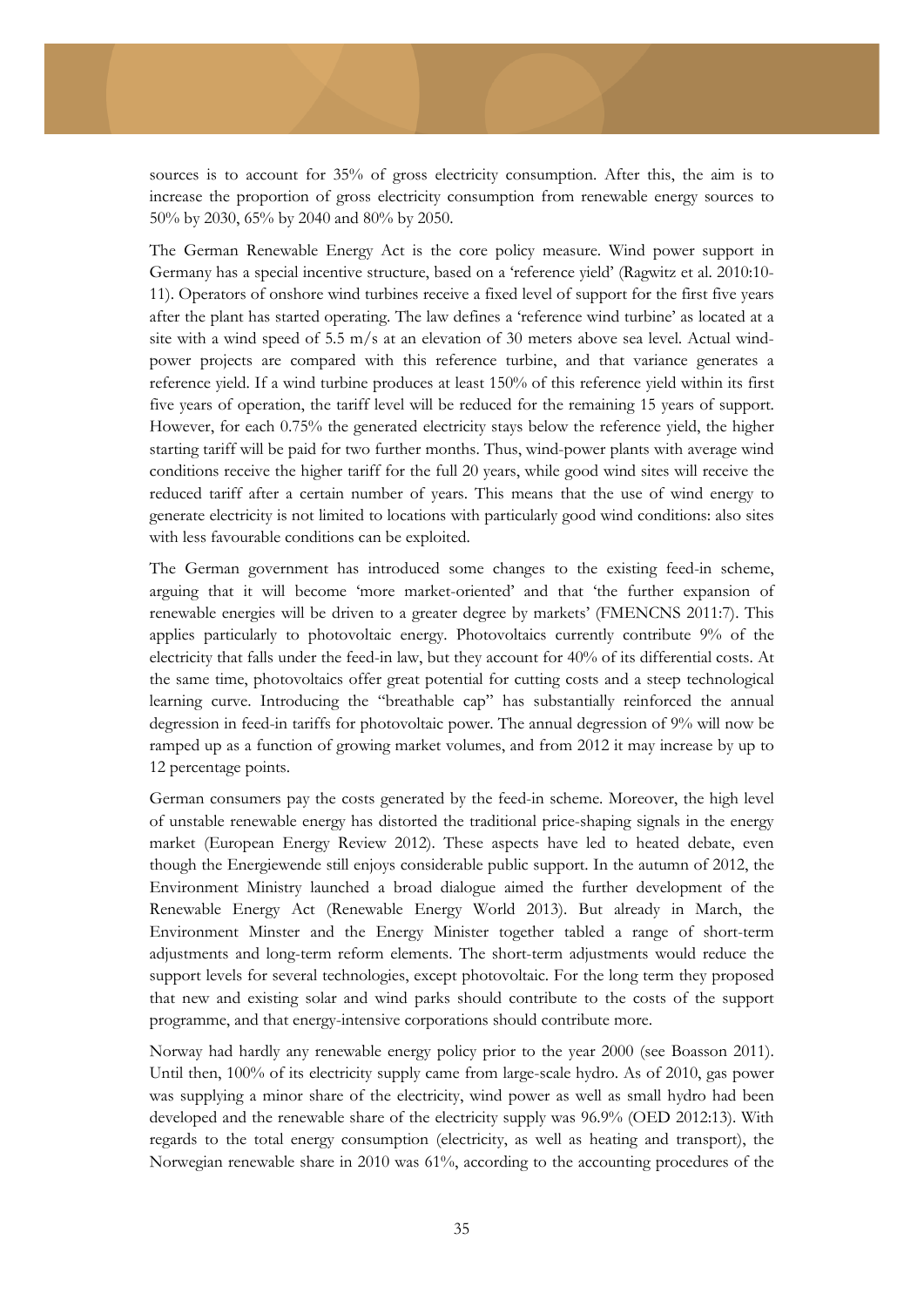EU Renewable Energy Directive, which does not take into account energy supply at offshore installations (OED 2012a:6).

The Norwegian supports scheme for renewable electricity, introduced in 2001, was contested and failed to meet the target of 4 TWh wind power by 2010 (NVE 2012). Far more successful were the support measures for renewable heating. In the period 2002 to 2012, the government licenced district heating plants with production capacity corresponding to 4.1 TWh (OED 2012a:5).

In September 2009, Sweden and Norway agreed on the key principles for a common green certificate scheme, and in 2010 the two countries signed a binding agreement. Thus far, Norway and Sweden are the only countries that apply the flexibility mechanisms in the EU Renewable Energy Directive, opening up for the creation of common renewable energy support schemes (see Energimyndigheten 2005). The two countries have as a common objective to increase renewable electricity production by 26 TWh by 2020 (OED 2012). Each of the parties will be credited half of the new renewable electricity production from 2012 to 2020. The certificate scheme is technology-neutral and includes hydro, as well as wind and bio-power. The scheme is planned to last until 2035. Norway as well as Sweden exempts energy-intensive industry from the system. In Sweden, the scheme primarily supports biopower and wind, while hydro dominates in Norway (Skrivarhaug 2013). The Swedish government expects an annual 4.5 million SEK in total turnover in the certificate market (Regjeringskansliet 2012:4).

The most important Swedish measure, the certificate scheme, has already been introduced. Here we might note the Swedish parliament endorsed a green certificate scheme already in 2002, and adopted the objective of increasing electric power production from renewables by 10 TWh between 2002 and 2010. In 2006, the target was raised to 17 TWh from 2002 to 2016 (Regjeringens proposisjon 2008:41). Two years later, the Swedish government raised it to 25 TWh by 2020, and this was later reflected in the joint Swedish–Norwegian certificate scheme (OED 2011). Between 2002 and 2012, 15 TWh of new renewable energy were supported by the Swedish scheme (Skrivarhaug 2013). The price for certificates has varied between 140 and 360 SEK. When Norway joined in January 2012, the price was at an all-time low of 140 SEK, but has since risen to 215 SEK.

The Swedish government has a range of additional support measures, for instance considerable annual support for photovoltaic and biogas (Regjeringskansliet 2012:5). Moreover, the Swedish parliament has set the planning objective for windpower at 30 TWh in 2020, of which 20 TWh is to be onshore and 10 TWh offshore (Regjeringskansliet 2012:4).

The renewable energy policy of the UK has traditionally been a renewable electricity policy. It has been contested and has changed several times in the last twenty years, and is now about to change again. Since the early 1990s, UK governments have tried to develop market-based support schemes for renewable energy, without much success. The Renewables Obligation introduced in 2002 failed to achieve the target of 10% electricity from renewable sources by 2010 (Rayner and Jordan 2011:101). When climate issues gained attention after 2006, policy on renewable energy shifted towards more of a technology development approach, introducing feed-in measures and other non-market measures (see Boasson and Wettestad 2013).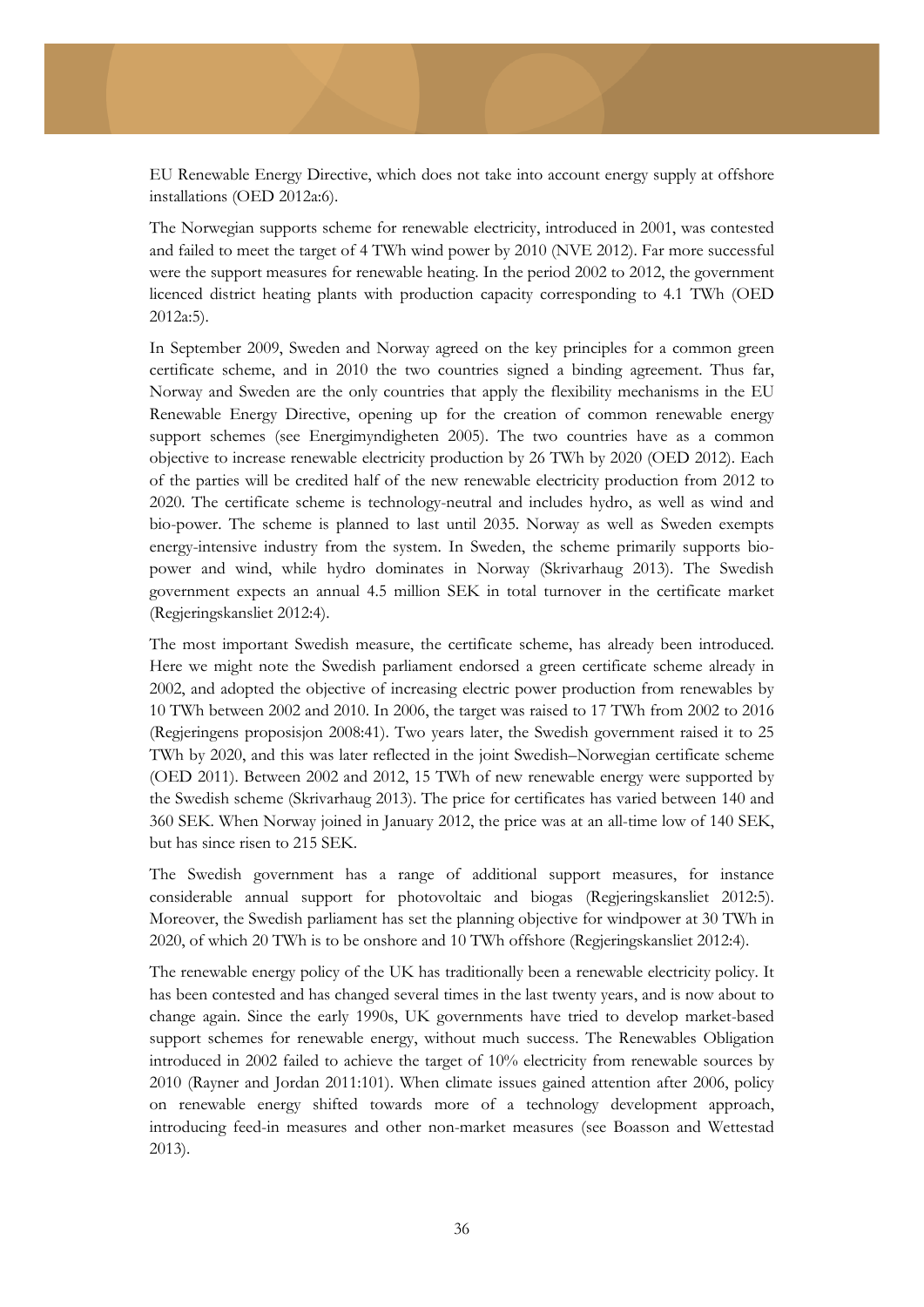The EU Renewables Directive commits UK to produce 15% of its energy from renewable sources by 2020. During 2011, the share of renewable energy increased from 3.2% to 3.8% of energy consumption, but the overall renewable share is still very low (DECCb 2012:17). However, the Climate Change Committee has expressed concern that offshore wind targets will not be met, since investments were only 'one-third of the rate required annually by the end of the decade' (CCC 2012:11).

Initially, the Cameron government declared that it would set a 2030 decarbonization target for the power sectors, but this has been postponed until 2016. The government has argued that it will await the advice from the Committee on Climate Change on the fifth carbon budget, which covers the period up to 2030 (DECC 2012b:13). Although an overarching target for the sector is missing, Cameron's coalition government has introduced a series of new measures. It has launched an Energy Market Reform with Contracts for Difference and the Capacity Market as main elements. This is a follow up of the government declaration: 'We will establish a full system of feed-in tariffs in electricity – as well as the maintenance of banded Renewables Obligation Certificates' (HM Government 2010:16). Contracts for Difference is a feed-in premium scheme, and generators with such contracts will sell their electricity to the market in the normal way. The Contract for Difference will then pay 'the difference between an estimate of the market price and an estimate of the long term price needed to bring forward investments in a given technology' (DECC 2012c). Hence, the returns for generators are stabilized at a fixed level, known as the 'strike price'. Contracts for Difference will be offered for renewable energy, nuclear energy and fossil-fuel plants equipped with CCS facilities.

The aim has been to design a support scheme that removes the generators' long-term exposure to electricity price volatility, and lowers the capital costs of the necessary investment. Generators receive revenue from selling their electricity into the market as usual. In addition, when the market price is below the strike price, they will receive a top-up payment from suppliers for the additional amount. Conversely, if the market price is above the strike price, the generator must pay back the difference (DECC 2012b:14). The Energy Bill is expected to achieve Royal Assent in 2013. Neither the level of financial support that renewable technologies will attract under the new financial framework nor the details of the Contracts for Difference has yet been decided.

Contracts for Difference will replace the existing Renewables Obligation as the main financial mechanism for large-scale renewable electricity generation (DECC 2012d). When introduced in 2002, it offered a single rate of 1 Renewables Obligation Certificate (ROC) per megawatt hour of eligible renewable electricity generated. In 2009, bands of support were introduced, allowing the Renewables Obligation to offer varied support levels by technology, reflecting differing levels of costs, potential and other factors. Reviews of banding levels were set for every four years; the levels of banded support for renewable electricity generation for the period 2013 to 2017 have not yet been determined. By 2017 the revised RO package could deliver as much as 79 TWh of renewable electricity per annum in the UK (DECC 2012b:17). Renewables Obligation will be fully replaced by Contracts for Difference after 2017.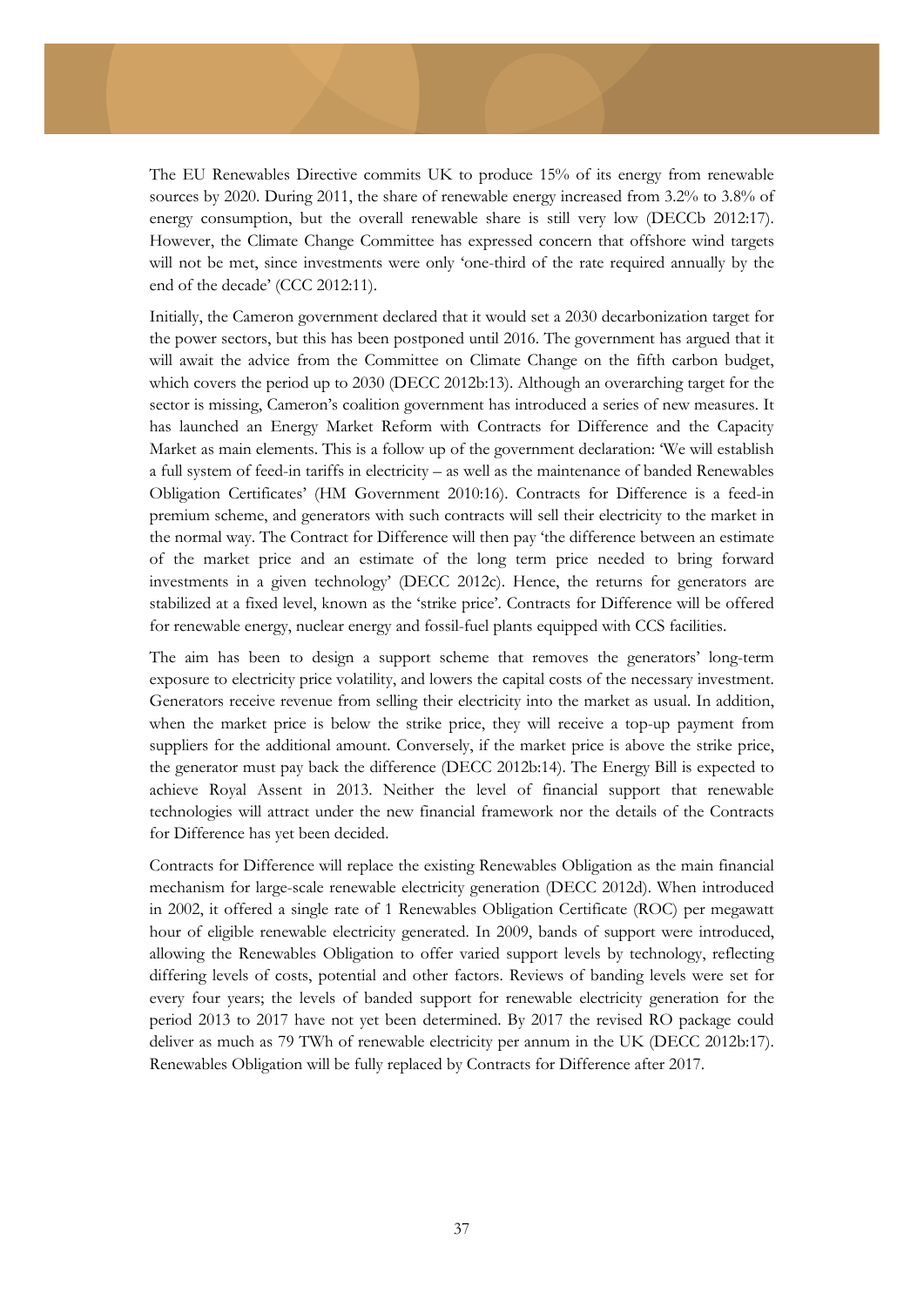#### <span id="page-38-0"></span>**3.5 Energy Efficiency Policy**

Energy efficiency is a complex issue. Energy efficiency improvements are measured in many different ways, and the EU as well as the countries studied here have adopted a whole range of measures. In the following we present the main strategies of EU and the six countries with a focus on the energy performance of buildings, energy certification of buildings in particular. Table 3.5 shows the overarching targets, the targets for buildings and the character of the certification schemes.

|                | Overarching 2020 targets                                           | Overarching 2050<br>targets                               | <b>Economic</b><br>instruments,<br>buildings    | Instruments,<br>industry             | Energy<br>Certification                               |
|----------------|--------------------------------------------------------------------|-----------------------------------------------------------|-------------------------------------------------|--------------------------------------|-------------------------------------------------------|
| EU             | 20% reductions by 2020                                             |                                                           |                                                 |                                      | Market<br>measure and<br>advice                       |
| <b>Denmark</b> | 12% reduction in gross<br>energy consumption<br>compared with 2006 | New strategy<br>awaited in 2013                           | Taxes, some<br>support<br>measures,             | Voluntary<br>agreement               | Primary<br>consultation<br>and advice                 |
| France         | Increase energy efficiency<br>by 2.5% annually by 2030             |                                                           | Many different<br>state aid<br>measures         | White<br>certificates                | Primary<br>consultation<br>and advice                 |
| Germany        | Decrease primary energy<br>use by 20% compared to<br>2010          | Decrease primary<br>energy use by 50%<br>compared to 2010 | Many different<br>state aid<br>measures         | Voluntary<br>agreement               | Primary<br>consultation<br>and advice                 |
| Norway         | Considerably lower energy<br>use than with no measures             | Considerably lower<br>energy use than<br>with no measures | Cost-efficient<br>Enova support<br>scheme       | Enova, cost-<br>efficient<br>support | Primary market<br>measure                             |
| Sweden         | 20% reduction in supplied<br>energy                                |                                                           | Taxes, many<br>different state<br>aid measures, | Voluntary<br>agreements              | Market<br>measure and<br>advice                       |
| UK             | 196 TWh lower than in<br>2009/11% lower than BAU                   |                                                           | Many different<br>state aid<br>measures         | Voluntary<br>agreements              | Primary<br>consultation<br>and advice<br>(green deal) |

#### **Table 3.5** Energy Efficiency and Energy Policy for Buildings

Sources: \* Eurostat 2013c, prices form second half 2011. Other references are found in the text below.

The EU has developed a rather encompassing energy efficiency policy, with the Energy Efficiency Directive, Directive 2012/27/EU (European Parliament and Council 2012) and the Energy Performance of Buildings Directive (EPBD), Directive 2010/317/EU (European Parliament and Council 2010) as core elements. Energy labelling and the Eco-design Directive are also significant, influencing appliance markets directly, but these will not be dealt it here.

The 2012 Energy Efficiency Directive establishes a common EU framework of measures, and aims to ensure achievement of the 20% headline target and 'to pave the way for further energy efficiency improvements' (Art 1.3). Member states are to set indicative national targets for energy efficiency, expressed 'in terms of an absolute level of primary energy consumption and final energy consumption in 2020', and explain how the targets have been calculated. If the member states fail to develop sufficiently ambitious policies, the Commission can bring this up for discussion.

The Energy Efficiency Directive contains a mix of market measures and technology development measures. Member states are required to set up an energy-efficiency obligation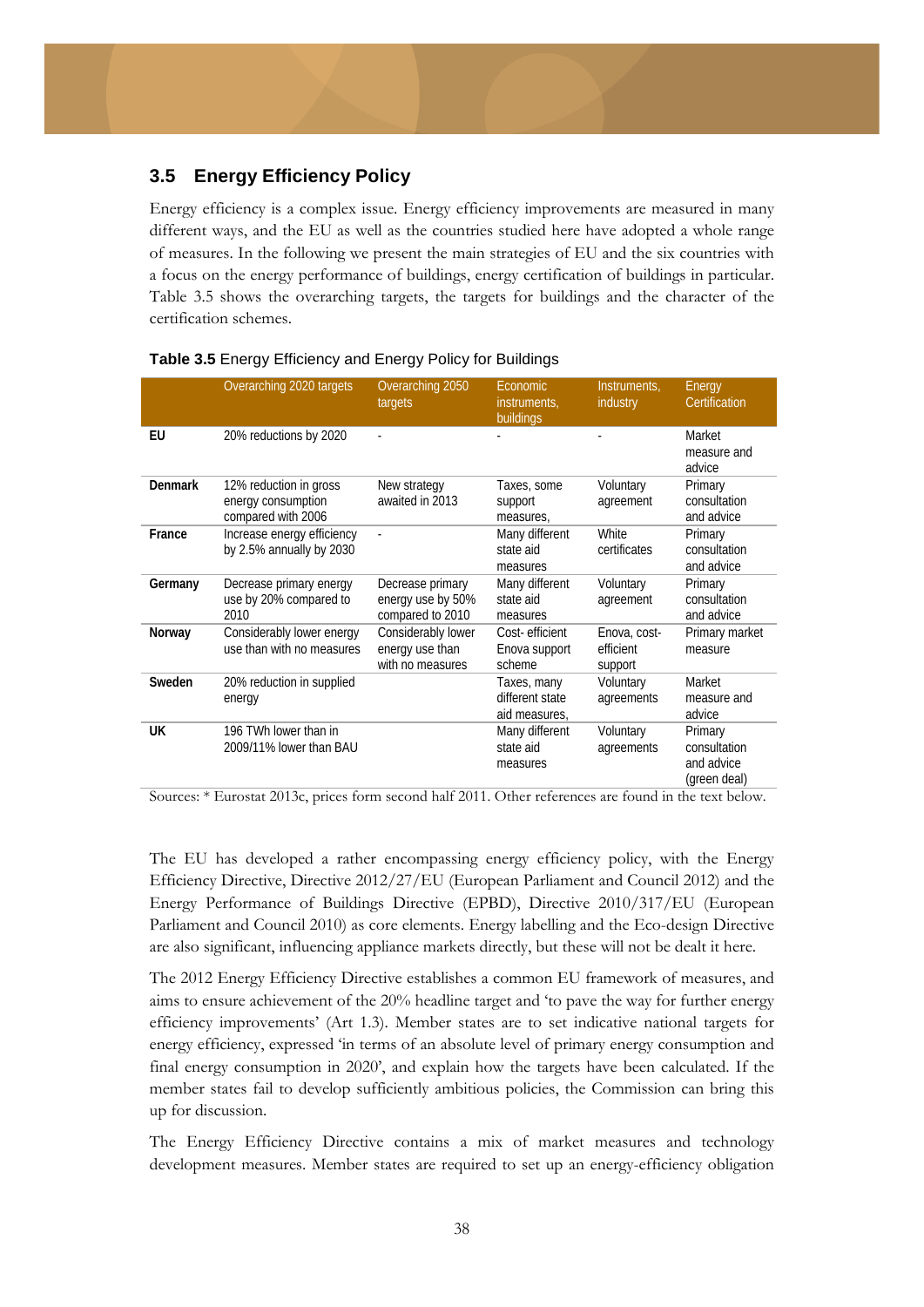scheme (Art. 7). The Directive promotes schemes in which energy distributors and/or retail energy sales companies are designated as obligated parties required to achieve a cumulative end-use energy savings target by 31 December 2020. The target shall be at least equivalent to achieving annual savings of 1.5% of the energy sales of the companies. However, member states may opt for alternative energy-efficiency strategies, and various alternative policy measures are mentioned. Member states shall notify their plans to the Commission, which may make suggestions for modifications.

The Directive promotes a range of measures intended to provide energy costumers with good and updated information about their energy consumption – such as high-quality, costeffective, energy audits carried out by qualified experts or supervised by 'independent authorities', individual meters and appropriate billing information (Articles 8, 9, 10 and 11). These are market measures, aimed at influencing how the energy consumers act in the energy market. However, the Directive also underlines that these measures should be implemented in a cost-efficient way – which is in line with a 'minimizing societal cost' approach.

The Energy Efficiency Directive has a strong focus on the energy performance of existing buildings. Each member state is required to establish, by April 2014, a long-term strategy for mobilizing investment in the renovation of the national stock of residential and commercial buildings and to update the strategy every third year (Art. 4). Public authorities are encouraged to lead by example, although the Directive specifies few exact requirements in this respect (Art. 5). For instance, at least 3% of the floor area of the central government's buildings are to be energy-renovated each year and public bodies are encouraged to develop energy efficiency plans and systems for energy management.

Some parts of the Energy Efficiency Directive duplicate the Energy Performance of Buildings Directive (EPBD), adopted two years prior. EPBD has primarily a technology development character, but also involves market thinking. It has five main elements: a foundation for a holistic method for calculating the energy performance of buildings; requirements directed at national building codes; obligations on the regular control of heating and cooling systems; recommendations for increased use of national financial support measures; and a general outline for national energy certification of buildings.

'Technology-development' steering is dominant in the EBPD. A holistic method for energy calculation provides the basis for all other measures. A key concept here is 'cost optimal', defined as 'the energy performance level which leads to the lowest cost during the estimated economic lifecycle' (Art. 2.14). In contrast to cost-efficiency considerations, cost-optimal calculations are to take the whole lifetime of the building into account. Such longer-term calculations will make costly measures appear more economically viable.The EPBD requires member states to apply minimum requirements to new buildings and building units, to existing buildings and building elements subject to major renovation, and to technical building systems whenever they are installed, replaced or upgraded (Art. 1).

By 2020, all new buildings are to be nearly zero-energy; public buildings must fulfil this requirement by 2018 (Art. 9). Member states must develop national plans for 'nearly zeroenergy buildings', and 'take measures such as the setting of targets in order to stimulate the transformation of buildings that are refurbished into nearly zero-energy buildings'. Interim targets are to be in place by 2015. Member states are encouraged to introduce financial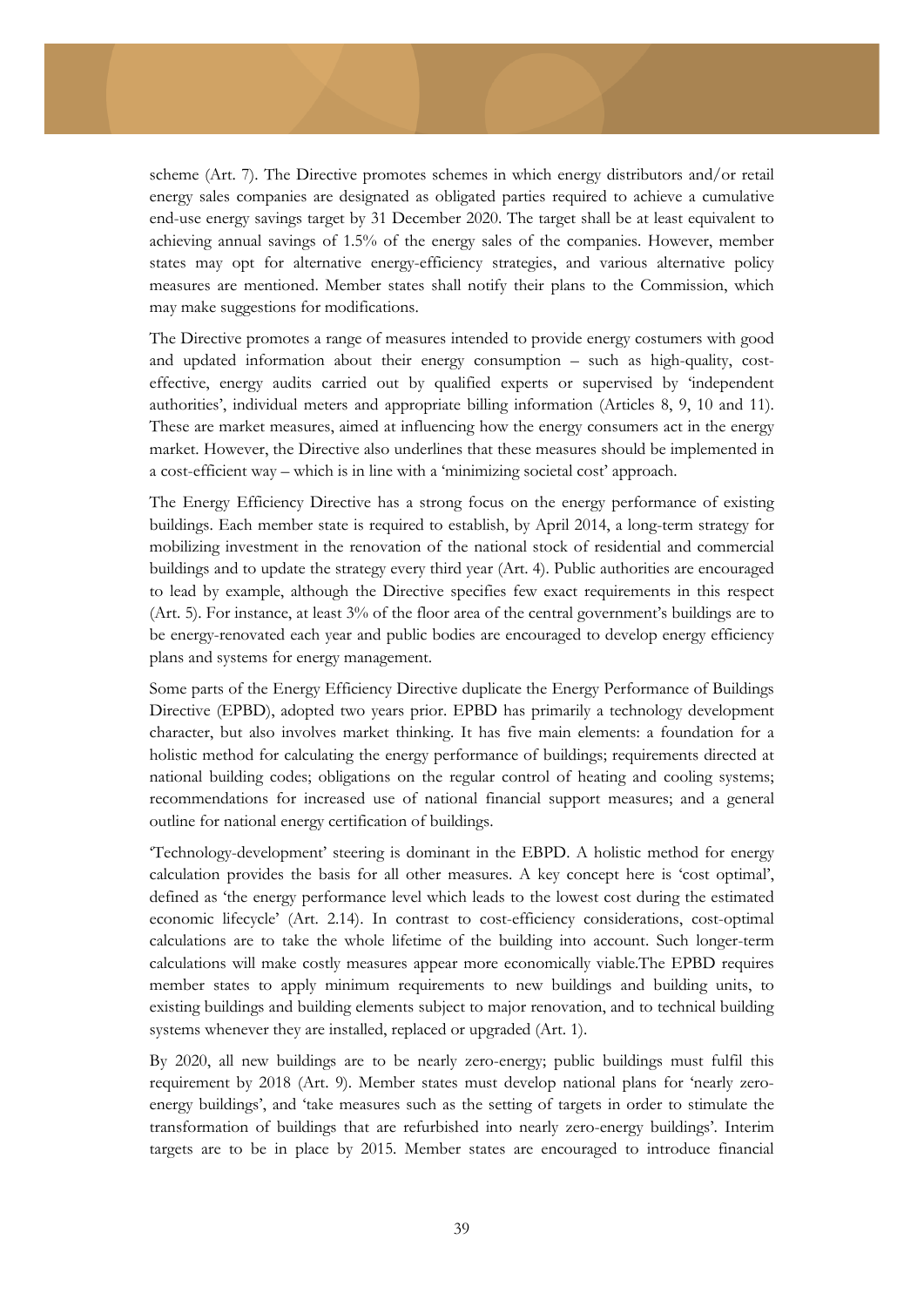incentives in order to catalyse the energy performance (Art. 10). Every three years, member states shall draw up lists of existing and planned financial instruments.

In contrast to the other elements in the EPBD, the energy performance certificates have a market flair. These certificates shall indicate the energy performance of a building or a building unit, and be calculated in accordance with the methodological requirements of the Directive (Art. 11). Member states are to issue certificates for all buildings or building units that are constructed, sold or rented out, or have useful floor area of over 500 m2 (to be lowered to 250 m2 in 2015) (Art. 12). The certificate shall figure in building advertisements in commercial media, and all buildings frequently visited by the public must display the certificate in a prominent place.

Independent control systems are mandatory, in order to ensure the credibility of these certificates (Art. 18). In addition, the Commission shall by 2011 adopt a voluntary, common EU certification scheme for non-residential buildings (Art. 11). Similarly, the certificates may affect the market value of buildings. The certificates are also to include recommendations for 'cost-optimal or cost-effective' improvement. Hence, energy certification is not only a market measure: it also provides people with technical guidance on how to enhance the energy performance of their buildings.

However, the EPBD lacks clear, binding commitments, and core concepts like 'nearly zero energy' and 'cost optimal' are unclear. A draft issued in May 2011 indicates that member states will have considerable leeway to develop 'cost-optimal energy calculation methods' in accordance with their own preferences (European Commission 2011b). The Directive's definition of a 'nearly zero energy building' is highly ambiguous: a 'building that has a very high energy performance' and its 'nearly zero or very low amount of energy required should be covered to a very significant extent by renewable energy sources' (Art. 2). Member states are free to interpret what this is to mean in practice.

Denmark has a long and strong tradition as regards energy efficiency. Since 1980, the Danish economy has grown by 78%, while energy consumption has remained more or less constant (Energistyrelsen 2009). Denmark now aims for 12% reduction in gross energy consumption by 2020 compared with 2006 (KEB 2013). It aims to be one of the three most energy-efficient countries in the world by 2020. Energy taxation, presented in the emissions regulation section of this report, plays an important role in the energy-efficiency strategy. Denmark has adopted strict energy requirements in the building code; it has a long tradition of energy certification of buildings and has an encompassing voluntary agreement with the energy industry.

The Danish government highlights the energy performance of buildings as a key sector. Denmark was among the first European countries to develop energy requirements in its building codes and to offer extensive public funding for energy-efficiency measures (European Commission 1998, EuroAce 2010). Energy requirements were strengthened by 25% in 2011 (Aggerholm et al. 2010).

Denmark was an early adopter of a system for energy certification of buildings, and the EU regulation is partly modelled on the Danish system. However, the Danish system was designed primarily to function as a scheme for control of building construction, not as a market scheme. The Danish certification scheme was thoroughly revised when the EPBD recast was implemented in 2011 (Aggerholm et al. 2010). According to Danish officials 'the real benefit of the EP certificate is in the recommendations given to the building owner' (Aggerholm et al.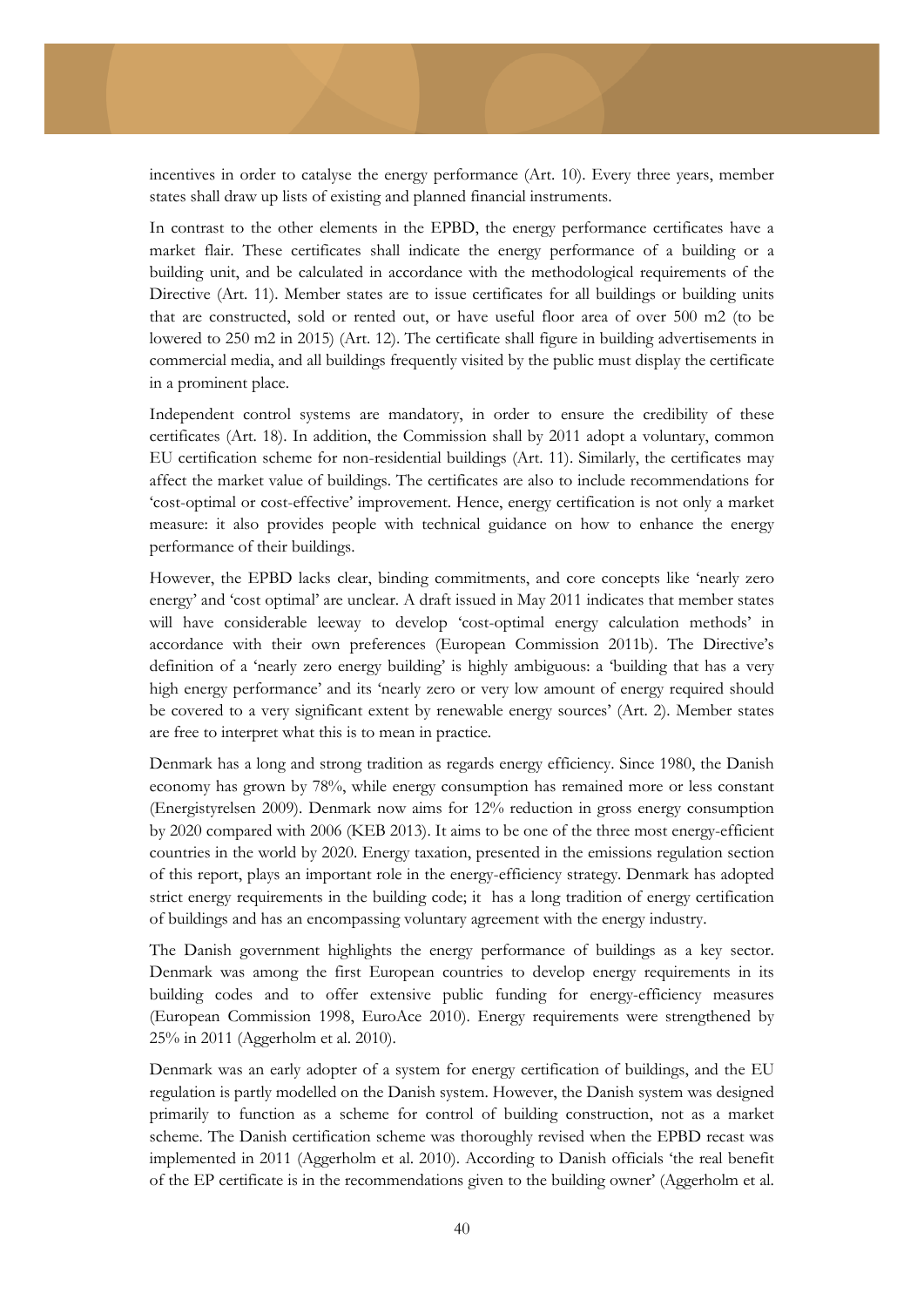2010:2). The Danish scheme includes giving comprehensive advice to building owners, and also fulfils the EU Directive's requirements about disclosing the certificate when buildings are sold or rented. The certification is performed by experts, using standardized web tools. The calculation methodology for certificates is the same as with the building regulations. Of the countries studied here, only Denmark has an independent control system, designed as random sampling.

A new support scheme for green renovation was recently introduced. 500 million Danish kroner a year will be used for this scheme in 2013 and in 2014 (KEB 2011). Otherwise, the system for state support and energy advice has been changed several times during the last decade, and the government is currently assessing the need for such state activities in addition to the activities of the energy companies (Energistyrelsen 2011, Energistyrelsen 2012).

Since the mid-2000s, the French government has stated that that energy efficiency is the main objective of the country's energy policy, and that the main priorities are reducing energy consumption and GHG emissions from buildings (UNFCCC 2011:15; Szarka 2008:134). France has introduced various energy-efficiency measures during the last decade, improved energy requirements in its building codes, financial instruments directed at the energy performance of buildings, building renovation projects and tradable white certificates.

At the national level, France has set the target of increasing energy efficiency by 2.0% each year until 2015 and by 2.5% per year by 2030 (UNFCCC 2011:12). The government has also adopted reduction targets for existing buildings (38% reduction of energy consumption by 2020 compared with 2007 levels) and new buildings (all new buildings are to be positive energy buildings by 2020) and a package of regulatory, financial and information measures for fulfilling the targets (UNFCCC 2011:15–16).

New thermal regulations for the residential sector were introduced in 2005, requiring 15% improvement in the energy performance of new buildings. From 2020, all new constructions must have primary energy consumption lower than the amount of renewable energy produced in these constructions. France has also introduced energy certification. These regulations have been revised, and buildings constructed after 2012 must have a primary energy consumption of less than 50kWh/m2/year on average (MEDDE 2009:9). It is mandatory to display the energy performance certificate of buildings in real estate agencies (UNFCCC 2011:16)

France has developed several financial instruments aimed at improving the energy performance of buildings. There is a zero-interest loan programme for first-time home buyers, a 'sustainable development' and a tax credit system aimed at speeding up light-thermal renovation, subsidies for energy audits and a social housing renovation programme aimed at enabling the annual renovation of 70,000 dwellings in the period 2011 to 2020 (GLOBE International 2013:176, MEDDE 2009:9 UNFCCC 2011:12).

In 2006, France introduced tradable white certificates, or 'certificates of energy savings', as they are known in France (GLOBE International 2013:179, (MEDDE 2009:11). White certificates are energy saving obligations imposed on certain categories of energy market operators eventually coupled with a trading system for energy-efficiency measures that can result in certified energy savings (Bertoldi and Rezessy 2009). The French system obliges energy suppliers (electricity, gas, domestic fuel retailers etc.) to make energy savings. The first phase of the scheme lasted from 2006 to 2009; the second phase ran from 2011 to 2013 (UNFCCC 2011:10). The objective for energy savings was set at 54 TWh (for 2006–2009)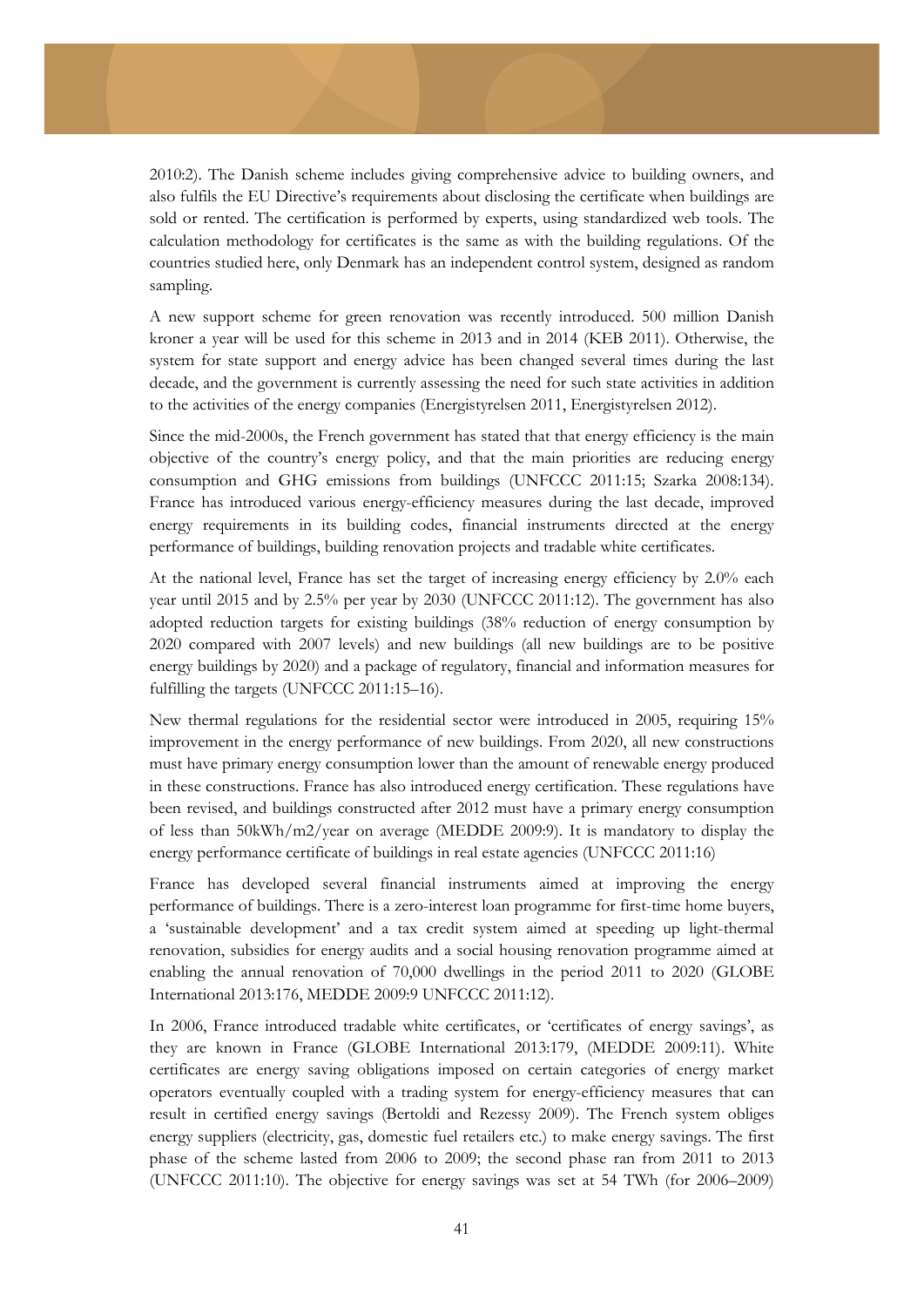through individual targets for suppliers. Today the scheme is considered a success, with 65 TWh of energy savings delivered during that period. The scheme covered energy suppliers but excluded transport fuel suppliers. A second phase of the energy-efficiency certificate scheme (2011–2013) includes transport fuel suppliers and sets a target of 345 TWh cumulative energy savings over the period 2011–2013.

Germany has adopted both short- and long-term energy-efficiency objectives. By 2020 primary energy consumption is to be 20% lower than in 2008, and 50% lower by 2050. This calls for an annual average gain in energy productivity of 2.1%, based on final energy consumption. Germany seeks to cut electricity consumption by around 10% by 2020 and 25% by 2050, as compared with 2008 (FMENCNS 2011:5).

By the mid-1990s, Germany had developed ambitious building codes and extensive public funding of energy improvements (European Commission 1998; EuroAce 2010). In the early 2000s, Germany introduced changes in its regulations concerning the application of primary energy calculations, a move that promoted also the use of renewable energy, not only energy efficiency (ENDS 2001; ENDS 2002). The passive house movement is strong in Germany, although actual construction of such buildings has remained a marginal phenomenon. According to officials in the German government, the first version of the EPBD 'had scarcely any effect in Germany', since the obligation for national requirements was already 'more than met in advance' (Schettler-Köhler and Kunkel 2010:9). Germany developed a range of new energy-efficiency regulations and measures in the 2005–2010 period, but few new policy elements have been introduced after 2010 (EEW 2013).

Concerning energy requirements for buildings, Germany tightened its requirements by 30% in connection with implementation of the first EPBD (Schettler-Köhler and Kunkel 2010; Schild and al. 2010). A scientific study of cost effectiveness must precede every tightening in the law, so German officials have argued that 'the basic idea of the "cost optimal level" has therefore been anticipated' (Schettler-Köhler and Kunkel 2010:10). Germany applies two methodologies for energy calculation: one list of requirements for each building component, and one holistic approach.

Germany introduced an Energy Performance Certificate scheme in 2002 (Schettler-Köhler and Kunkel 2010). The certificate scheme has been changed several times since. In line with the energy performance directive and European standards (CEN), Germany has developed a holistic calculation method, based on energy demand. An energy certificate can be issued exclusively on the basis of calculated energy demand, but consumption data may also be used. The certificate may also report the building's CO2 emissions. Energy performance certificates are mandatory at the time of sale or lease, and contain improvement recommendations (EEW 2013a).

In order to keep the costs of issuing certificates low, Germany has not established a central register; neither has the government approved any official software for the certificates. Developers are free actors on the market. The certifiers are required to include certain qualifications, with less strict requirements for residential than commercial buildings. Germany has not introduced independent control systems. Energy certificates are to be shown upon request and are not required in building advertisements (EEW 2013a).

German has an encompassing energy-efficiency state aid system (Schettler-Köhler and Kunkel 2010). In 2011, the federal government had 12 different support programmes, promoting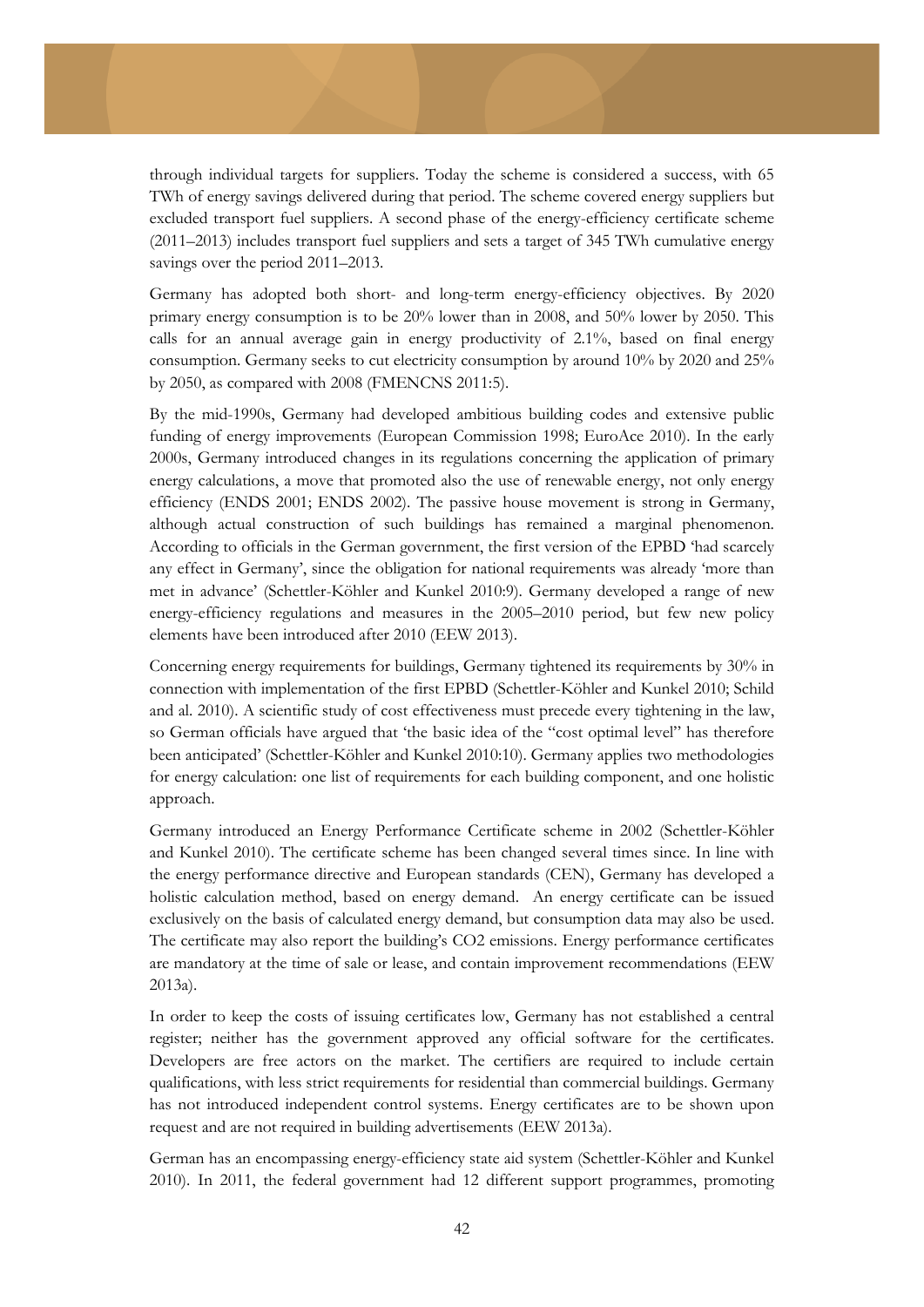particularly efficient new buildings, refurbishment measures in existing buildings, installation and use of solar-thermal, biomass and heat pumps, and on-site energy consulting (see BMU 2010: 85–97). Most of the programmes are administered by the Development Loan Bank, KfW Bankengruppe. All costs caused directly by the energy-saving measures are eligible for support (Schettler-Köhler and Kunkel 2010). State aid is granted on the condition that all measures are undertaken by specialized contractors. An approved energy consultant must confirm that the refurbishment contributes to energy improvements. In general, the level of support increases with the level of energy performance achieved (EEW 2013a).

There is a big market for energy performance contracts in Germany. In order to provide endusers with a better overview of the market, the recently created Federal Office for Energy Efficiency is currently preparing proposals on how to develop it further. FMENCNS (2011:11). Germany has also launched white certificate pilot project. Moreover, the recent increase in energy prices for consumers as a result of the feed-in scheme has led to greater attention to energy efficiency (Schreurs 2012:38).

The volume of the Norwegian energy policy for buildings has increased considerably since 2000. Since that year, the overarching objective has been for energy consumption to be considerably lower than if no policy measures had been introduced. In November 2012, a specific target for buildings was introduced: by 2020, measures directed at buildings shall have served to reduced their energy consumption by 15 TWh (OED 2012b).

Norway has developed four series of measures, administered by the State Housing Bank, the Ministry of Local and Regional Development, Enova and the Energy Directorate. The State Housing Bank has worked together with dwelling producers on developing low-energy buildings, granting state aid to innovative energy-enhancing techniques, and technol-ogies for building construction. Central measures are state aid and information campaigns (see e.g. Lavenergiboliger 2009). The Housing Bank grants support on the basis of technological, not personal economic, criteria (Husbanken 2003). In 2006/07, close to 40% of the loans of the Housing Bank were for dwellings with improved energy qualities (Husbanken 2006). In the early 2000s, it was set as an objective that all new buildings in 2010 should require half as much energy as that prescribed in the 1997 building code (KRD 2005:18, St. meld. nr. 23 2003–2004:19). This objective has not been updated since.

Norway's Ministry of Local Government and Regional Development (KRD) has developed a building code with technology standard characteristics. The energy requirements of the building code regulate which techniques and technologies may be applied in building construction. New energy requirements were introduced in 2007, aimed at ensuring that new and renovated buildings used 25% less energy than required in the 1997 building code (KRD 2007). The new requirements were first voluntary, but became binding for all new buildings from 2010. Whereas the previous building code had merely regulated the thermal quality of certain construction components (floor, walls, roof), the new code regulates all the features that contribute to the total energy consumption of a building. The code is based on a holistic understanding of the joint energy performance of all the characteristics of the building. A top priority is high thermal quality of the building shell, entailing a high-density construction whereby all building components (roof, floors, walls, windows etc.) must meet certain standards as to insulation. Poor thermal quality of the building shell cannot be compensated by installing in-house energy-producing equipment, like heat pumps and solar panels.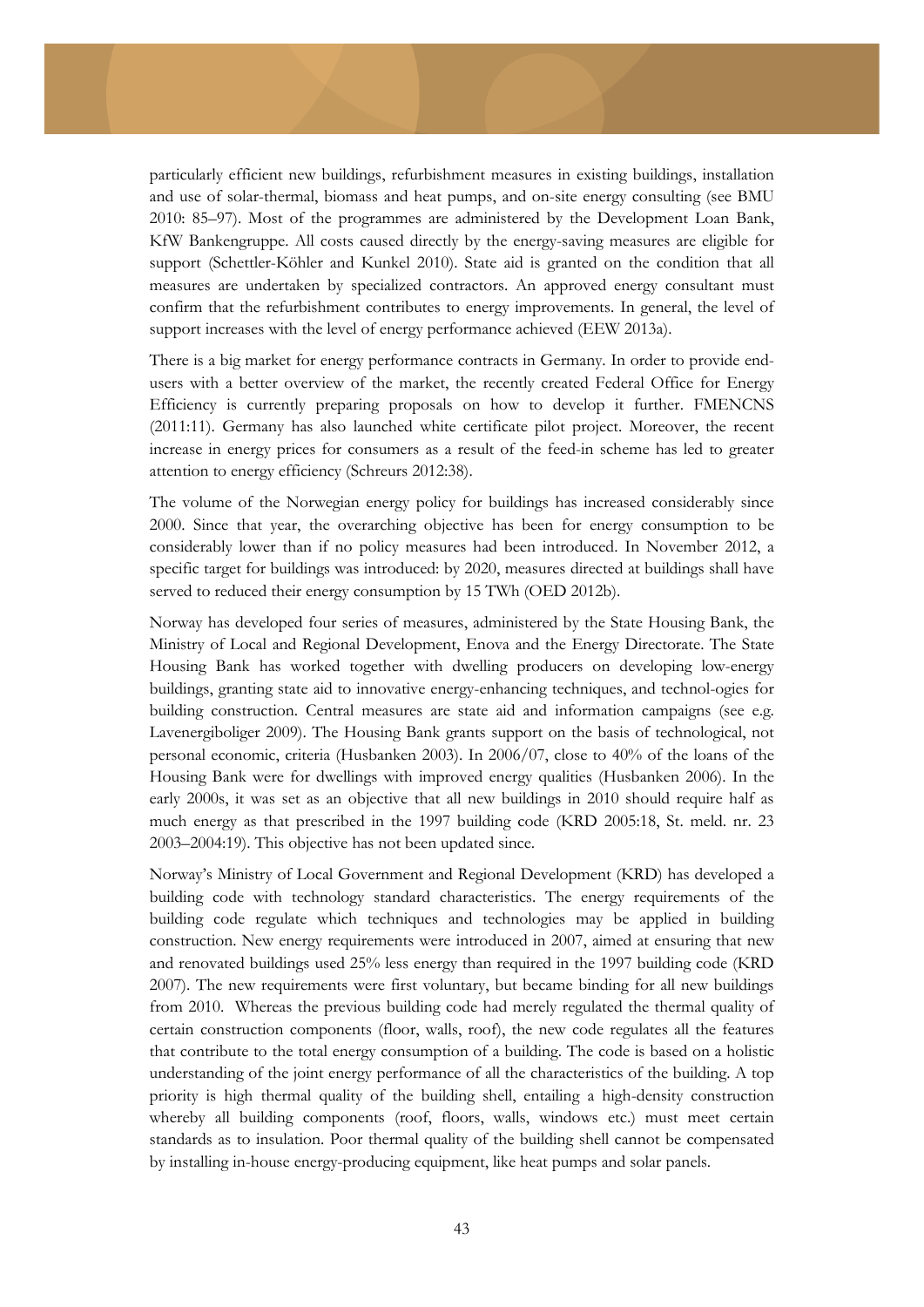The regulations are to be made more stringent every five years, aimed at a passive house standard (or some other demanding holistic standard) in all new buildings from 2020 (Innst.S. nr. 145 2007–2008:25). In addition, 'the building design shall ensure that a substan-tial part of the heating can be covered by other energy supplies than electricity and/or fossil fuels' (KRD 2007). Oil-burning furnaces are prohibited in new buildings, and minimum 60% of the heating in buildings larger than 500m2 is to be based on other energy carriers than electricity or fossil fuels (KRD 2010). For buildings of less than 500 m2, 40% is sufficient. This requirement may be set aside if calculations show that this would lead to extra costs when the building's full lifetime is taken into account. In 2012, the parliament determined that fossil fuels were not to be used for heating after 2020 (Innst. 390 S 2011–2012:20)

A cost-minimizing state funding scheme for buildings has been developed by Enova, which is financed by an energy fund. In 2012, the Norwegian parliament decided to increase the funding of energy efficiency and district heating through Enova, by doubling the size of the energy fund from 25 billion NOK 50 billion NOK (Enova 2003b). Enova is supplied annually with profits from the fund, in 2012 receiving 996 million NOK from the fund. Thus Enova does not apply the holistic approach found in the other measures, but focuses instead on specific building components, primarily target¬ing the largest commer¬cial actors in nonresidential construction (Riksrevisjonen 2010a:44). Enova has offered invest¬ment support to comprehensive energy agreements with major building developers/managers (whereby the actors commit to achieving a certain volume of saved energy) and energy-efficiency investments in build¬ings (Enova 2009a). Societal cost-minimizing criteria – not technological criteria – determine the kind of support that is given. Only those applicants that produce the highest energy surplus seen in relation to the support needed will be granted state aid (Riksrevisjonen 2010a:58–59). No projects that are profitable at the outset will be supported.

The energy certification scheme for buildings operated by the Energy Direc¬tor¬ate is a market instrument (NVE 2010; Ot. prp. nr. 24 2008–2009). Certification is required of all large non-residential buildings and other buildings that are rented or sold. The certificate will disclose information to the building market that may affect pricing signals. The energy certificate consists of two scales: one for the energy quality of the building, and one for heating solutions in the building. Calculation of the energy quality of the building differs from the holistic calculation approaches of the building code by favouring high-quality energy (electricity) over the low-quality energy provided by district heating or on-site bioenergy burners. Energy experts are to be involved in the certification of non-residential buildings; residential building certification is ensured by the building owner, facilitated by a web tool.

Sweden has a long tradition of energy-efficiency policy, stemming from the oil crisis in the 1970s (Fuglseth 2008:44). Energy intensity, measured in kWh/SEK, almost doubled between 1993 and 2010 (Regjeringskansliet 2011:13). Sweden has as an overarching objective that energy intensity, measured as supplied energy per GDP, is to decrease 20% by 2020 compared with 2008. Sub-targets for buildings have also been developed. The government aims to reduce the energy used to heat dwellings and public/commercial premises by 20% by 2020, and by 50% by 2050 compared with 1995 levels (Regjeringskansliet 2011:11). Moreover, building mass is no longer to be dependent on fossil fuels in 2020, and the use of renewable energy is to increase continuously.

As discussed in the section on emissions regulation, Swedish energy taxation initially had a fiscal motivation, but has since become a very important component of the country's energy-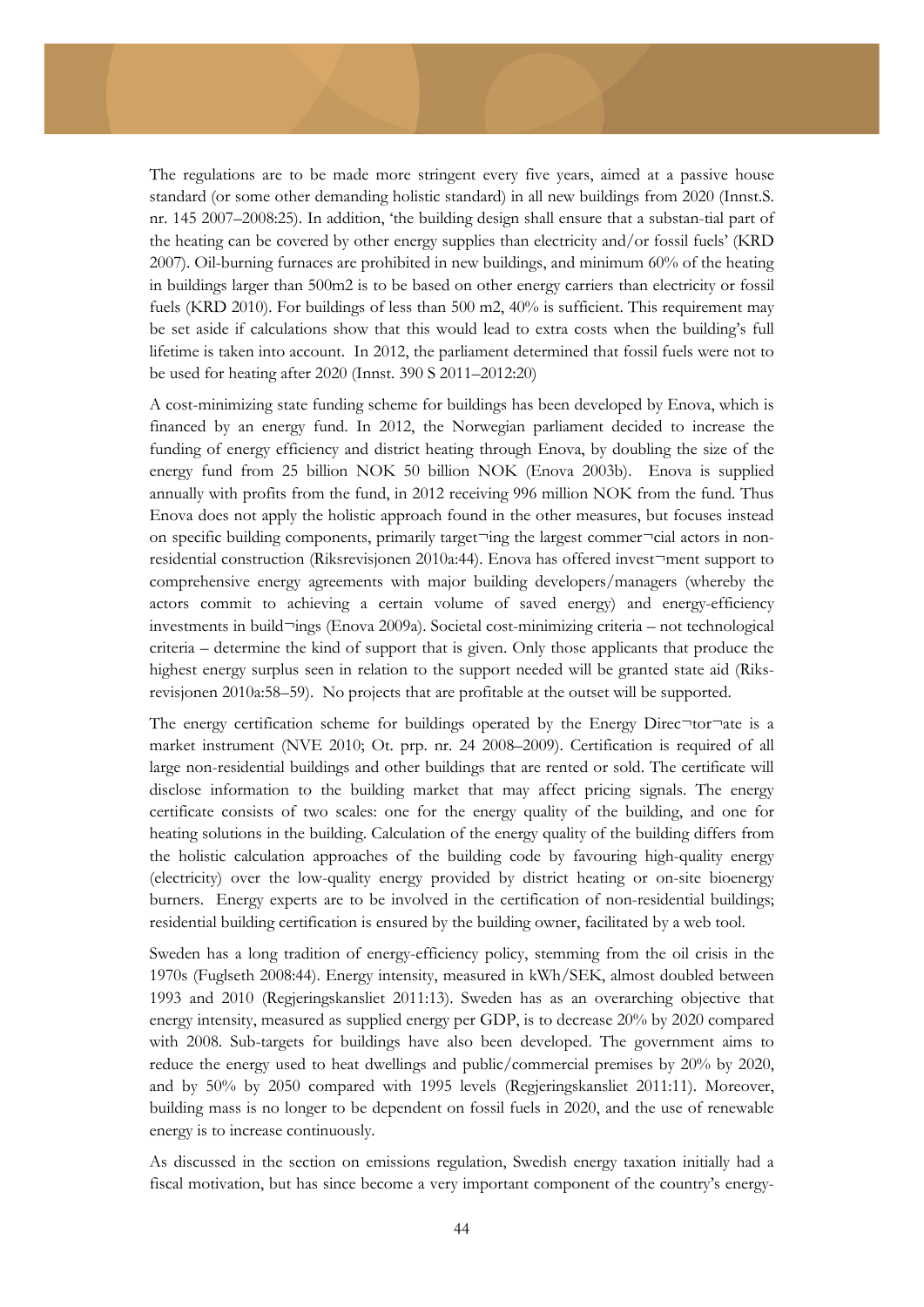efficiency policy (Regjeringskansliet 2011:15–16). Moreover, Sweden introduced an energyefficiency programme in 1997, and the funding allocated to this programme has increased gradually ever since. Since 2010, energy-efficiency activity at the municipal and regional levels has gained greater attention and more funding (Regjeringskansliet 2011:15–20). All 290 local municipalities in Sweden provide energy-efficiency consultancy, and the county municipalities have encompassing energy-efficiency strategies and activities. The Swedish state funds local as well as regional activities, and the Swedish Energy Directorate offers training and ensures coordination of local activities. In addition, various agencies under the national government offer support measures for non-fossil fuel and renewable electricity and heating systems in buildings; several information campaigns have also been launched (Regjeringskansliet 2011:27–31).

In 2011, new energy regulations in the building code were introduced, entailing 20% stricter energy requirements (Regjeringskansliet 2011:25). The Swedish system of energy certification of buildings was recently revised. The certification is performed by independent experts (Hjort et al. 2010:1). This led, inter alia, to a visual certification that was similar to the practice in most other European countries. Sweden follows the requirements as to disclosing the certificates when buildings are sold, but mainly as an information and consultancy measure (Regjeringskansliet 2011:15–26).

Turning to the UK, we note that energy-efficiency policy has gained in importance. Initially, energy efficiency played a minor role in British climate policy, with the government regarding it more as a 'no-cost option' (Rayner and Jordan 2011: 102). In the course of the past decade, however, the government has initiated many energy-efficiency measures, with a specific focus on the energy performance of buildings. Indeed, this now appears to have top priority in British climate policy. There have been many adjustments and changes also in this policy area during the last decade. Most prominently, the UK initially had a white certificate scheme, although there was not much trading in this system. This was recently replaced by other energy-efficiency measures. As of early 2013, the most important measures were the Green Deal, the Energy Company Obligation, and energy requirements in the building regulations.

Since the early 1990s, the UK has gradually upgraded the energy requirements in its national building code. New regulations were introduced in 2006, with average energy performance improvements of 20% compared to the 2002 regulations. Traditionally, British energy regulations have primarily targeted new buildings (DECC 2009:47). Responsibility for developing energy certification scheme has laid with the regional authorities in England, Scotland, Wales and Northern Ireland (Woods 2010). Hence, the country does not have one coherent scheme, but different schemes with different measurement methods and varying focus on market changes and energy consulting. However, the national government has launched the Green Deal scheme, based on some on energy certification elements but with a much stronger coupling to financial support measures.

Green Deal provides advice on energy efficiency and a funding mechanism for homeowners and landlords (see DECC 2009:47). It replaces the domestic energy-efficiency obligation and the 'Home Information Pack', which were the main policies aimed at improving the energy efficiency of existing homes in the period 2002–2012. Green Deal is the UK version of the energy certification required by the EU Energy Performance of Buildings Directive. The Green Deal scheme is designed to create a market for energy-service providers, not to influence the real estate market. The certificate as such has no prominent place in the scheme: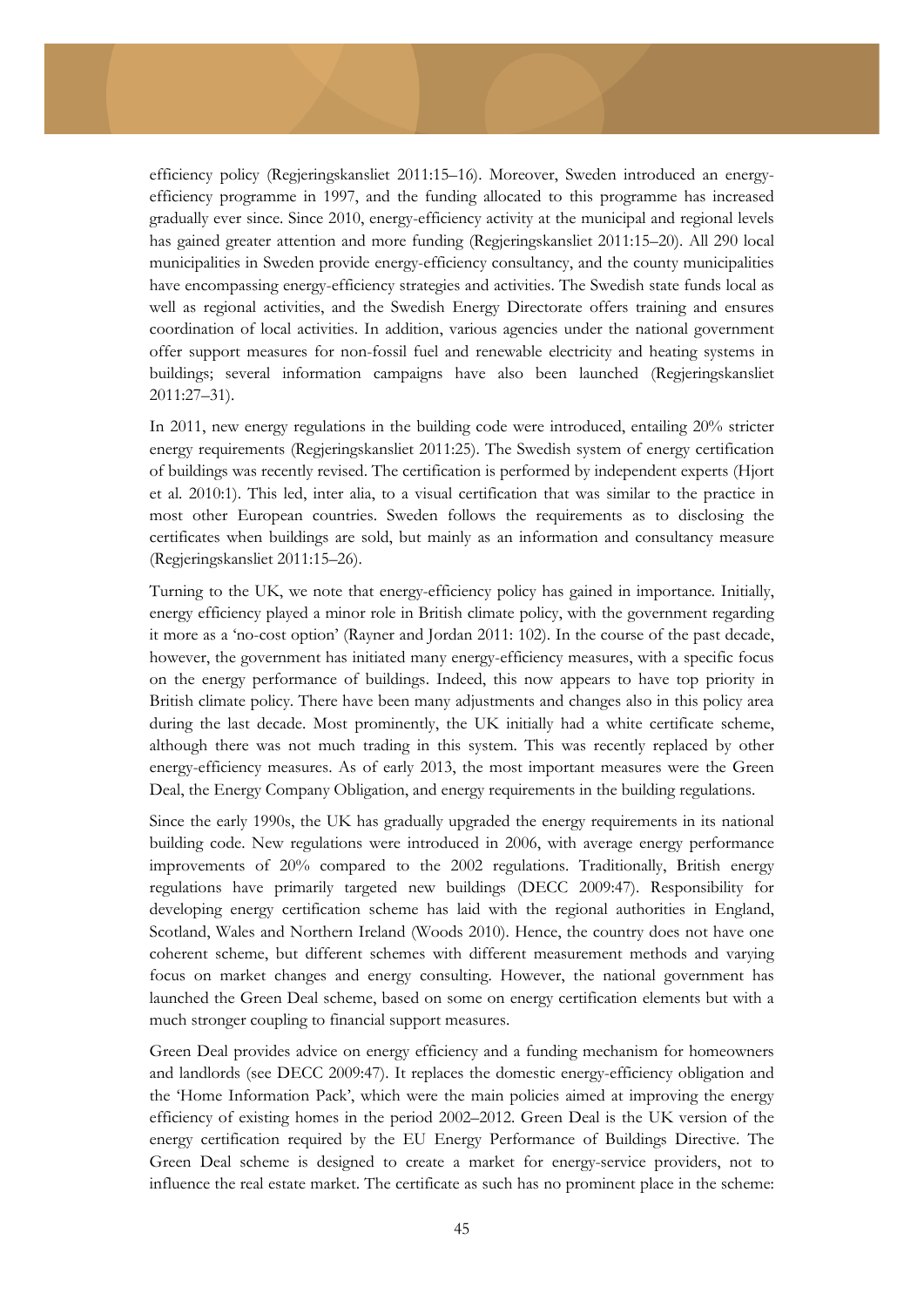the objective is not primarily to ensure that the price of buildings reflects their energy performance, but rather to incentivize improvements in energy performance more directly.

Green Deal has four components (HM Government 2010:16; UK Government 2013). First, this scheme enables homeowners to get an assessment of their property to see what improvements can be made and how much could be saved on energy bills. Second, the homeowner/landlord can choose a Green Deal provider to conduct the work. Third, if the homeowner/landlord decides to go ahead with the improvements, a Green Deal Plan must be signed: this is a contract between homeowner/landlord and the Green Deal provider, specifying what work will be done and how much it will cost. The provider will then arrange for a Green Deal installer to do the work. Various measures are approved to receive funding under the Green Deal, covering insulation, heating and hot water, glazing and microgeneration (decentralized renewable energy installed on-site). Green Deal packages can include energy efficiency, renewable heat and energy-generation products together (Energy Saving Trust 2013). Green Deals also apply for commercial buildings; for the non-domestic sector, lighting, mechanical ventilation and heat recovery measures can also be covered.

Once the work is done, instalments will be paid off through the electricity bill. A total of £125m has been earmarked for the energy-efficiency incentive (EdieEnergy 2013). Although the cost of the improvements is to be repaid, this is not a conventional personal loan as the charge is attached to the electricity meter in one's home and is repaid through the regular electricity bill. If house ownership changes, the new occupant will pick up the charge while also benefiting from a more energy-efficient property. Interest will be charged on these payments, but the rate will be fixed, and the homeowner/landlord will be shown a full schedule of all payments before signing up to the plan.

As an extra Green Deal incentive to landlords, it has been decided that from April 2018, it will be unlawful to rent out residential or business premises that do not satisfy a minimum energyefficiency standard – the intention is for this to be set at energy performance certificate rating 'E' (DECC 2013).

The Energy Company Obligation for the UK's major six energy suppliers was launched in early 2013 (Energy Saving Trust 2013). It is in three parts, all focusing on low-income and vulnerable households: the Affordable Warmth Obligation provides heating and hot water saving measures, insulation, glazing and micro-generation technologies (except PV); the Carbon Saving Obligation provides funding to insulate solid-walled properties and those with 'hard-to-treat' cavity walls; and thirdly, the Carbon Saving Communities Obligation provides insulation and glazing measures to people living in the lowest 15% of the UK's most deprived areas. Through this measure, the government aims to help 230,000 low-income households or those in low-income areas.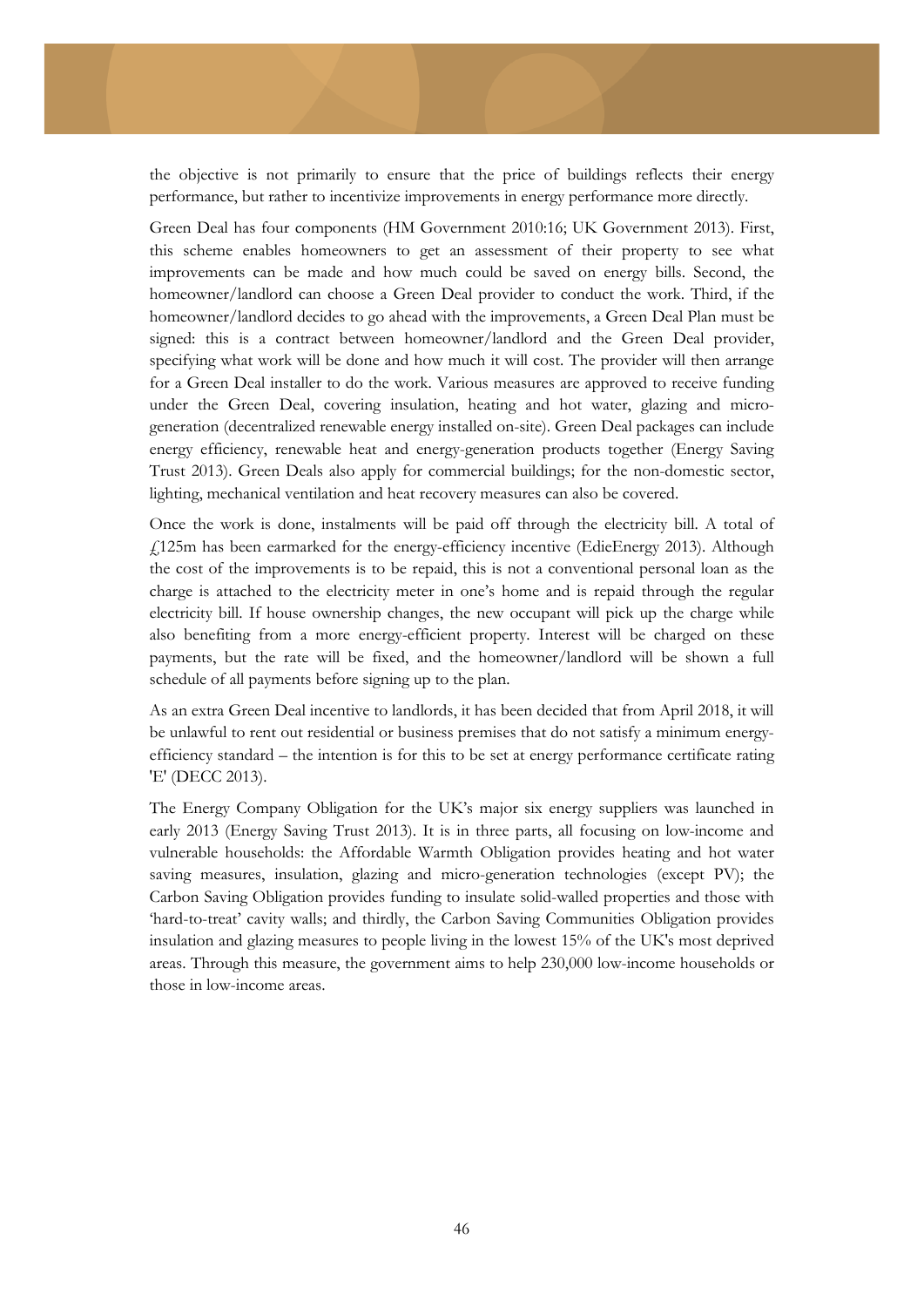# <span id="page-47-0"></span>**4 Comparative Assessment**

#### <span id="page-47-1"></span>**4.1 Assessing GHG Emissions Reduction Objectives**

We start with the overarching climate objectives of the six countries studied here. Table 4.1 sums up the ambitiousness criteria for the three dimensions and the country rankings.

| <b>Ambitiousness</b><br>dimension $\Rightarrow$<br><b>Components</b><br>⇩ | <b>Market</b>            | <b>Minimizing</b><br>societal cost | <b>Technical development</b>                   |
|---------------------------------------------------------------------------|--------------------------|------------------------------------|------------------------------------------------|
| Geographical focus                                                        | Global                   | Global                             | National                                       |
| Target structure                                                          | <b>Flexible</b>          | Flexible                           | Detailed interim-targets leading up<br>to 2050 |
| Ranking                                                                   | (1st Sweden)             | 1 <sup>st</sup> Sweden             | 1 <sup>st</sup> UK and Germany                 |
|                                                                           | (2 <sup>nd</sup> Norway) | 2 <sup>nd</sup> Norway             | 2 <sup>nd</sup> Denmark                        |
|                                                                           |                          |                                    | 3rd France                                     |

**Table 4.1** Ranking of Emissions Reduction Targets

We see that the six countries fall rather neatly into two groups: Denmark, France, Germany and the UK, which have all developed national GHG emission reduction targets; and then Norway and Sweden, which have developed carbon neutrality targets. Countries in both groups participate in the ETS, so they may all contribute to emission reductions in other countries. However, Norway and Sweden pay greater attention to emission reductions abroad, while the UK, Germany, Denmark and France have a national focus in their target-setting. Moreover, Norway and Sweden have developed rather flexible target structures, with specific year-2020 targets, but lack long-term targets. The other four have developed somewhat more detailed interim targets leading up 2050.

The Swedish/ Norwegian approach is closest to the two dimensions of ambitiousness focusing on economic criteria, Market and Minimizing Societal Costs. According to these ambitiousness dimensions, emissions should be cut where the costs are lowest for society and/or for corporate actors. Norway has declared its intention to become a low-carbon society; Sweden, too, with its GHG emissions targets also paying attention to emissions reductions abroad. Note that national petroleum independence also is part of the Swedish climate strategy. Both countries phrase their objectives in terms of carbon neutrality. Earlier, Norway specified that that  $2/3$  of the emissions reductions were to be achieved domestically by 2020. Sweden has declared that 7 out of 20 million in reductions by 2020 are to be effectuated abroad. This is in practice about 1/3, so the objective is rather similar to that of Norway, although the status of the Norwegian target is unclear at the moment. By 2020 Sweden aims for a 40% reduction in global emissions, whereas Norway's aim is only 30% – so Sweden appears to be more ambitious than Norway as regards achievements by the year 2020.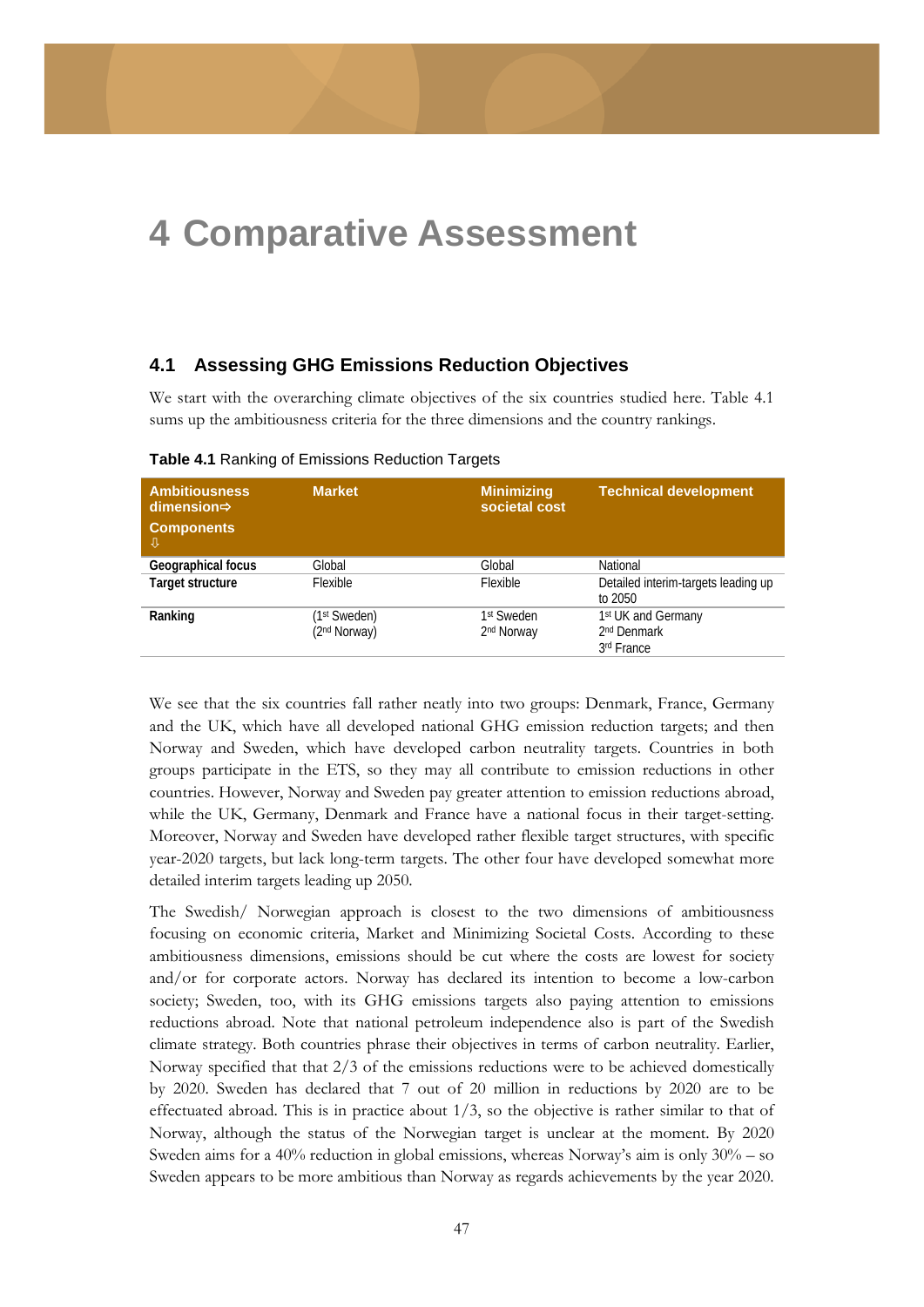The emission-target structures can be said to be in accordance with both dimensions, but they are ranked according to only one of them: Minimizing Societal Costs. This is done in order to avoid double counting when we summarize the total scores of the two countries.

The technology development approach pays more attention to national reduction of emissions and the importance of leading by example: the rationale is that if a country shows that it can cut its emissions drastically, other countries will follow its example. France is clearly the least ambitious in the Technology Development group, with its lower overarching target for 2050 and less specific interim targets for reaching this target. Denmark has an ambitious 2040 target, but no long-term interim targets. The UK has developed the most detailed and specific portfolio of interim targets towards 2025, but is less specific about the period after 2025. Germany stands out here, with its interim targets for the whole period to 2050. However, the standing of the UK is strengthened by its independent expert group that regularly reviews climate policy and has a long-term view. Hence, Germany and the UK emerge as the leaders of ambitiousness in this group, followed by Denmark, with France trailing behind.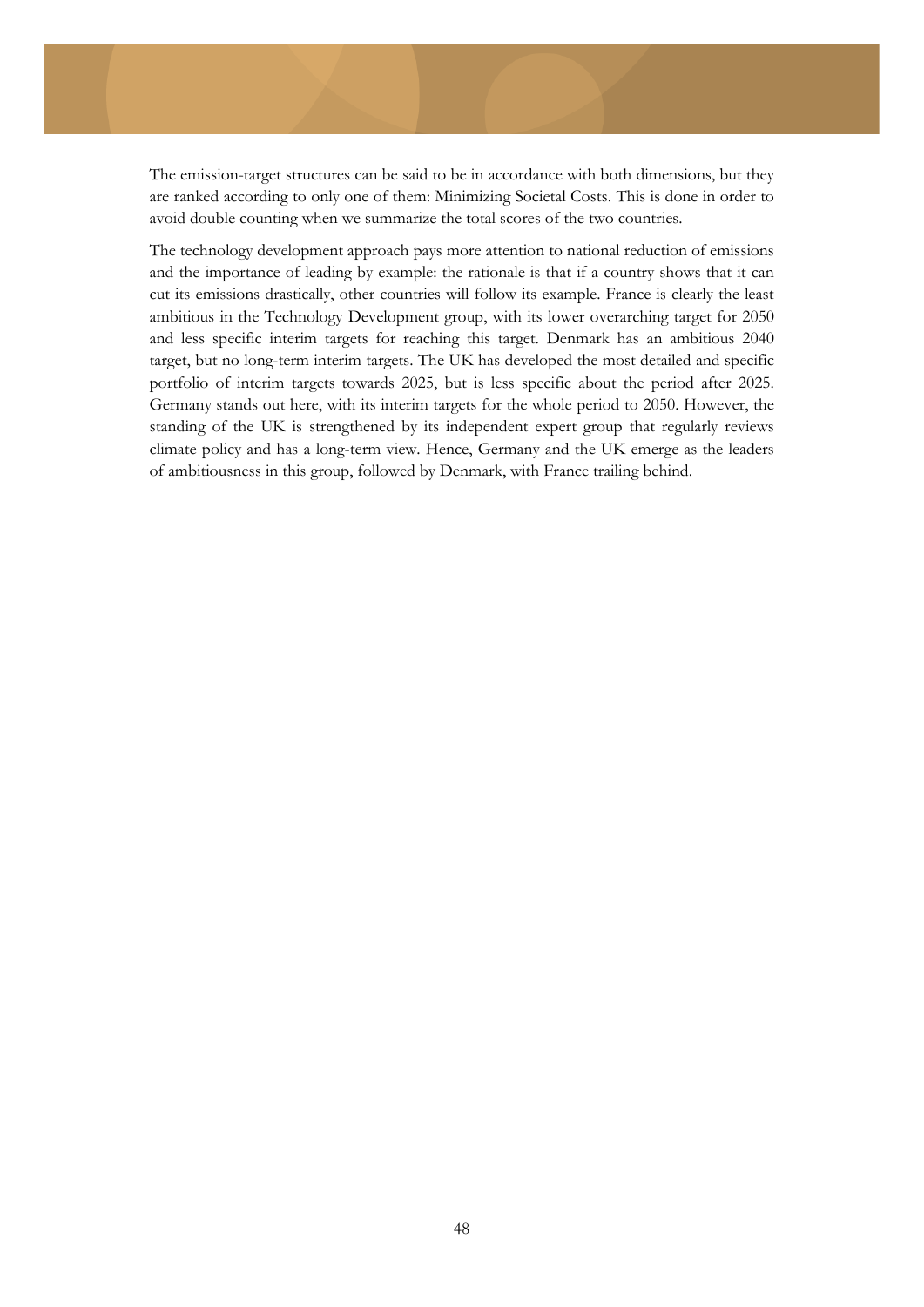#### <span id="page-49-0"></span>**4.2 Assessing GHG Emissions Regulations**

Turning to Emissions Regulations, we must bear in mind that EU ETS is the most important GHG regulatory measure in EU and EEA countries. Even though CO2 prices are low at present, there is reason to expect that the system will become more important over time as the number of allowances is gradually reduced and as economic recovery changes the price development. Moreover, there is no reason to expect that the system will fail to meet the 2020 emission reduction limit (21% reduction). This EU measure fits best with the market dimension of ambitiousness: it creates an economic incentive, but industries with special economic concerns, like the energy-intensive industries, can be granted exemptions.

All six countries, with the notable exception of France, apply a wide range of additional emission reduction measures. The UK applies measures in all categories in Table 3.3, but also Sweden and Denmark have introduced many measures. Most of the countries apply measures that are favoured by more than one of the three ambitiousness dimensions, so they do not fall as neatly into groups as they did with GHG emissions objectives. Still, a pattern emerges when we focus on the most striking and important elements of their emission reduction regulations.

| <b>Ambitiousness</b><br>dimension⇒<br><b>Criteria</b><br>⇩ | <b>Market</b>                                                        | <b>Minimizing societal</b><br>cost       | <b>Technical</b><br>development                                                 |
|------------------------------------------------------------|----------------------------------------------------------------------|------------------------------------------|---------------------------------------------------------------------------------|
| Number of measures                                         | Not important                                                        | Few                                      | Many                                                                            |
| <b>Favoured measure</b>                                    | Combinations of voluntary<br>agreements and GHG<br>emissions pricing | GHG emissions pricing<br>adjusted to ETS | Emissions performance<br>regulations and energy<br>taxation                     |
| Ranking                                                    | 1 <sup>st</sup> Sweden                                               | 1 <sup>st</sup> Norway                   | $1st$ l $K$<br>2 <sup>nd</sup> Denmark<br>3rd Germany<br>4 <sup>th</sup> France |

#### **Table 4.2** Ranking of GHG Emissions Regulations

The market approach values a combination of voluntary agreements and GHG emission pricing. Direct regulations contrast with this approach, since they reduce the leeway available to market actors. Denmark, Sweden and the UK combine voluntary agreements and carbon taxation. However, the UK also applies a wide range of measures that clearly fall outside this dimension, so it will not be categorized it in accordance to this dimension. Swedish carbon regulations profile fits rather well with this dimension, even though its extensive use of energy taxation is an anomaly. This reservation applies even more to Denmark, with its very high level of energy taxation. Hence Denmark is not ranked in this group. Norway has the highest carbon taxation rate; but, since it does not apply voluntary agreements it would nonetheless get a low score according to this dimension, and hence is not ranked here. As mentioned, the EU ETS gets a high score on this dimension, so the EU would have been placed in this group if it had been included in the ranking. Sweden is the only country that fits with the market view, and thus achieves a number one score along this dimension.

To achieve a high ranking according to the Minimizing Societal Cost dimension, a country must use carbon taxation as the dominant measure, carefully adjusted to the ETS. Norway is the country that best fits this description, although its moderate use of energy taxation and the direct regulation of flaring and CCS use in gas power stations have hindered it in acting as a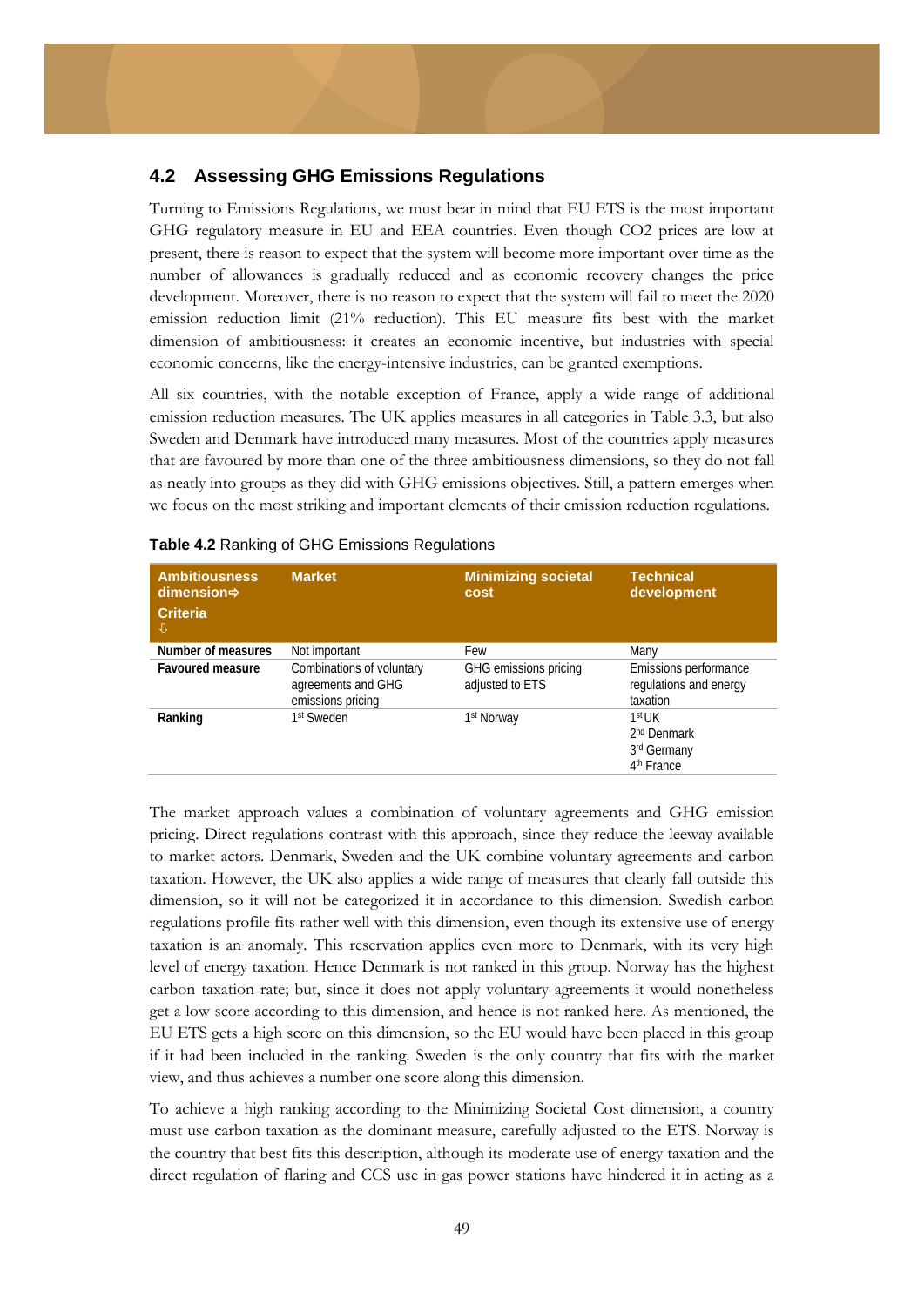very clear leader along this dimension. Still, as the only actor that falls into this category, it is given a number one position.

Turning to the Technology Development view on ambitiousness, we will expect considerable use of energy taxation and emissions performance regulation. Moreover, use of regulatory elements from the other dimensions is less of a drawback, according to this view on climate policy. Most notably, this dimension favours complex and many-faceted regulatory styles. The UK stands out as a leader according to these criteria. It applies the full range of measures, but its relatively high energy taxation and the 450  $g/kWh$  emission limit on electricity plants are particularly important. Denmark gets a second-best score, due to its record high energy taxation. Germany follows, but the low level of regulatory measures gives it a rather weak position. Because it has higher energy taxes than France it nonetheless gets the third place. Due to the ban on fracking, France is placed in this category, but due to its low energy taxes it is ranked last in the group.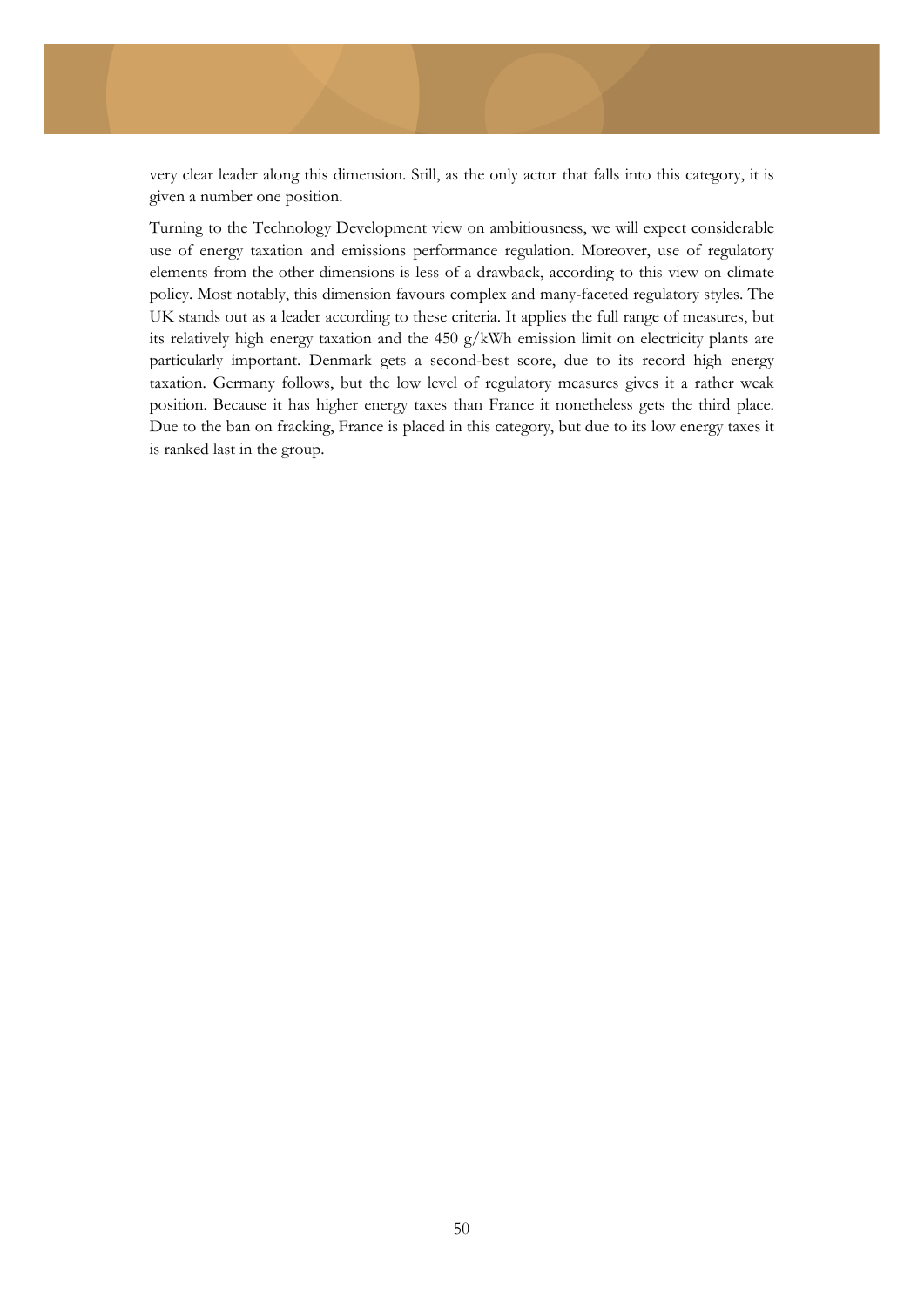#### <span id="page-51-0"></span>**4.3 Assessing Renewable Energy Policies**

Renewable energy policy has many elements. This report has focused on target-setting and support schemes for renewable energy electricity, so the following discussion of ambitiousness will be based on these two elements.

| <b>Ambitious-</b><br><b>ness</b><br>dimension $\Rightarrow$<br><b>Criteria</b><br>⇩ | <b>Market</b>                        | <b>Minimizing societal</b><br>cost                                                                                 | <b>Technical</b><br>development                             |
|-------------------------------------------------------------------------------------|--------------------------------------|--------------------------------------------------------------------------------------------------------------------|-------------------------------------------------------------|
| Kind of measure                                                                     | Green Certificate Scheme             | No support measures (rather<br>rely on emissions pricing),<br>cost-efficient state aid as a<br>second best option. | Feed-in schemes                                             |
| Target structure                                                                    | Short- and medium-term targets       | No targets                                                                                                         | Detailed short-, medium-<br>and long-term targets           |
| Ranking                                                                             | 1 <sup>st</sup> Sweden<br>1st Norway |                                                                                                                    | 1st Denmark and Germany<br>2 <sup>nd</sup> UK<br>3rd France |

A renewable energy policy will get a high market ambitiousness score if it applies green certificate schemes; and having ambitious short-term targets is an advantage for creating stable conditions for the functioning of the scheme. However, 2050 targets are less relevance in this perspective. Norway and Sweden are the only ones that qualify for assessment in relation to this dimension. It is not possible to distinguish between the two countries here, since they participate in the same scheme and have similar objectives. Hence they are both classified as leaders in this group.

The Minimizing Societal Cost perspective rejects an active renewable energy policy: GHG price setting should be the only regulatory measure that creates incentives for renewable energy deployment. All kinds of target-setting will influence the effect of GHG prices, established by the ETS, in a negative way. If renewable energy nonetheless should get any support it should be done in a fashion that ensures that no projects that are profitable at outset receive funding and that only the least costly projects are realized. Neither feed-in nor green certificate schemes fit these criteria. Hence, none of the actors' renewable energy policies fit with this dimension of ambitiousness.

Turning to Technology Development, high objectives, long-term objectives and ambitious feed-in schemes are important criteria. Note that the EU policy fits rather well with this dimension. Moreover, four countries fall into this category: Denmark, France, Germany and the UK, all of which have feed-in schemes. Denmark and Germany stand out here: Denmark has adopted a 2020 target more ambitious than required by the EU and a very ambitious 2050 target. Also Germany has developed detailed interim targets and ambitious long-term targets. The UK gets credit for having grand ambitions of increasing its renewable energy production. Because it lacks a formal long-term target and there is considerable uncertainty relating to the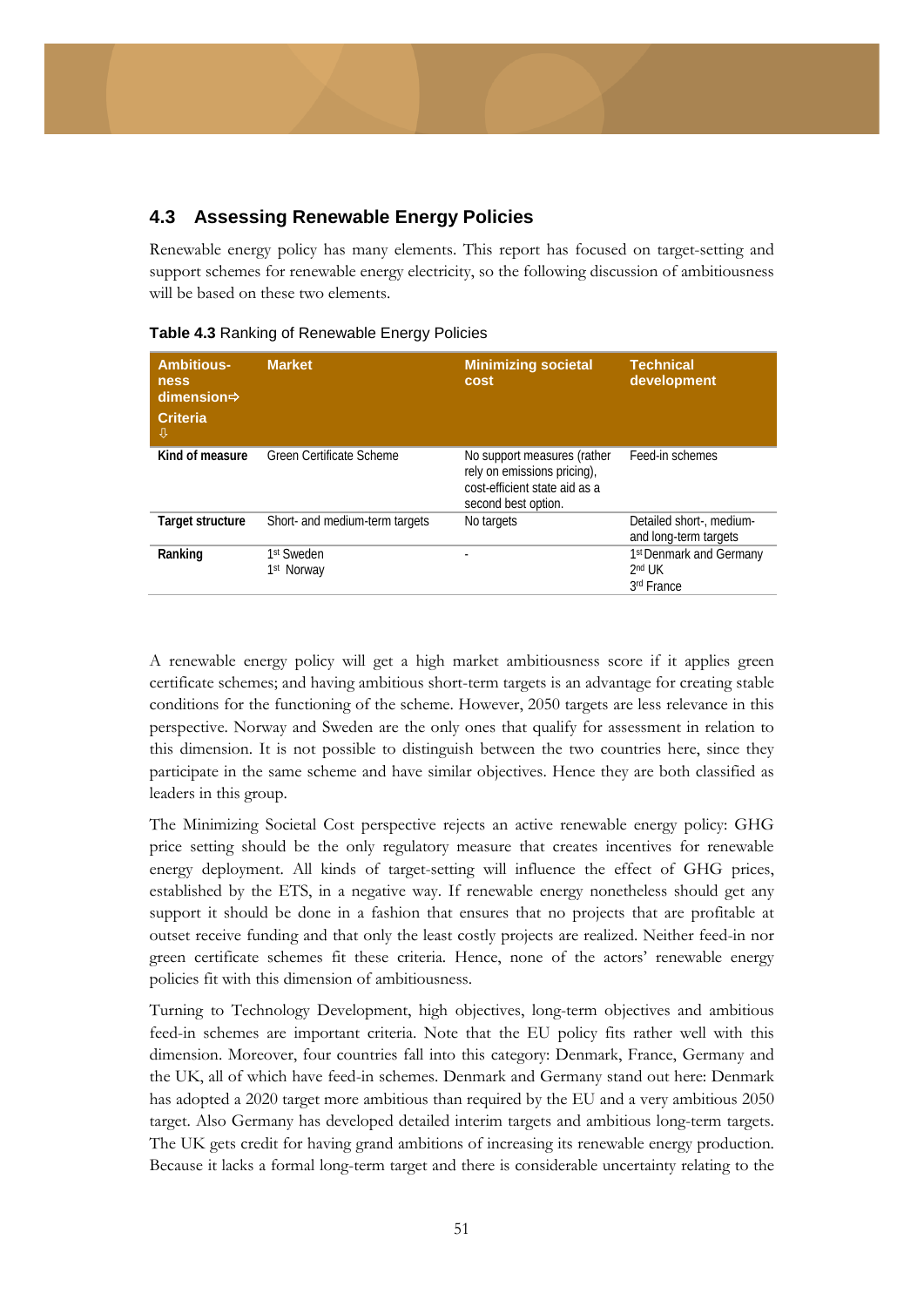new support scheme, the UK scores lower than Germany and Denmark. France is lagging behind, without long-term targets or ambitions of gradually improving its support scheme.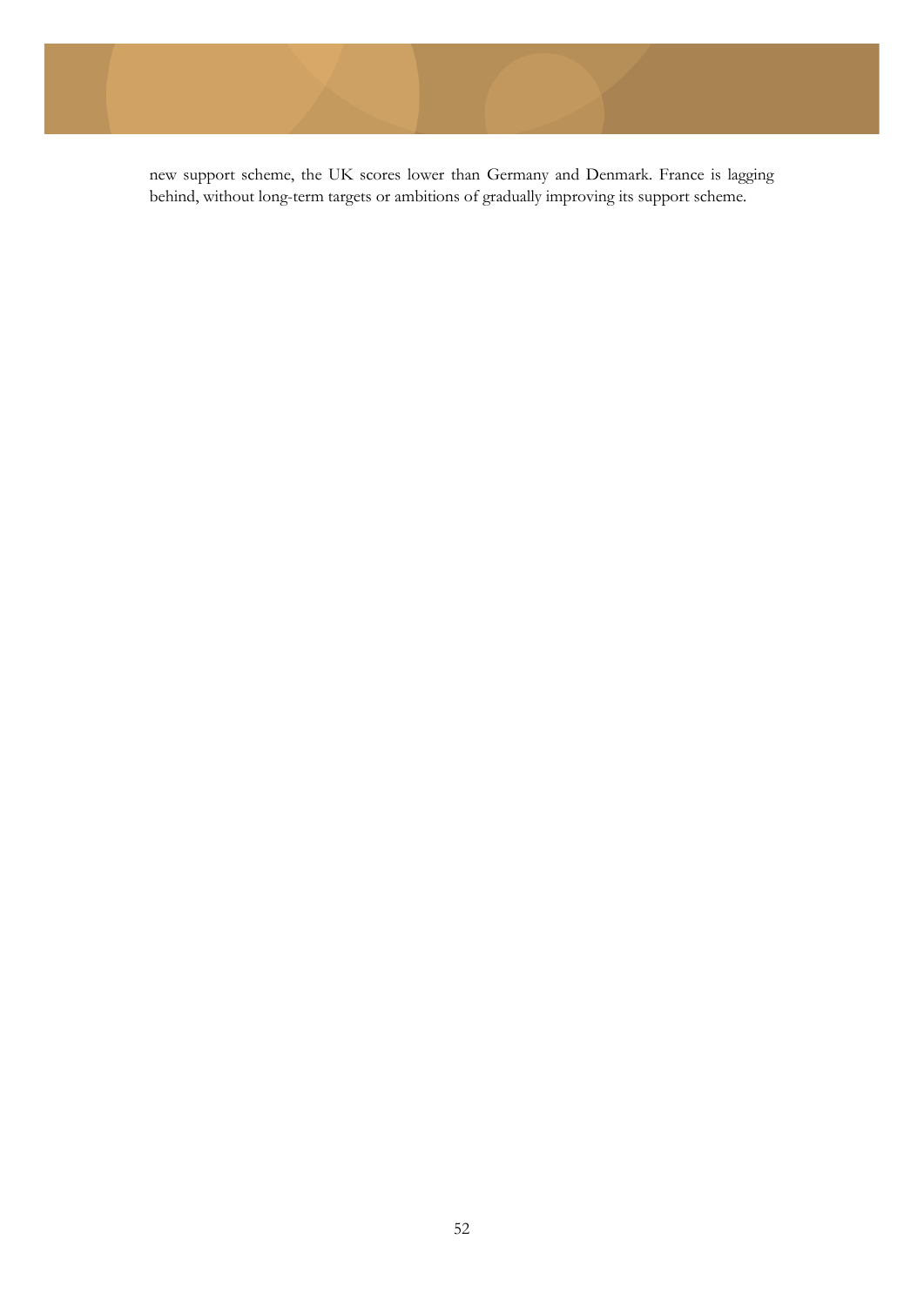#### <span id="page-53-0"></span>**4.4 Assessing Energy Efficiency Policy**

We see more national creativity and variation in policy measures in relation to energy efficiency than in any other issue area. Lack of common measurement methods and modes of target-setting make it very challenging to compare the national policies, but the three dimensions nonetheless enable us to detect some patterns. Note that the energy-efficiency measures have a certain overlap with emissions regulations, especially since energy taxation and voluntary agreements play a role in both issue-areas.

| <b>Ambitiousness</b><br>dimension $\Rightarrow$<br><b>Criteria</b><br>₩ | <b>Market</b>                                                                                                                           | <b>Minimizing societal</b><br>cost                                                                                                                             | <b>Technical</b><br>development                                                                                                                        |
|-------------------------------------------------------------------------|-----------------------------------------------------------------------------------------------------------------------------------------|----------------------------------------------------------------------------------------------------------------------------------------------------------------|--------------------------------------------------------------------------------------------------------------------------------------------------------|
| <b>Measures</b>                                                         | Tradable white certificates and<br>voluntary agreements, energy<br>certification designed to influence<br>price developments in markets | Preferably no measures.<br>Cost-efficient state aid and<br>low-cost information<br>measures if profitable<br>energy-efficiency measures<br>remain un-realized. | State aid based on technical<br>criteria, energy requirements<br>in building codes, and<br>detailed, targeted<br>information and training<br>measures. |
| Target structure                                                        | Short- and medium-term targets                                                                                                          | No targets                                                                                                                                                     | Detailed short-, medium-<br>and long-term targets                                                                                                      |
| Ranking                                                                 | 1 <sup>st</sup> Sweden                                                                                                                  | 1 <sup>st</sup> Norway                                                                                                                                         | 1 <sup>st</sup> Germany<br>2 <sup>nd</sup> UK and Denmark<br>3rd France                                                                                |

#### **Table 4.4** Ranking Energy Efficiency Policy

According to a Market view, clear short- and medium-term targets are advantageous, taxation should be combined with state aid measures, industry should be included in a tradable white certificates scheme or voluntary agreements and the energy certification of buildings should be designed as a market measure. Sweden has the clearest fit with this approach: a clear 2020 target, combining energy taxation with various state measures, a voluntary agreement and a certificate scheme that functions primarily as a market measure. France has a white certificate scheme that fits well with this perspective, but otherwise it has not adopted market measures. Hence, Sweden is the only country that is assessed in accordance to this category.

The Minimizing Societal Cost view stands out due the importance of simplicity in policy strategy. The prime position along this perspective involves relying on GHG pricing and developing as few additional measures as possible. However, it is in accordance with this perspective to argue that since not all good energy-efficiency measures are profitable, state aid may be granted for energy-efficiency measures that are profitable for the society, but not profitable for individual persons and corporations. This goes for buildings as well as industry. Energy certification will make sense only if the societal gains exceed the costs entailed in issuing the certificates. Hence, certification should be implemented as a market measure without extensive and costly advisory procedures. Norway's energy-efficiency strategy fits rather very well with this view on ambitiousness: an ambiguous target, cost-efficient Enova supports scheme for industry as well as individuals, and energy certification designed as a market measure.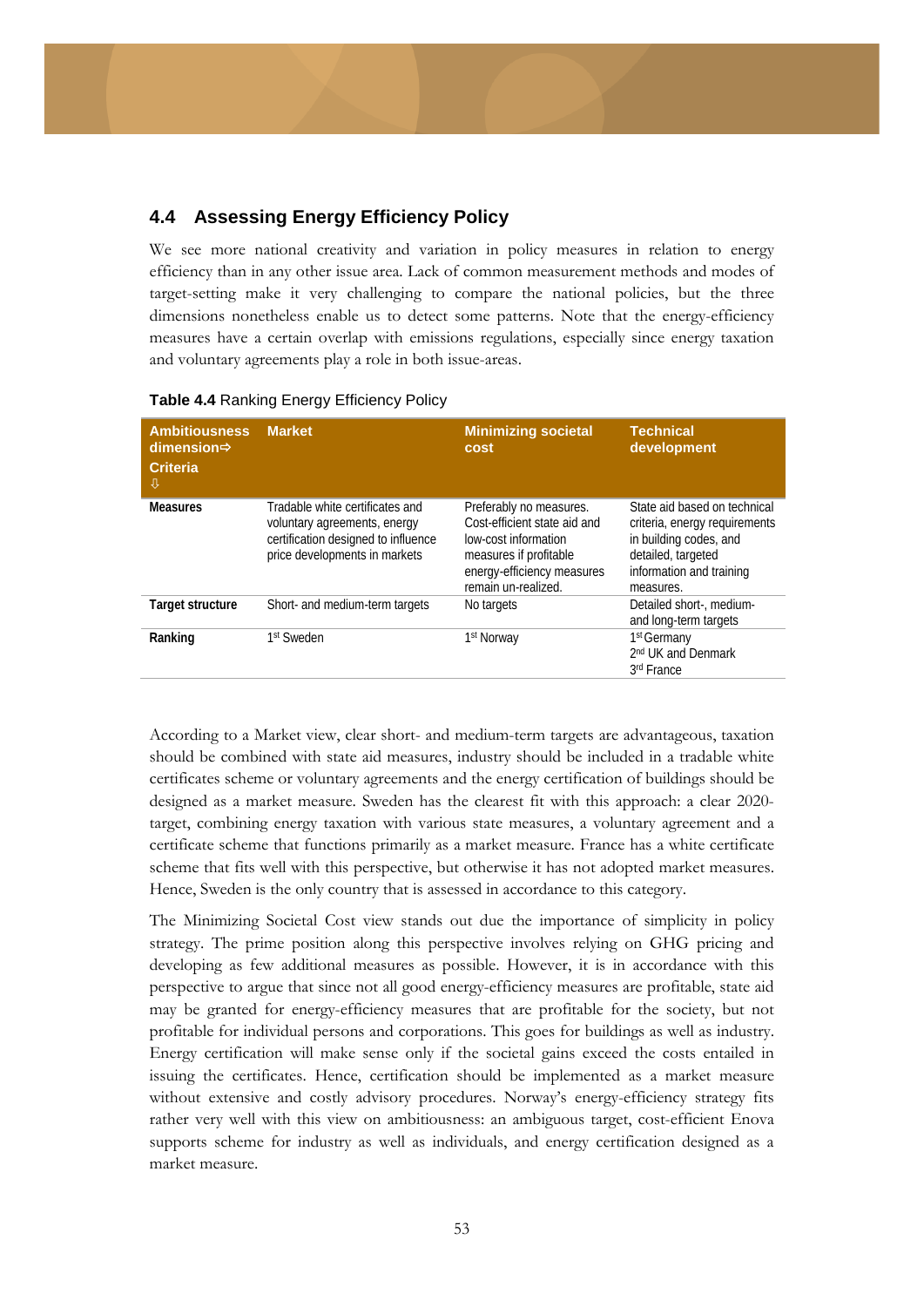Again, we see that Denmark, France, Germany and the UK compete for the best ranking along the Technology Development dimension. Target-setting, technology-specific state aid and energy certification designed as a consultation/advice measure fit with high ambitiousness along this dimension. We find few differences among the countries as to energy certification, with the exception of the Green Deal in the UK, which promotes energy performance consultation and explicitly combines it with a support measure. Germany stands out as particularly earnest and ambitious, with its detailed targets and extensive state aid. Denmark and the UK are close behind, and get a shared silver medal in this category. They have less specific targets than Germany, but have ambitious policy portfolios in line with the Technology Development approach to ambitiousness: Denmark has high taxes combined with detailed regulations, and the UK has developed an ambitious Green Deal programme that combines state aid with encompassing consultation services. Overall, France seems less dedicated than the three other countries.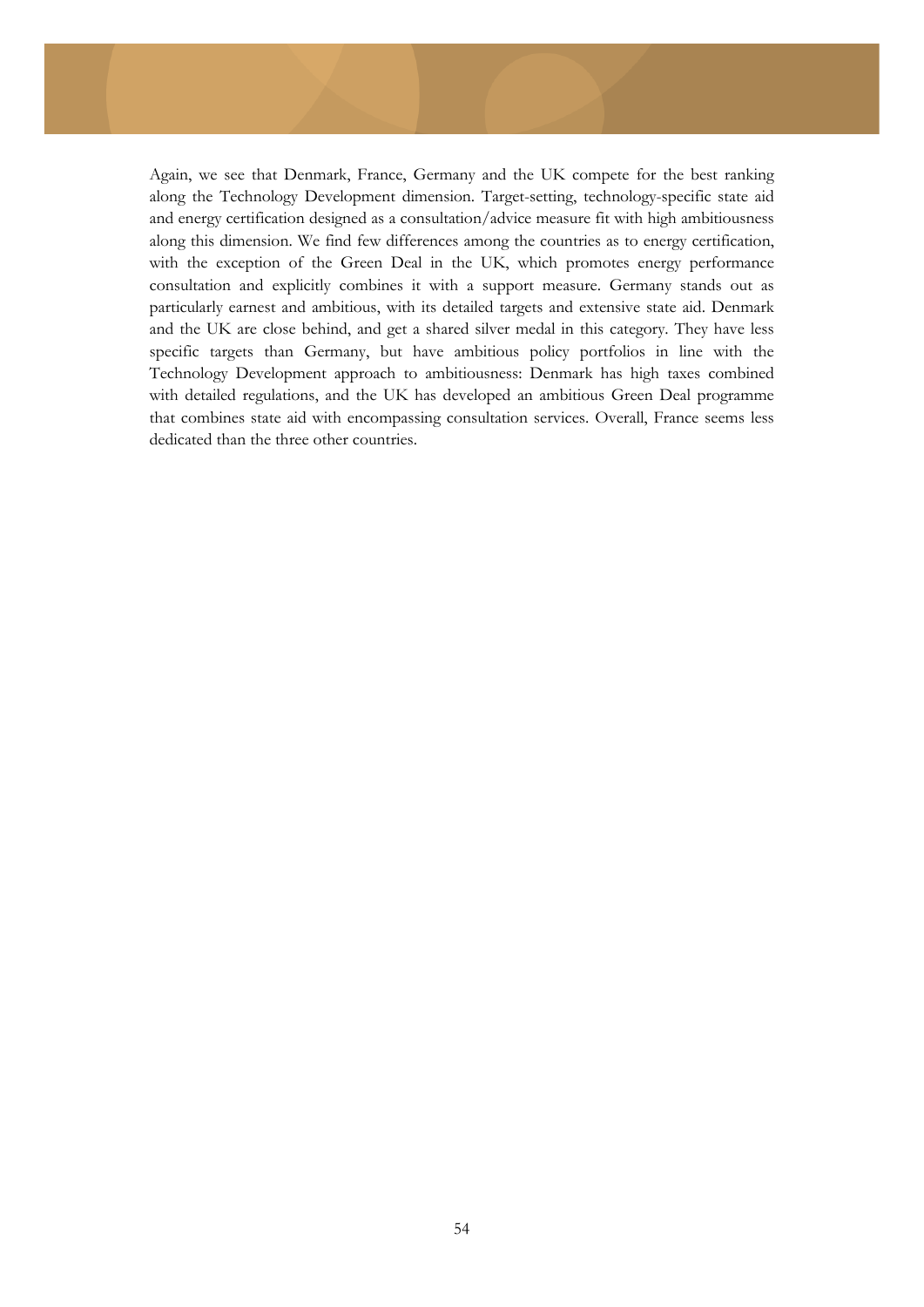### <span id="page-55-0"></span>**5 Conclusions**

How and to what extent can the climate policies of the six European countries studied here be said to be 'ambitious'? Table 4.2 summarizes the scores of the six, along three dimensions of ambitiousness. This ranking is not based on absolute, quantifiable figures: the positions of the countries will always be open for discussion and reconceptualization. All the same, a rather clear comparative pattern emerges

|                 | <b>Market</b>                 | <b>Minimizing</b><br><b>Societal Costs</b> | <b>Technology</b><br><b>Development</b>   | <b>Average rating</b><br>(exact average<br>position)** |
|-----------------|-------------------------------|--------------------------------------------|-------------------------------------------|--------------------------------------------------------|
| <b>Denmark</b>  |                               |                                            | $2^{nd}$ + $2^{nd}$ + $1^{st}$ + $2^{nd}$ | $2nd$ (2) Technology<br>development                    |
| France          |                               |                                            | $3^{rd}$ + $4^{th}$ + $3^{rd}$ + $3^{rd}$ | 3rd (3.25) Technology<br>development                   |
| Germany         |                               |                                            | $1$ st + $3$ rd $1$ st + $1$ st           | $1st$ (1.5) Technology<br>development                  |
| Norway          | $1st (1st)*$                  | $1st_{+}1st_{+}1st$                        |                                           | $1st$ (0.75)Minimizing<br>Societal Costs               |
| Sweden          | $1^{st}+1^{st}+1^{st}$ (1st)* | 1 <sup>st</sup>                            |                                           | 1st (0.75) Market                                      |
| UК              |                               |                                            | $1$ st + $1$ st + $2$ nd + $2$ nd         | $1st$ (1.5) Technology<br>development                  |
| Leading country | SWEDEN                        | <b>NORWAY</b>                              | UК                                        |                                                        |

#### **Table 5.0** Ambitiousness Profiles: Denmark, France, Germany, Norway, Sweden, UK

Sources: own data.

\*The emission reduction objectives of Norway and Sweden were given top ranking on both the economic dimensions, but in order to prevent double counting this top ranking is counted only once, along the minimizing societal cost dimension, and is presented in brackets in the market dimension.

\*\* The figures in the bracket have been produced by adding the rankings for every country and dividing by the number of sub-issues that are explored (4). The lower the figure, the better positioned the country is in terms of the dimensions on which it has been ranked.

First, we note that the countries tend to design their climate policies in line with the technology development approach: this is the dominant approach in the Danish, German, British and French climate policy profiles. The UK and Germany are the leaders of this group, with exactly the same ranking. Germany scored as the most ambitious in three areas, but ranked only third when it came to emissions regulation. The UK leads the group on emissions-reduction targets (together with Germany) and on emissions regulations, while scoring as number two in the other areas. Somewhat surprisingly, the UK ranks as the leading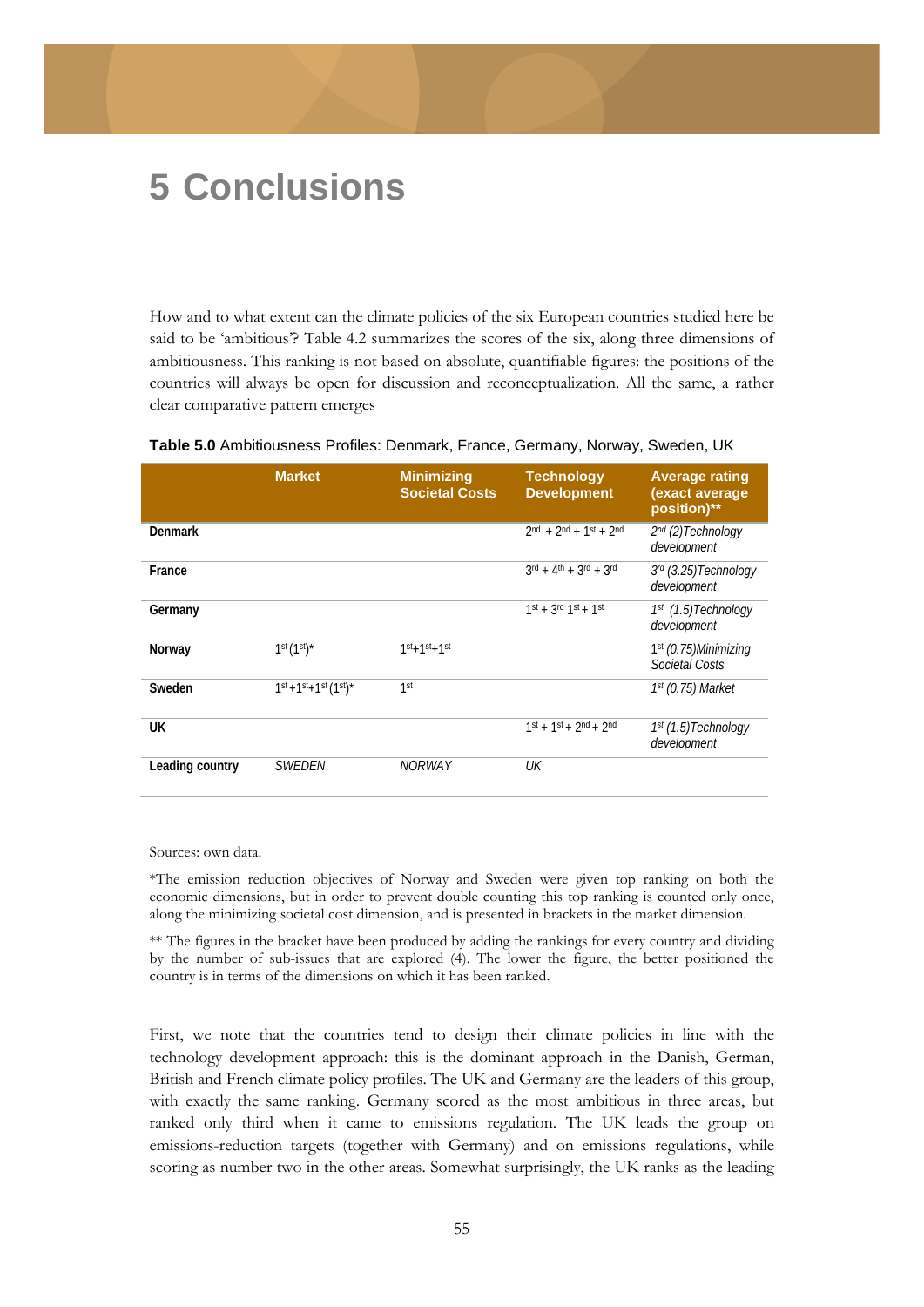country with respect to technology development – a few years ago, its climate policy was more dominated by market thinking. Germany and the UK are closely followed by Denmark, which ranks as number two in most issue-areas, but is number one, together with Germany, on renewable energy. France has a significantly lower position: in all issue-areas it emerges as the least ambitious country when assessed in relation to technology development criteria.

Since the UK used to be the main European promoter of market measures it is particularly interesting to note that now it ranks so high on the technology dimension. The past five years have seen a radical shift in British climate policy, away from market measure dominance and towards technology development. True, the UK has developed some measures that fit with the two other dimensions, but these are not dominant in any of the four sub-categories assessed here. Hence, the UK is ranked consistently in accordance to the technology development dimension, where it comes out first in two out of four categories. Note, however, that Germany and Denmark rank above the UK as regards renewable energy –a particularly important sub-issue within the technology development view on climate policy.

In both Denmark and Germany, climate policies are essentially *energy system transformation*  projects, and also the UK has taken substantial steps in this direction. For Denmark and Germany, GHG emission reductions are important, but that is not the primary guiding principle: their long-term commitments to renewable energy are climate policy objectives in their own right. The UK pays more attention to GHG emissions than Denmark and Germany, with national carbon budgets as the main steering mechanism. Still, the UK's climate policy strategy is just as nationally focused as the Danish and German strategies, and the UK is more engaged in costly energy-efficiency measures than the other leading technology development countries. The technology development approach to climate change has received increasing criticism lately, especially in Germany but also in the UK. However, this has not led to any significant recent shifts in policy.

Second, Norway emerges as a clear climate-policy winner as regards the Minimizing Societal Costs dimension. With the exception of Sweden, it is also the only country that is ranked in accordance with this view on climate policy ambitiousness. There are elements of this thinking in Denmark as well, but neither Denmark nor Sweden is close to Norway when it comes to the dominance of this approach to climate policy development. Interestingly, during the last decade, Norway has introduced various measures that clash with 'minimizing societal cost' thinking – such as a green certificate scheme for renewable energy, energy certification of buildings, aid measures for energy efficiency administered by the State Housing Bank, and the ban on gas power without CCS. Many of these measures have been influenced by EU climate policy – but, since Norway is the only country in this 'class of competitors', it emerges as the winner.

It may be argued that it is 'natural' for the UK, Germany and Denmark to pay more attention to transforming their national energy systems than Norway, as they need to move away from fossil fuels (and nuclear power in Germany) while Norway already has almost 100% renewable electricity production. However, it is striking that Germany, whose economy is based on industries that rely on fossil fuel and nuclear power, is actively seeking to change its industrial structure, while Norway, whose economy is based on petroleum production, has no aims in that direction. Germany wants to transform its industry and energy production through technology development, whereas Norway has focused on using economic instruments that reduce emissions but have little impact on the structure of its industry. Norway aims to apply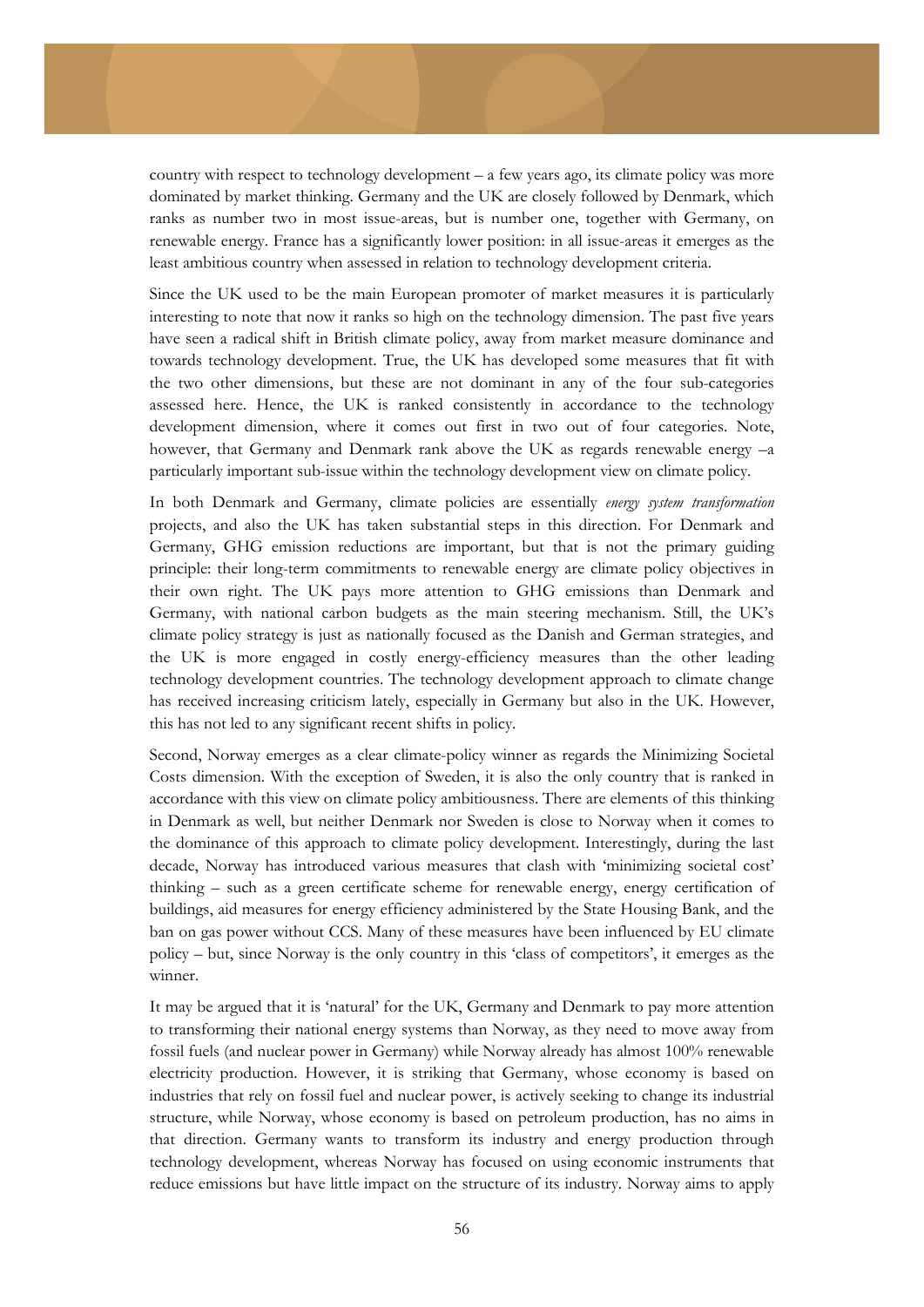its financial resources in a way that can maximize emission reductions, and pays less attention to long-term transformation of its national industry-energy system.

Third, Sweden emerges as a clear leader along the market dimension: it ranks as number one in this dimension in all sub-areas, although sharing this position with Norway in one instance. Moreover, Sweden also has elements of the two other dimensions in its climate policy strategy. Swedish climate policy was initially more aligned to the technology development approach, but the market approach has been in focus lately. The market dimension and the 'minimizing societal cost' dimension have a range of commonalities, so Sweden and Norway have more in common with each other than with the other four countries studied here. Interestingly, Sweden has moved in a market direction under a Conservative government, while the reverse has been the case in the UK.

Fourth, this assessment shows that ambitiousness in climate policy can be defined in many different ways. How countries are ranked will depend largely on which criteria are used. The countries assessed in this report do not develop their climate polices independently of each other: they are all covered by EU climate policy and may be influenced by each other. This report has shown that that even though the 'cornerstone' in EU climate policy, the ETS, is a market measure, many other measures are in keeping with the technology development approach. If the EU fails to change the ETS rules in a way that can lead to higher carbon prices, feed-in schemes may become the motor in the European climate transformation project. Hence, there is reason to expect an increasing level of conflict between Norwegian and EU climate policies.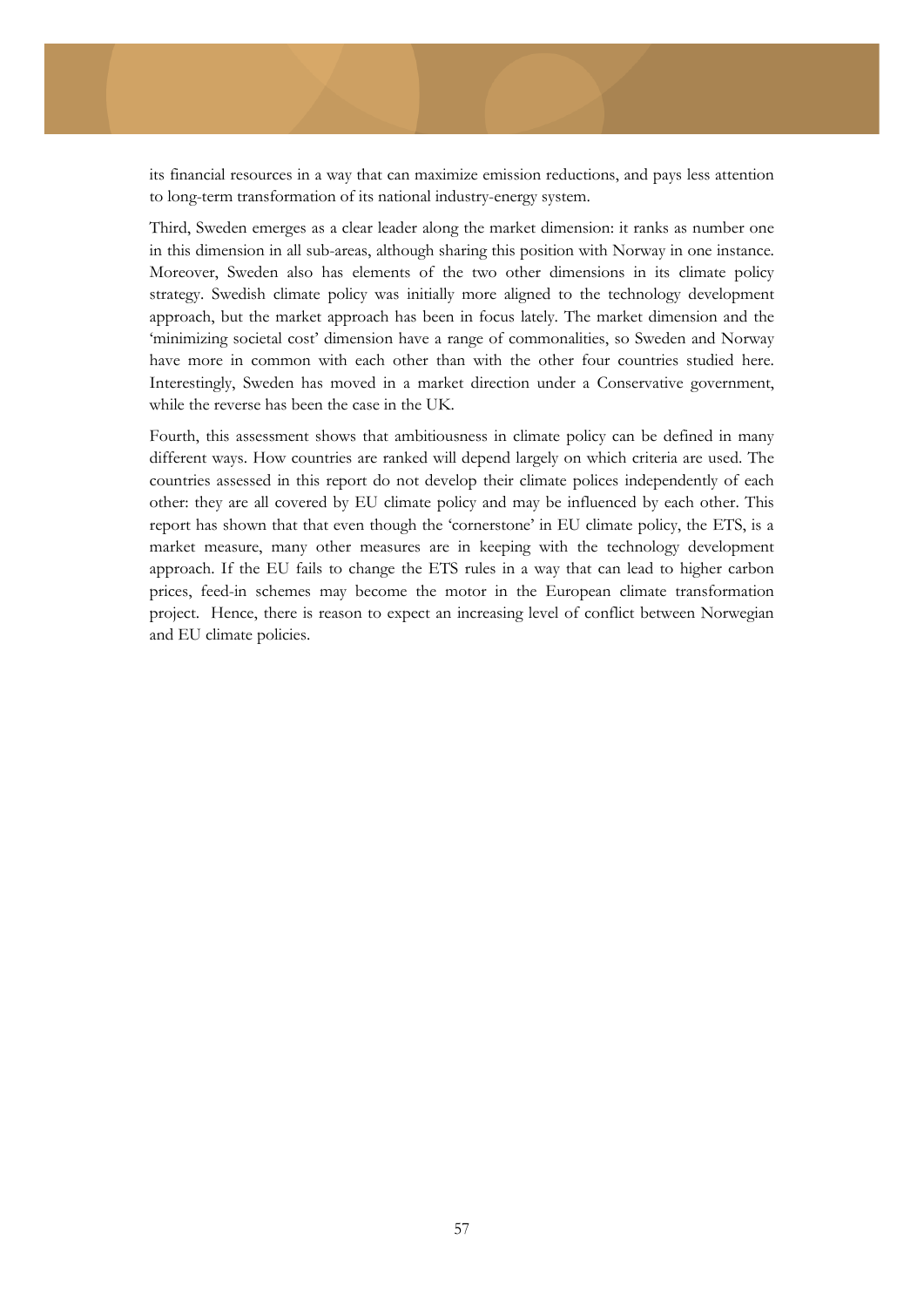# <span id="page-58-0"></span>**References**

Aldy, J.E. and R.N. Stavins (2009) Post-Kyoto International Climate Policy: Summary for Policymakers. Cambridge University Press

AERES (2007) Association des Entreprises pour la Reduction de l'Effect de Serre. Presentation 23 February 2007. http://www.epe-asso.org/aeres/doc/06-051-EM-Presentation%20AERES-ANGLAIS-23.02.07.pdf [Accessed 26 April 2013]

Aggerholm, S., K. E. Thomesen and K.B. Wittchen (2010) Implementation of the EPBD in Denmark. Status in November 2010. http://www.epbdca.org/Medias/Pdf/country\_reports\_14-04-2011/Denmark.pdf [Accessed 15 January 2013 ]

Andresen, S., E.L. Boasson and G. Hønneland, G. (eds) (2012) *International Environmental Agreements – An Introduction.* London: Routledge.

- Boasson, E.L. (2011) *Multi-sphere Climate Policy: Conceptualizing National Policymaking in Europe*. PhD thesis. Oslo: Department of Political Science, University of Oslo.
- Boasson, E.L. and J. Wettestad (2013) *EU Climate Policy: Industry, Policy Interaction and External Environment.* Aldershot: Ashgate.
- Bertoldi, P. and S. Rezessy (2009) *Energy Saving Obligations and Tradable White Certificates*. Report prepared by the Joint Research Centre of the European Commission. Brussels: European Commission.
- Bertoldi, P. and S. Rezessy (2010) *Voluntary Agreements in the Field of Energy Efficiency and Emission Reduction: Review and Analysis of the Experience in Member States of the European Union*. Report prepared by the Joint Research Centre of the European Commission. Brussels: European Commission
- BMU (2010) 5<sup>th</sup> National Communication. Report under the Kyoto Protocol to the United Nations. Bundesministerium für Umwelt, Naturschutz und Reaktorsicherheit (Federal Ministry for the Environment, Nature Conservation and Nuclear Safety) http://unfccc.int/resource/docs/natc/deu\_nc5\_resubmit.pdf [Accessed 15 January 2013]
- BMU (2012) Renewable Energies. Driving Germany's Energiewende. Berlin: Bundesministerium für Umwelt, Naturschutz und Reaktorsicherheit (Federal Ministry for the Environment, Nature Conservation and Nuclear Safety)

*Business Green* (2013) France backs plan for EU 2030 renewables targets. Article published 24 April 2013 http://www.businessgreen.com/bg/news/2263541/francebacks-plan-for-eu-2030-renewables-targets [Accessed 24 April 2013]

- Carter, N. (2008) 'Combating climate change in the UK: Challenges and obstacles'. *The Political Quarterly* 79 (2): 194–205.
- Carter, N. (2009) 'Vote blue, go green? Cameron's conservatives and the environment'. *The Political Quarterly,* 80 (2): 233–242.
- CCC (2011) *The Fourth Carbon Budget*. London: The Climate Change Committee.
- CCC (2012) *Meeting Carbon Budgets 2012 Progress Report to Parliament.* London: Committee on Climate Change.
- CCS Association (2013). Frequently asked questions. http://www.ccsassociation.org/faqs/uk-policy/ [Accessed 13 March 2013].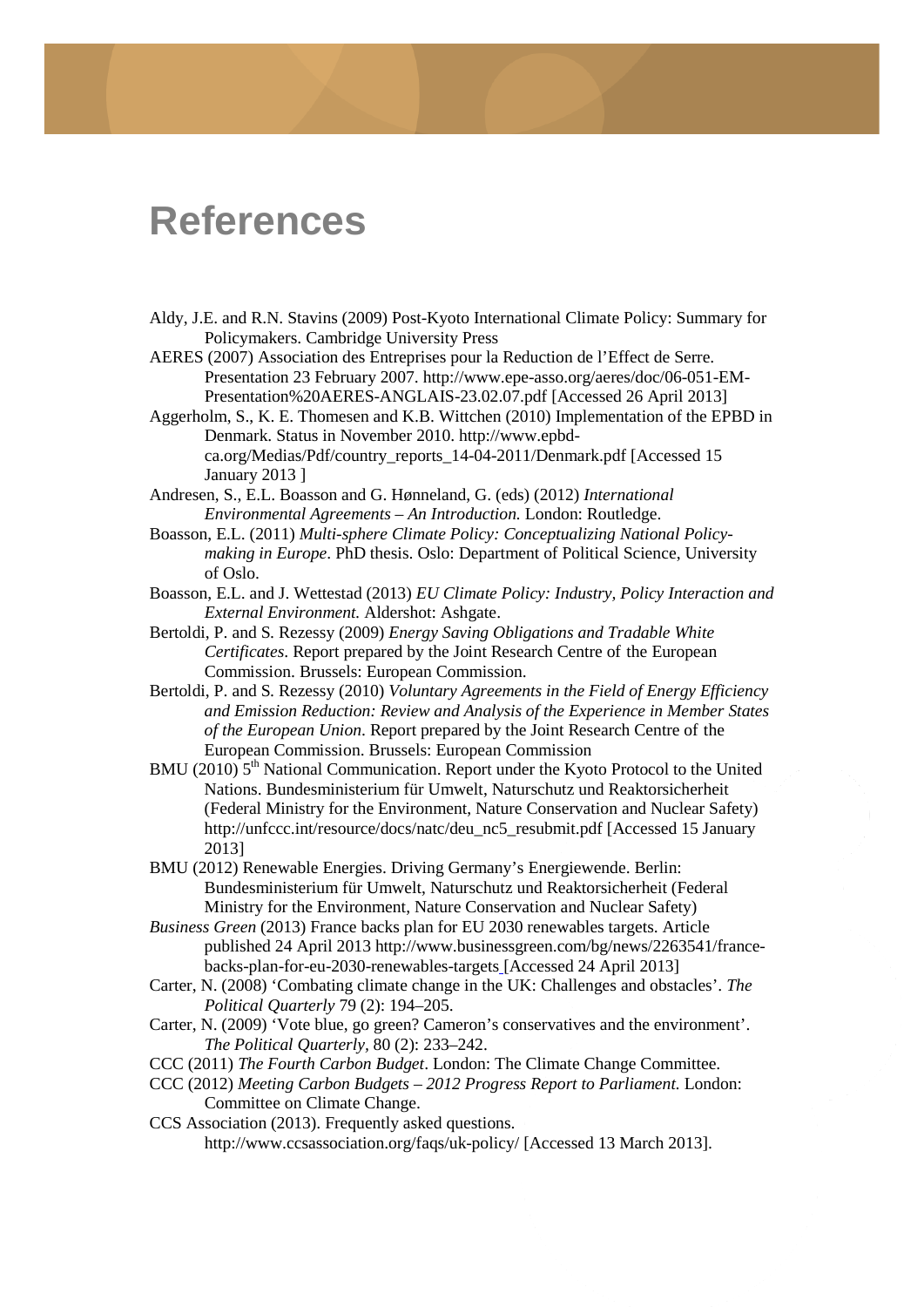Christoff, P. and R. Eckersley (2011) 'Comparing state responses', pp. 432–48 in J.S. Dryzek, R.B Norgaard and D. Schlosberg (eds) *Oxford Handbook of Climate Change and Society*. Oxford:Oxford University Press.

- Climate Change Act (UK) (2008) http://www.legislation.gov.uk/ukpga/2008/27. [Accessed 13 March 2013].
- Commission (2005). *The Support of Electricity from Renewable Energy Sources*. Communication from the Commission COM 627. Brussels: European Commission.
- Commission (2008) *The Support of Electricity from Renewable Energy Sources.* Commission staff working document, SEC 57. Brussels: European Commission.
- Dansk Energi (2013) Energiselskaber skaber nye vækstmuligheder med spareaftale. Article by Eva Tingkjær.

http://www.danskenergi.dk/Aktuelt/Arkiv/2012/November/12\_11\_13C.aspx [Accessed 19 April 2013]

- DECC (2009) *The UK's Fifth National Communication under the United Nations Framework Convention on Climate Change.* London: Department of Energy and Climate Change.
- DECC (2012a) CCS Roadmap. Supporting deployment of Carbon Capture and Storage in the UK.

https://www.gov.uk/government/uploads/system/uploads/attachment\_data/file/483 17/4899-the-ccs-roadmap.pdf London: Department of Energy and Climate Change.

- DECC (2012b) Annual Energy Statement 2012. https://www.gov.uk/government/uploads/system/uploads/attachment\_data/file/656 33/7086-annual-energy-statement-2012.pdf. London: Department of Energy and Climate Change.
- DECC (2012c) Electricity Market Reform: policy overview. London: Department of Energy and Climate Change.
- DECC (2012c) Renewables Obligation Banding Review for the period 1 April 2013 to 31 March 2017: Government response to further consultations on solar PV support, biomass affordability and retaining the minimum calorific value requirement in the Renewables Obligation. London: Department of Energy and Climate Change.
- DECC (2013) Green Deal http://www.decc.gov.uk/en/content/cms/tackling/green\_deal/green\_deal.aspx [Accessed 15 January 2013] London: Department of Energy and Climate Change.
- DECC (2013) Energy Bill: Feed-in Tariffs with Contracts for Difference (CfD) Department of Energy and Climate Change.

DG Climate Action (2013). NER 300.

http://ec.europa.eu/clima/policies/lowcarbon/ner300/index\_en.htm [Accessed 11 March 2013]

- *Economist* (2012) Germany's energy transformation: Energiewende. 28 July 2012. http://www.economist.com/node/21559667 [Accessed 18 March 2013]
- *Economist* (2013). Troubled turn: Germany's national energy project is becoming a cause for disunion. 9 February 2013. http://www.economist.com/news/europe/21571440 germanys-national-energy-project-becoming-cause-disunion-troubled-turn [Accessed 18 March 2013]
- EdieEnergy (2013) Green Deal cashback cap abolished 14 January 2013.
- http://www.edie.net/news/6/Green-Deal-cashback-cap-abolished/23835/ [Accessed 15 January 2013]
- EEA (2013) Greenhouse gas emissions per capita and per unit of GDP in purchasing power standards in 2008. http://www.eea.europa.eu/data-andmaps/figures/greenhouse-gas-emissions-per-capita-1/ [Accessed 13 March 2013]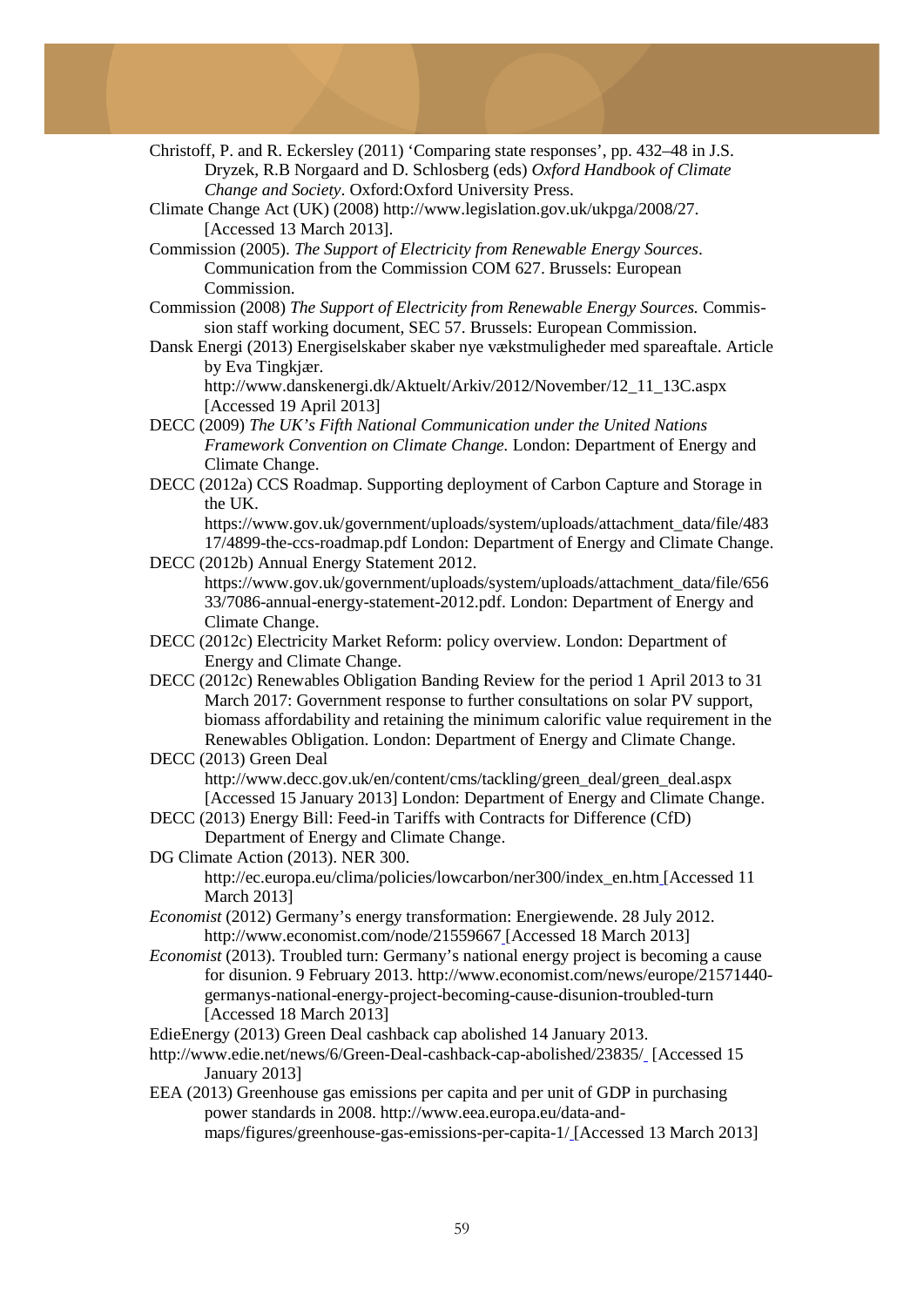EEA (2012) Greenhouse gas emission trends and projections in Europe 2012: Tracking progress towards Kyoto and 2020 targets. Presentation of EEA Report No 6/2012. Copenhagen: European Environment Agency.

EEW (2013) Energy efficiency in Europe. Assessment of energy efficiency action

- plans and policies in EU member states 2013. Energy Efficiency Watch. Country Report Germany. http://www.energy-efficiency-watch.org/fileadmin/eew\_documents/ Documents/EEW2/Germany.pdf [Accessed 15 April 2013]
- *ENDS* (2001) Germany to boost housing energy efficiency, 7 March.
- *ENDS* (2002) German buildings energy law enters into force, 1 February.
- Energimyndigheten (2005) *Konsekvenserna av en utvigad elcertifikatmarknad*. Eskilstuna, Sweden: Energimyndigheten.
- Energistyrelsen (2010) Ny fremskrivning af udviklingen i energiforbrug og drivhusgasser. 15 April 2010. http://www.ens.dk/da-

dk/info/nyheder/nyhedsarkiv/2010/sider/20100415nyfremskrivningafudviklingenie nergiforbrugogdrivhusgasser.aspx [Accessed 25 April 2013]

- Energistyrelsen (2011) Danmarks anden nationale handlingplan for energieffektivitet under Directiv 2006/32/EF. Copenhagen: Energistyrelsen.
- Energistyrelsen (2012) Go' Energi bliver nedlagt. Press statement 22 March 2012. http://www.ens.dk/arkiv/pressearkiv/pressemeddelelser\_archive/go-energi-blivernedlagt [Accessed 30 April 2013].
- Energistyrelsen (2009) 'Det danske eksempel' vejen til en energieffektiv og klimavenlig økonomi. Note, February 2009. http://www.kemin.dk/daDK/videnom/Documents/ Det%20danske%20eksempel%20FINAL%20200209.pdf Accessed 28 February 2013].
- Energy Saving Trust (2013) Green Deal and Energy Company Obligation (ECO) http://www.energysavingtrust.org.uk/Take-action/Find-a-grant/Green-Deal-and-Energy-Company-Obligation-ECO#eco [Accessed 15 January 2013 ]
- Enova (2013a) Industry. http://www.enova.no/finansiering/naring/industri/industri/70/85/ [Accessed 30 April 2013].
- Enova (2013b) Ordforklaringer. http://www.enova.no/innsikt/rapporter/resultatrapport-2012/verktoy/ordforklaring/ordforklaring/627/1417/ [Accessed 30 April 2013]
- Environment Agency (2013). Climate Change Agreement Scheme. http://www.environment-agency.gov.uk/business/topics/pollution/136236.aspx. [Accessed 28 February 2013].
- EuroACE 2010. *Making Money Work for Buildings. Financial and Fiscal Instruments for Energy Efficiency in Buildings*. A report by Klinckenberg Consultants for EuroACE. Brussels: EuroACE.
- Euroactive (2010) France plans transitional CO2 tax for big emitters. Published 22 January 2010, updated 05 February 2010. http://www.euractiv.com/climateenvironment/france-plans-transitional-co2-tax-big-emitters/article-189173 [Accessed 15 March 2013 ]
- EURELECTRIC 2011. *National Renewable Energy Action Plans: An Industry Analysis*. A EURELECTRIC Renewables Action Plan (RESAP) Report. Brussels: EURELECTRIC.
- European Commission 1998a. *Energy Efficiency in the European Community Towards a Strategy for the Rational Use of Energy*. Communication from the Commission. COM (1998) 246 final.
- European Commission 2008. *Questions and Answers on the Revised EU Emissions Trading System*. Memo/08/796, 17 December.
- European Commission 2009. *Commission Decision of 30 June 2009 Establishing a Template for National Renewable Energy Action Plans under Directive 2009/28/EC of the European Parliament and of the Council* (notified under document number C(2009) 5174). (2009/548/EC).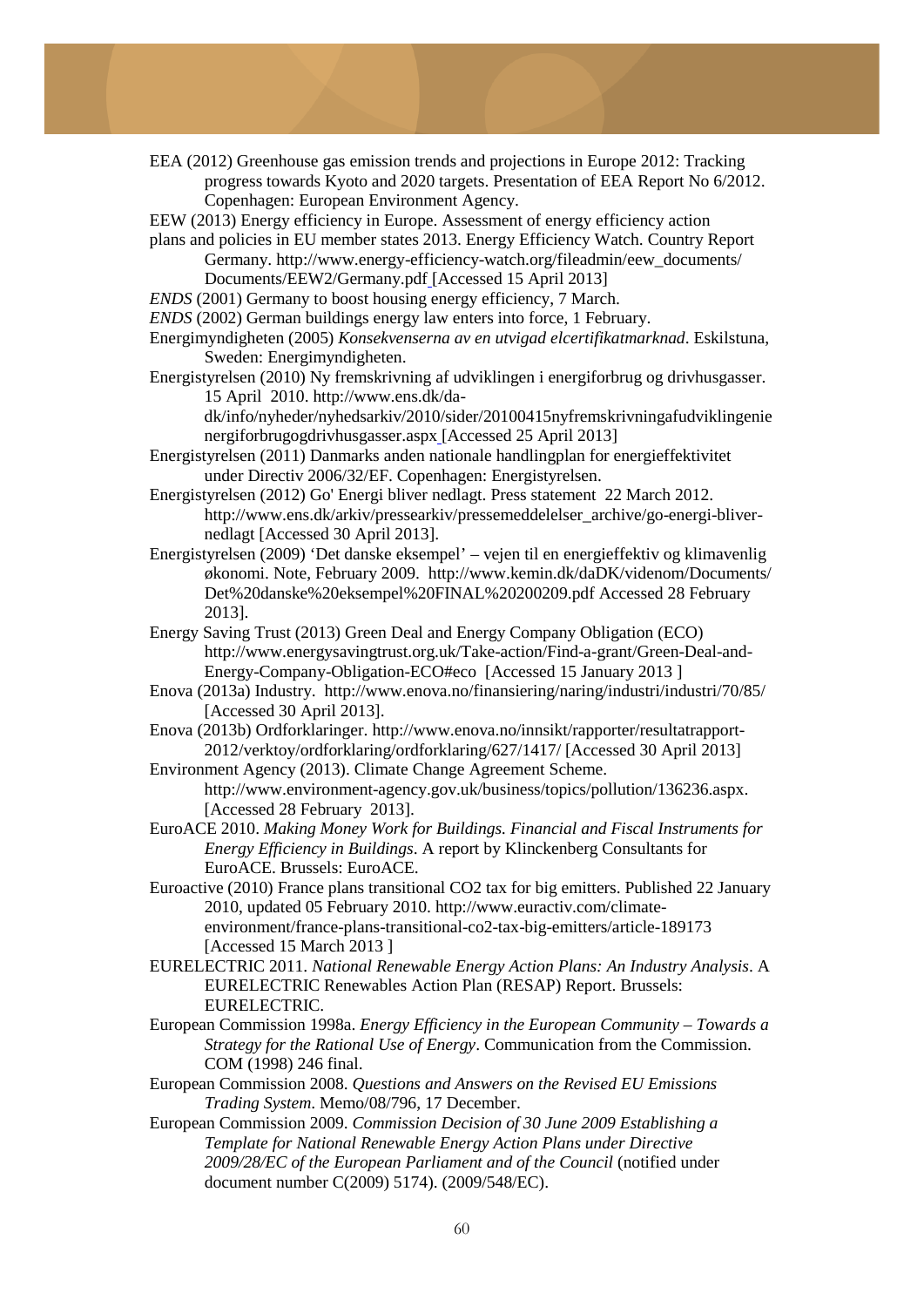- European Commission 2011b. Meeting document for the Expert Workshop on the comparative framework methodology for cost optimal minimum energy performance requirements. In preparation of a delegated act in accordance with Art 290 TF EU 6 May 2011 in Brussels, presented by the Directorate General for Energy.
- European Commission (2012) Report from the Commission to the European Parliament and the Council. Progress towards achieving the Kyoto objectives. COM 626 final.
- *European Energy Review* (2012) The end of the honeymoon period for renewables. Article, 24 September 2012.

http://www.europeanenergyreview.eu/site/pagina.php?id=3865 [Accessed 26 September 2012]

- European Parliament and Council (2009) Decision No 406/2009/EC of the European Parliament and of the Council of April 2009 and the effort of Member States to reduce their greenhouse gas emission to meet the Community's greenhouse gas emission reduction commitments up to 2020.
- European Parliament and Council 2009a. Directive 2009/28/EC of the European Parliament and of the Council of 23 April 2009, on the promotion of the use of energy from renewable sources and amending and subsequently repealing Directives 2001/77/EC and 2003/30/EC. *Official Journal of the European Union*, L 140/16, 5 June.
- European Parliament and Council 2009b. Directive 2009/29/EC of the European Parliament and the Council of 23April 2009 amending Directive 2003/87/EC so as to improve and extend the greenhouse gas emission allowance trading scheme of the Community. *Official Journal of the European Union*, L140/63, 5 June.
- European Parliament and Council 2010. Directive 2010/317/EU of the European Parliament and of the Council of May 2010 on the energy performance of buildings (recast). *Official Journal of the European Union*, L153/13, 18 June.
- European Parliament and Council 2012. Directive 2012/27/EU of the European Parliament and of the Council of 25 October 2012 on energy efficiency, amending Directives 2009/125/EC and 2010/30/EU and repealing Directives 2004/8/EC and 2006/32/EC. Official Journal of the European Union, L 315/1, 14 November.

Eurostat (2012) Energy, transport and environment indicators. Eurostat Pocketbooks. Brussels: Eurostat, European Commission. http://epp.eurostat.ec.europa.eu/cache/ITY\_OFFPUB/KS-DK-12-001/EN/KS-DK-12-001-EN.PDF

- Eurostat (2013a) Total Greenhouse Gas Emissions (source: EEA) http://epp.eurostat.ec.europa.eu/tgm/table.do?tab=table&init=1&language=en&pco de=ten00072&plugin=0 [Accessed 13 March 2013]
- Eurostat (2013b) Greenhouse gas emissions *Total Greenhouse Gas Emissions (in CO2 equivalent) indexed to 1990.*

http://epp.eurostat.ec.europa.eu/tgm/table.do?tab=table&init=1&language=en&pco de=tsdcc100&plugin=0 (source: EEA) [Accessed 13 March 2013]

- Eurostat (2013c) Implicit tax rate on energy http://epp.eurostat.ec.europa.eu/tgm/table.do? tab=table&init=1&language=en&pcode=tsdcc360&plugin=1 [Accessed 28 April 2013]
- Fligstein, N. (2001) *The Architecture of Markets.* Princeton, NJ: Princeton University Press.
- FMENCNS (2011) The Federal Government's energy concept of 2010 and the transformation of the energy system of 2011. Berlin: Federal Ministry for Environment, Nature Conservation and Nuclear Safety. Revised version of: Energy Concept for an Environmentally Sound, Reliable and Affordable Energy Supply 28. September 2010 http://www.bmu.de/fileadmin/bmu-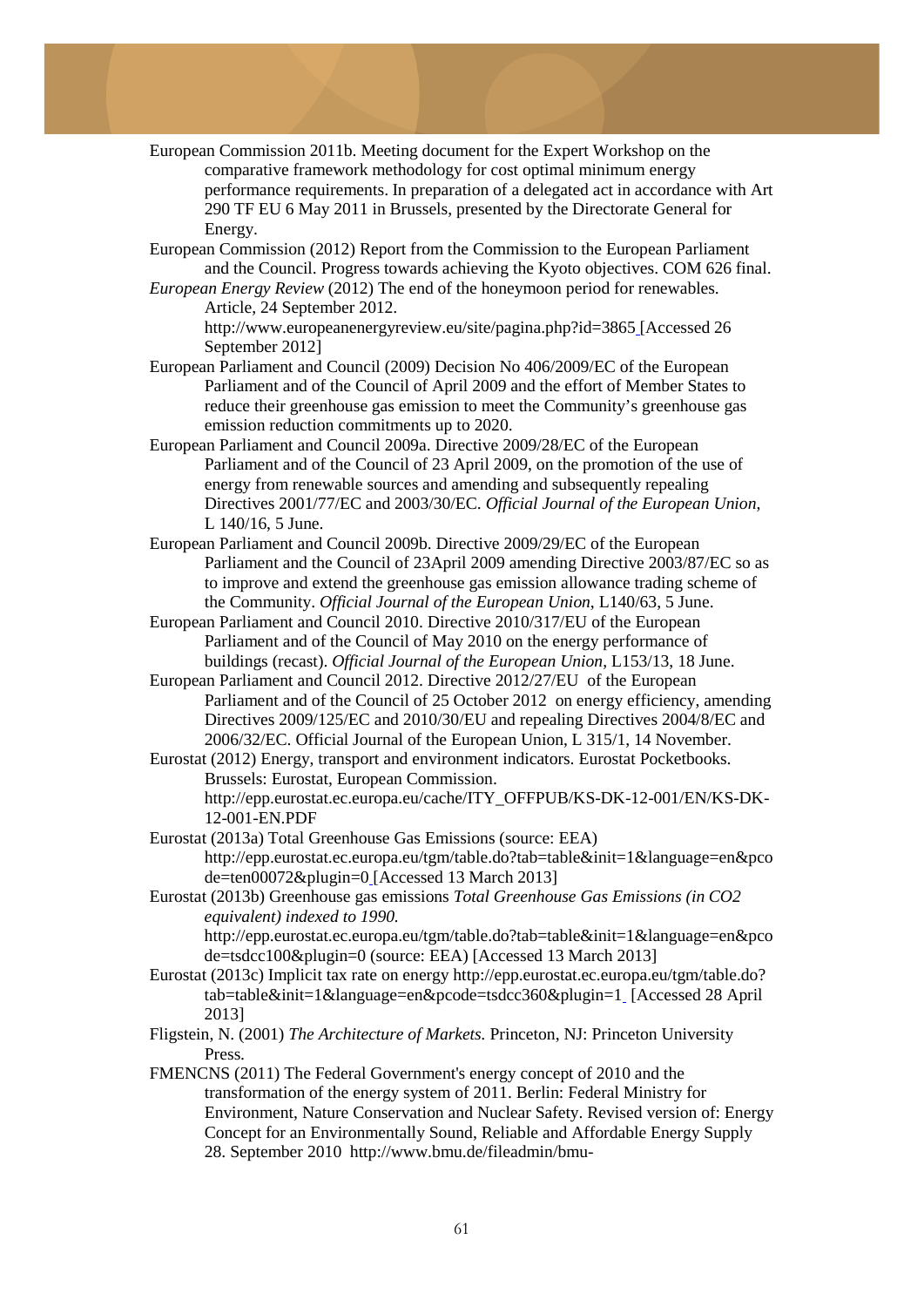import/files/english/pdf/application/pdf/energiekonzept\_bundesregierung\_en.pdf [Accessed 18 March 2013].

- Fuglseth, B.B. (2009) *Regulative Change Targeting Energy Performance of Buildings in Sweden: Key Drivers and Main Implications*. FNI Report 2/2009. Lysaker: Fridtjof Nansen Institute.
- Gawel, E., S. Strunz and P. Lehmann (2012) *The German Energiewende under attack: Is there an irrational Sonderweg?* UFZ-Diskussionspapiere No. 15/2012, http://hdl.handle.net/10419/64555
- GLOBE International ( 2013) *Climate Legislation Study: A Review of Climate Change Legislation in 33 Countries.* 3rd edn. Edited by T. Townshend, S. Fankhauser, R. Aybar, M. Collins, T. Landesman, M. Nachmany and C. Pavese. London.
- Gupta, S., D.A. Tirpak, N. Burger, J. Gupta, N. Höhne, A.I. Boncheva, G.M. Kanoan, C. Kolstad, J.A. Kruger, A. Michaelowa, S. Murase, J. Pershing, T. Saijo, and A. Sari (2007) Policies, Instruments and Co-operative Arrangements, in B. Metz, O.R. Davidson, P.R. Bosch, R. Dave and L.A. Meyer (eds) *Climate Change 2007: Mitigation.* Cambridge: Cambridge University Press.
- Harris, P.G. (ed.) (2007a) *Europe and Global Climate Change: Politics, Foreign Policy and Regional Development*. Cheltenham: Edward Elgar.
- Hasselmeier, G. and J. Wettestad (2000) *German Climate Policy Ambitiousness: Just a Side Effect of Reunification?* FNI Report 2/2000. Lysaker: Fridtjof Nansen Institute.
- Hjort, H.O., T. Johansson and O. Svenssion (2010) Implementation of EPBD in Sweden. Status in November 2010. Concerted Action, Energy Performance of Buildings.
- HM Revenue & Customs (2013). Climate Change Levy Rates from April 2012. http://customs.hmrc.gov.uk/channelsPortalWebApp/channelsPortalWebApp.portal ?\_nfpb=true&\_pageLabel=pageExcise\_InfoGuides&propertyType=document&id= HMCE CL 001174 [Accessed 26 February 2013]
- HM Government (2010) The Coalition: Our programme for Government. London: HM Government.
- HM Government (2011) The Carbon Plan: Delivering our low carbon future. London: HM Government.
- HM Treasury (2011) Carbon price floor consultation: the Government response. London: HM Treasury.
- Hoffmann, M. (2011) *Climate Governance at the Crossroads.* Oxford University Press
- Hovi, J., D. F. Sprinz and A. Underdal (2003) The Oslo-Potsdam solution to measuring regime effectiveness: critique, response, and the road ahead. *Global Environmental Politics*, 3(3): 74 – 96
- Husbanken (2003) *Husbankhus halverer energibehovet*. Oslo: Husbanken.
- IEA (2012)  $CO<sub>2</sub>$  emissions from fuel combustion. IEA Statistics. Highlights. IEA: Paris
- *Information* (2012). Danmark vil skærpe EU's klimamål. Article published 2 February 2012.
- http://www.information.dk/292329
- Innovasjon Norge (2013) France and Italy.
	- http://www.gassnova.no/frontend/files/CONTENT/CCSWorld/Europa/france\_italy \_ex.summary.pdf. [Accessed 11 March 2013 ].
- Innst. S. nr. 145 (2007–2008) *Innstilling fra energi- og miljøkomiteen om norsk klimapolitikk.* Oslo: Stortinget.
- Innst. 390 S 2011–2012) *Innstilling fra energi- og miljøkomiteen om norsk klimapolitikk.* Oslo: Stortinget.
- Jacobs, D. (2012) *Renewable Energy Policy Convergence in the EU. The Evolution of Feed-in Tariffs in Germany, Spain and France.* Aldershot: Ashgate.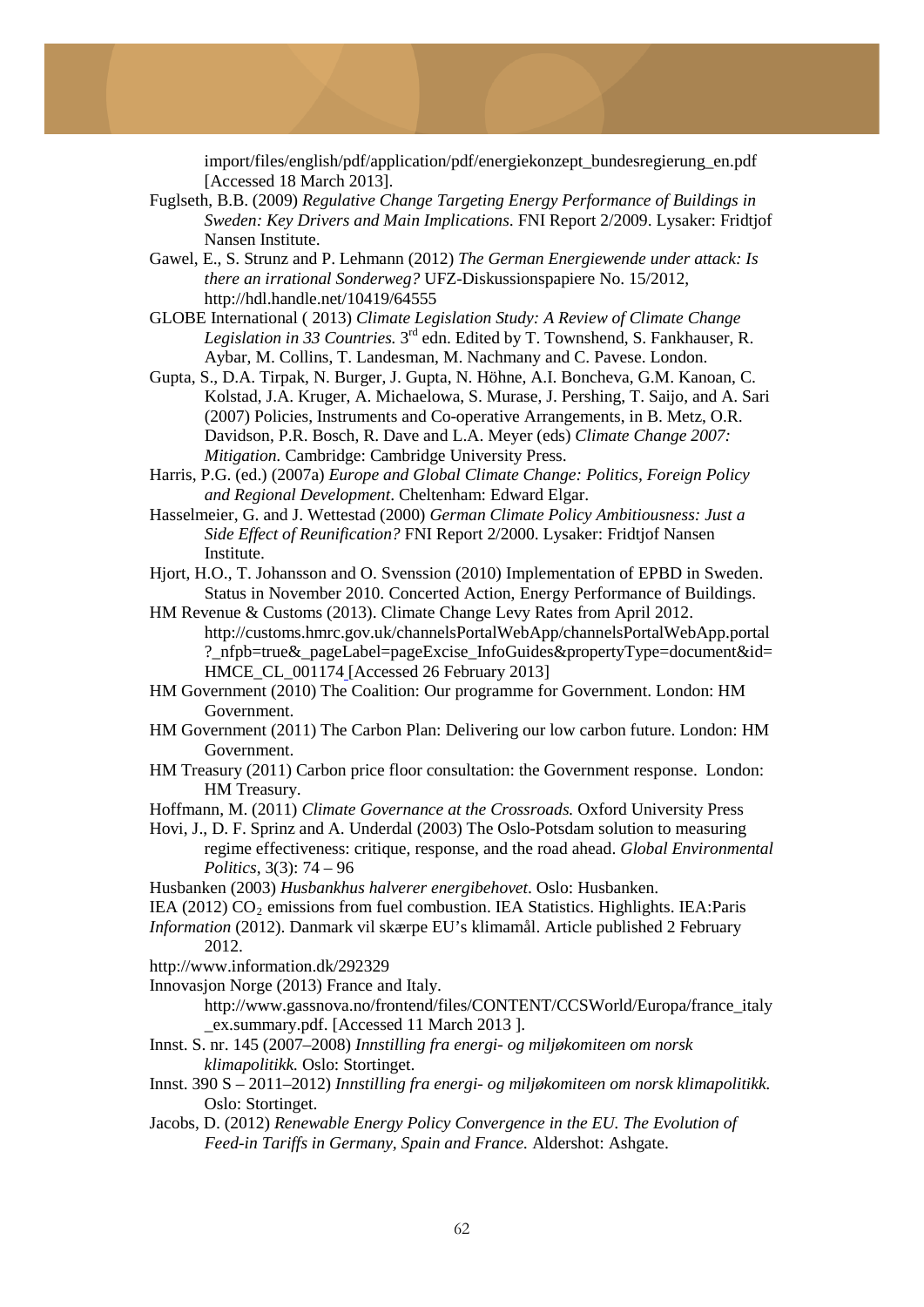- Jordan, A., D. Huitema, H. van Asselt, T. Rayner and F. Berkhout (eds) (2010), *Climate Change Policy in the European Union: Confronting the Dilemmas of Mitigation and Adaptation.* Cambridge: Cambridge University Press.
- KEB (2011) *Vores Energi.* Copenhagen: Klima-, Energi- og Bygningsministeriet.
- KEB (2012) Aftale mellem regeringen (Socialdemokraterne, Det Radikale Venstre, Socialistisk Folkeparti) og Venstre, Dansk Folkeparti, Enhedslisten og Det Konservative Folkeparti om den danske energipolitik 2012-2020. http://www.kemin.dk/Documents/Presse/2012/Energiaftale/Aftale%2022-03- 2012%20FINAL.doc.pdf [Accessed 19 April 2013]
- Klok, J., A. Larsen, A. Dahl and K. Jansen (2006) Ecological tax reform in Denmark: history and social acceptability, *Energy Policy* 34: 906–916.
- KRD (Ministry of Local Government and Regional Development) (2007) *Forskrift om endringer i forskrift 22 January 1997. Nr. 33 til Plan og Bygningsloven om krav til byggverk og produkter til byggverk (TEK). Fastsatt av Kommunal- og regionaldepartementet den 26. januar 2007, med hjemmel i plan- og bygningsloven av 14. juni 1985 nr. 77 §§ 6, 77, 81, 82, 84*. Oslo: Ministry of Local Government and Regional Development.
- Lavenergiboliger (2009) Den mest miljøvennlige energien er den som ikke blir brukt. Available at: www.lavenergiboliger.no (Accessed 4 April 2009].
- Locasta, N., S. Oberthür, E. Santos and P. Borata (2010) 'From sharing the burden to sharing the effort: Decision 406/2009/EC on member state emission targets for non-ETS sectors, pp. 93 – 116 in S. Oberthür and M. Pallemaerts, M. (eds) *The New Climate Policies of the European Union*, edited by S. Oberthur and M. Pallemaerts. Brussels: VUB Press, 27–65.
- Lockwood, M. (2013) *The Political Sustainability of the 2008 Climate Change Act.* EPG Working Paper. Exeter: University of Exeter.
- Loi Grenelle (2009**)** LOI n° 2009-967 du 3 août 2009 de programmation relative à la mise en œuvre du Grenelle de l'environnement (1). http://www.legifrance.gouv.fr/affichTexte.do?cidTexte=JORFTEXT00002094
	- 9548[Accessed 11 March 2013].
- Meckling, J. (2010) *Carbon Coalitions: Business, Climate Politics and the Rise of Emissions Trading.* Cambridge, MA: MIT Press
- MEDDE (2009) The Fifth National Communication of France to the United Nations Framework Convention on Climate Change. November 2009, English abstract. Paris : Ministère de l'Écologie, du Développement durable et de l'Énergie
- Metz, B. O.R. Davidson, P.R. Bosch, R. Dave and L.A. Meyer (eds) (2007) *Climate Change 2007: Mitigation.* Cambridge: Cambridge University Press.
- Miljödepartementet (2009) *Eco-effektiv framtid.* Stockholm: Miljödepartementet.

Miljøverndepartementet (Norway) (2013) *Klima.*

http://www.regjeringen.no/nb/dep/md/tema/klima.html?id=1307 [Accessed 15 August2013]

- Mitchell, R. (2008) 'Evaluating the performance of environmental institutions: what to evaluate and how to evaluate it?' page 79 – 114 in O. R. Young, L. A. King, and H. Schroeder (eds) *Institutions and Environmental Change: Principal Findings, Applications, and Research Frontiers.* Cambridge, MA MIT Press, 2008.
- Naturvårdsverket (2012) *Underlad till en färdplan för ett Sverige utan klimagassutslipp 2050.* Stockholm: Naturvårdsverket.
- Newell. P. and M. Paterson (2011) *Climate Capitalism. Global Warming and Transformation of the Global Economy*. Cambridge: Cambridge University Press.
- Nilssen, M. (2005a) 'Learning, frames, and environmental policy integration: the case of Swedish energy policy'. *Environment and Planning C: Government and Policy*. 23 (207–226).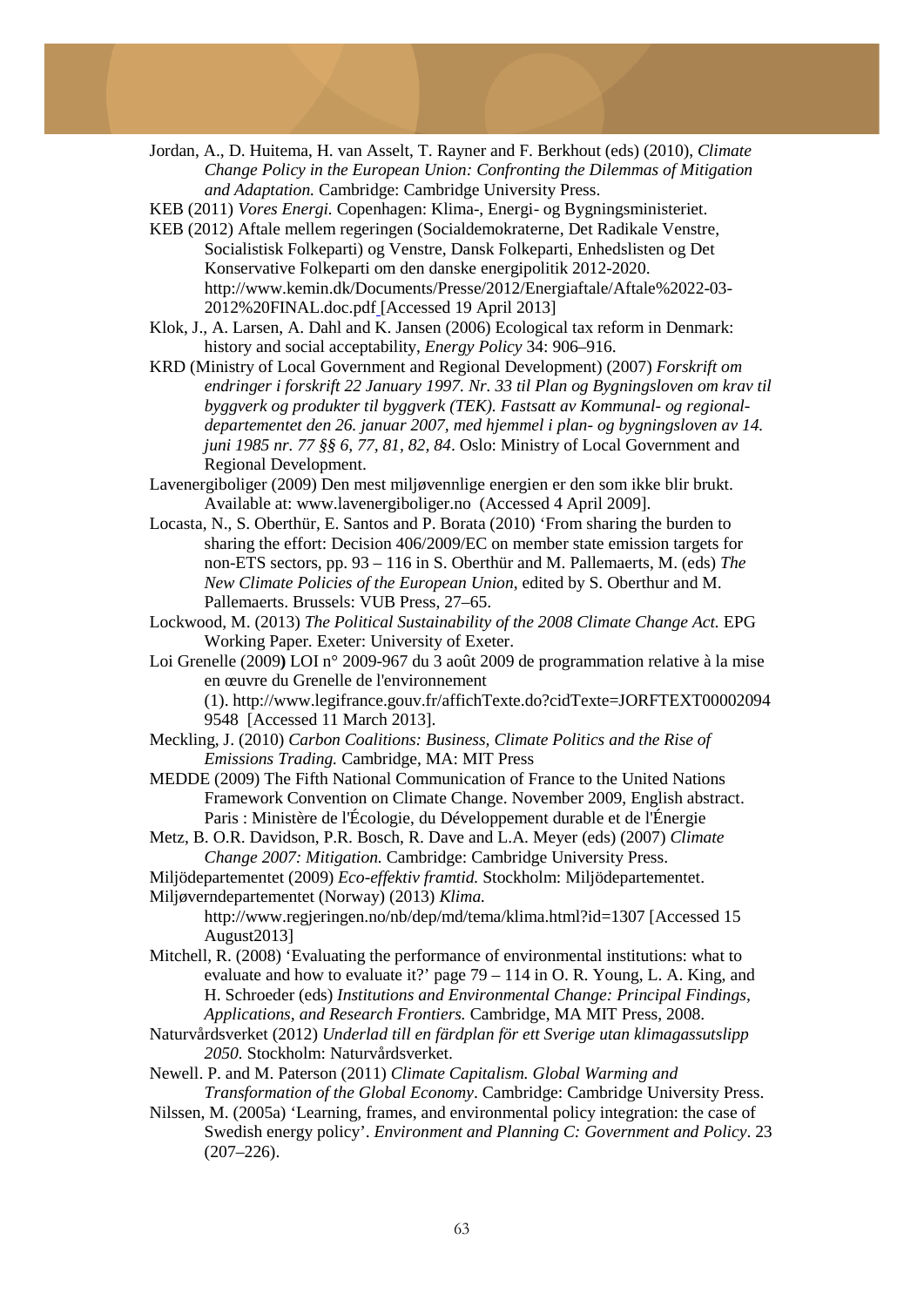Nilssen, M. (2005b) The role of assessments and institutions for policy learning: a study in Swedish climate and nuclear policy formation. *Policy Sciences,* 38 (4):225–249

NVE (2010) *Forskrift om energimerking av bygninger og energivurdering av tekniske anlegg. Forslag til endringer i forskrift av 18.12.2009 nr. 1665*. Oslo: Norwegian Water Resources and Energy Directorate (NVE).

NVE (2012) Vindkraftproduksjon 2012 http://www.nve.no/no/Energi1/Fornybarenergi/Vindkraft/Vindkraftproduksjon-2011/ [Accessed 30 April 2013].

Næringsutskottets betenkande (Sweden) (2012/13:NU4) Program för energieffektivisering och vissa andra frågor http://www.riksdagen.se/sv/Dokument-Lagar/Utskottensdokument/Betankanden/201213Program-for-energieffek\_H001NU4/[Accessed 30 April 2013]

OECD 2006. *Linking GHG Emission Trading Schemes and Markets*. Paris:OECD. [Online]. Available at: www.oecd.org/dataoecd/45/35/37672298.pdf [Accessed 13 February 2012].

OECD (2013) *Taxing Energy Use: A Graphical Analysis*. Paris: OECD

OED (2012a) *Nasjonal handlingsplan for fornybar energi i henhold til Direktiv 2009/28/EC.* Norge. Oslo: Ministry of Petroleum and Energy (OED)

- OED (2012b) Regjeringens mål for energieffektivisering i bygg. Press release, 23.11.2012. Oslo: Ministry of Petroleum and Energy (OED)
- Ot. prp. nr. 24 (2008-2009) *Om lov om endringar i lov 29. Juni 1990 nr. 50 om produksjon, omforming, overføring, omsetning, fordeling og bruk av energi m.m. (energiloven).* Oslo: Ministry of Petroleum and Energy.
- Pearce, D. (2005). *The United Kingdom Climate Change Levy: A study in political economy*. Paris: OECD Environment Directorate, Centre for Tax Policy and Administration.

Point Carbon (2013) Live exchange prices. [Accessed 08 May 2013] http://www.pointcarbon.com/news/marketdata/euets/forward/eua/

Ragwitz, M. ,J.Winkler, C. Klessmann, M. Gephart, G. Resch (2012) *Recent Developments of Feed-in Systems in the EU.* A research paper for the International Feed-In Cooperation. Karlsruhe: Fraunhofer ISI, Energy Economics Group, ECOFYS.

Rayner, T. and A. Jordan (2011) The United Kingdom: a paradoxical leader?, pp. 95–111 in *The European Union as a Leader in International Climate Change Politics*, edited by R.K.W. Wurzel and J. Connelly. Oxford: Routledge.

Regjeringskansliet (2011:11) Sveriges andra nationella handlingsplan för energieffektivisering. Beslutad vid sammenträde den 30 juni 2011. Stockholm: Regjeringskansliet.

Regjeringskansliet (2012) Sveriges Nationella Handlingsplan för främjande av förnybar energy enligt Direktiv 2009/28/EG och Kommissionens beslut av den 30.06.2009. Stockholm: Regjeringskansliet.

Renewable Energy World (2013) Germany moves to tackle rising renewables costs http://www.renewableenergyworld.com/rea/news/article/2013/03/germanymoves-to-tackle-rising-renewables-costs [Accessed 30 April 2013]

Riksrevisjonen (2010) *Riksrevisjonens undersøkelse av Enova SFs drift og forvaltning*. Dokument 3:6. Oslo: Office of the Auditor General of Norway (Riksrevisjonen).

Schettler-Köhler, H.P and S. Kunkel (2010) Implementation of the EPBD in Germany. Concerted Action, Energy Performance of Buildings.

http://www.buildup.eu/sites/default/files/Germany.pdf [Accessed 11 April 2013] Schreurs, M. A. (2012) The politics of phase-out. *Bulletin of the Atomic Scientists,* 68: 30 –

41.

Sims, R.E.H, R.N. Schock, A. Adegbululgbe, J. Fenhann, I. Konstantinaviciute, W. Moomaw, H.B. Nimir, B. Schlamadinger, J. Torres-Martínez, C. Turner, Y. Uchiyama, S.J.V. Vuori, N. Wamukonya and X. Zhang (2007) Energy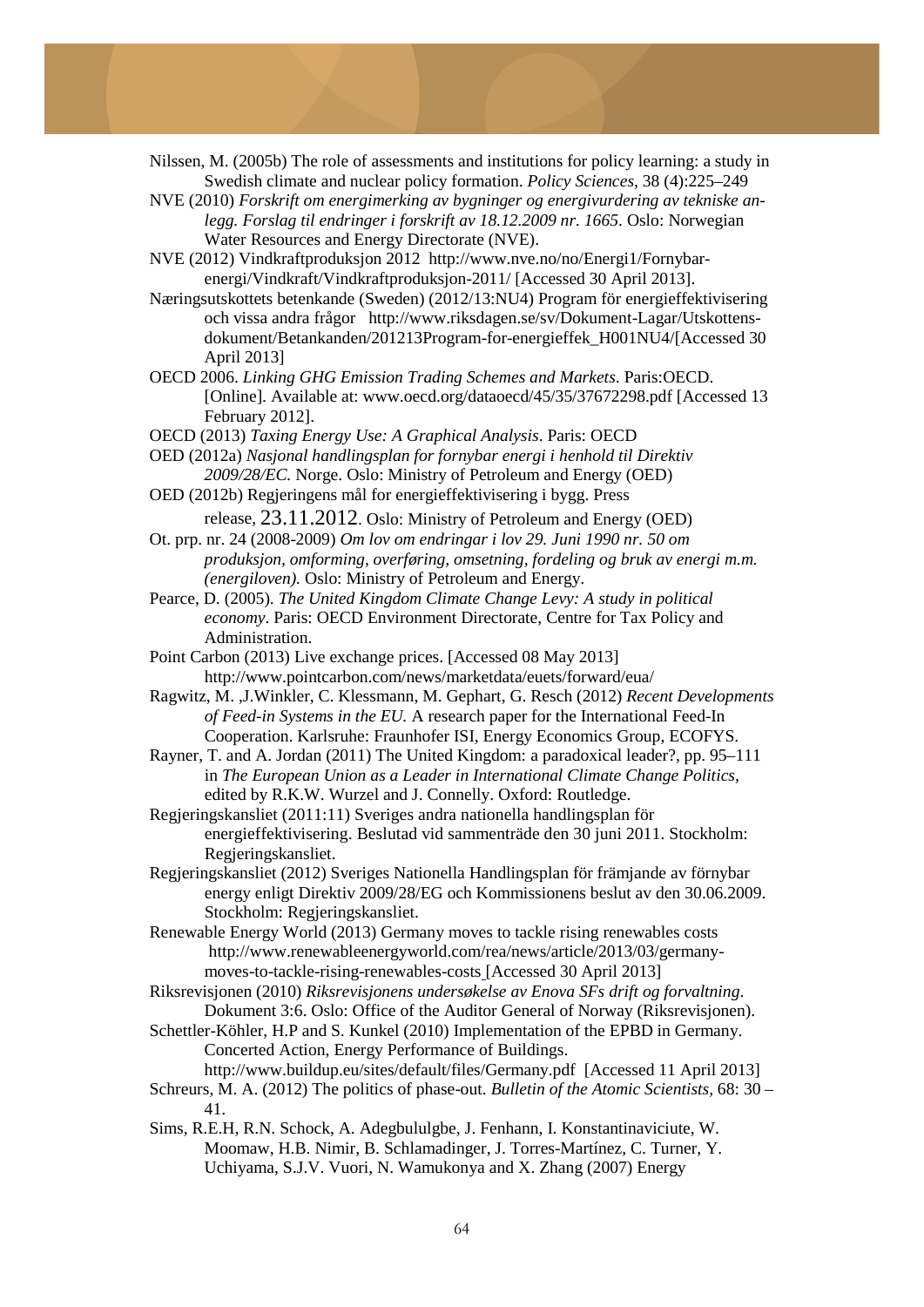supply,Chapter 4 in B. Metz, O.R. Davidson, P.R. Bosch, R. Dave and L.A. Meyer (eds) *Climate Change 2007: Mitigation.* Cambridge: Cambridge University Press

- Skjærseth, J.B. and J. Wettestad (2008) *EU Emissions Trading: Initiation, Decisionmaking and Implementation*. Aldershot: Ashgate.
- Skrivarhaug (2013) 'Erfaringsmøte for elsertifikater 18.april 2013'. Presentation at 'Erfaringsmøte for Elsertifikater, 18 April 2013. http://www.nve.no/Global/Elsertifikater/130418%20-

%20Erfaringsseminar\_NVE\_velkommen.pdf [Accessed 30 April 2013]

Solomon, S., D. Qin, M. Manning, Z. Chen, M. Marquis, K.B. Averyt, M. Tignor, M. and H.L.Miller (eds) (2007) *Climate Change 2007* – *The Physical Science Basis.*  Working Group I contribution to the Fourth Assessment Report of the Intergovernmental Panel on Climate Change. New York: Cambridge University Press.

Stiglitz, J.E and C.E. Walsh (2006) *Economics*. 4<sup>th</sup> edn. New York: W.W. Norton

- St. meld. 21 (2011 2012) *Norsk klimapolitikk.* Oslo: Ministry of the Environment (Miljøverndepartementet)
- Szarka, J. (2008) France: Towards an alternative climate policy template?, pp. 125–143 in Compston, H. and I. Bailey (eds). *Turning Down the Heat:The Politics of Climate Policy in Affluent Democracies.* Chippenham: Palgrave Macmillan
- Szarka, J. (2011) France's troubled bids to climate leadership, pp. 112–128 in *The European Union as a Leader in International Climate Change Politics*, edited by R.K.W. Wurzel and J. Connelly. Oxford: Routledge.
- UK Government (2013) Guide Green Deal: energy saving for your home or business. London.
- Underdal, A. (2002) 'One Question, Two Answers', pp. 3–45 in E.L. Miles, A. Underdal, S. Andresen, J. Wettestad, J.B. Skjærseth and E.M. Carlin (eds) *Environmental Regime Effectiveness*. Cambridge, MA: MIT Press.
- UNFCCC (2011a) Report of the in-depth review of the fifth national communication of France. Bonn: United Nations Framework Convention on Climate Change.
- VG (2012) Solhjell varsler norske miljø-kutt. http://www.vg.no/nyheter/innenriks/artikkel.php?artid=10063043. Published 14 November 2012. [Accessed 15 August2013].
- Watanabe, R. (2011) *Climate Policy Changes in Germany and Japan: A Path to Paradigmatic Policy Change.* London: Routledge
- Woods, P. (2010) Implementation of the EPBD in England and Wales, Scotland and Northern Ireland. Published November 2010.
- http://www.buildup.eu/sites/default/files/England\_and\_Wales\_Scotland\_and\_Northern\_Ire land.pdf [Accessed 15 January 2013]
- Wurzel, R. and J. Connelly (eds) (2011) *The European Union as a Leader in International Climate Change Politics.* London: Routledge
- Yin, R.K. (1994) Case Study Research: Design and Methods. 2nd edn. London: Sage
- Yong, O. (2001) Inferences and Indices: Evaluating the Effectiveness of International Environmental Regimes. *Global Environmental Politics*. (1): 99–121.